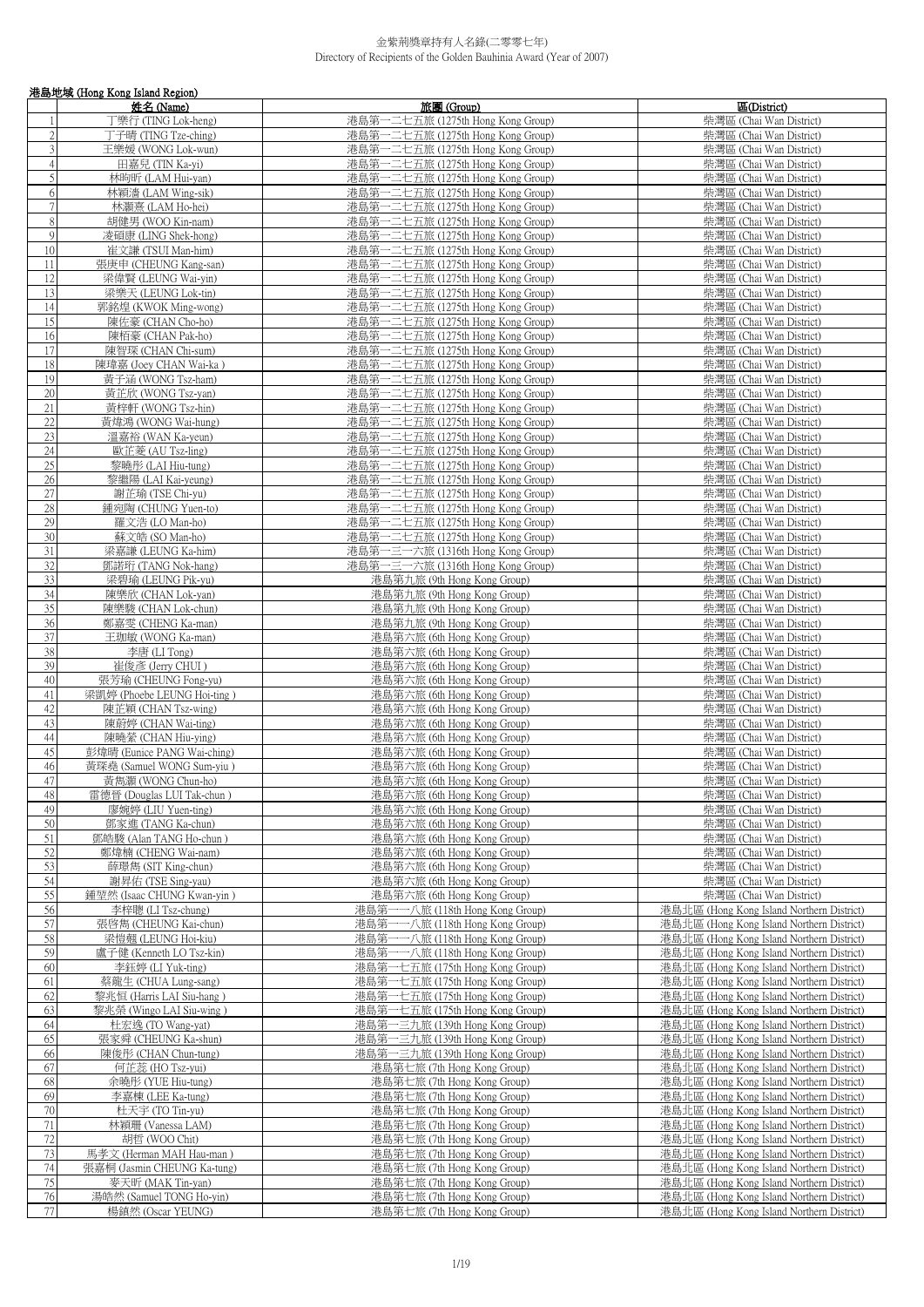|            | 姓名 (Name)                       | 旅團 (Group)                        | 區(District)                               |
|------------|---------------------------------|-----------------------------------|-------------------------------------------|
| 78         | 詹歷富 (JIM Lik-fu)                | 港島第七旅 (7th Hong Kong Group)       | 港島北區 (Hong Kong Island Northern District) |
| 79         | 謝紹峰 (Enoch TSE Siu-fung)        | 港島第七旅 (7th Hong Kong Group)       | 港島北區 (Hong Kong Island Northern District) |
| 80         | 譚詩詠 (Jessica TAM)               | 港島第七旅 (7th Hong Kong Group)       | 港島北區 (Hong Kong Island Northern District) |
| 81         | 何駱維 (HO Lok-wai)                | 港島第一二七六旅 (1276th Hong Kong Group) | 港島西區 (Hong Kong Island Western District)  |
| 82         | 舒瑋靖 (SHU Wai-ching)             | 港島第一二七六旅 (1276th Hong Kong Group) | 港島西區 (Hong Kong Island Western District)  |
| 83         | 萬正樂 (MAN Ching-lok)             | 港島第一二七六旅 (1276th Hong Kong Group) | 港島西區 (Hong Kong Island Western District)  |
| 84         | 鄧傑臨 (TANG Kit-lam)              | 港島第一五二七旅 (1527th Hong Kong Group) | 港島西區 (Hong Kong Island Western District)  |
| 85         |                                 | 港島第一五二七旅 (1527th Hong Kong Group) | 港島西區 (Hong Kong Island Western District)  |
| 86         | 何綽盈 (HO Cheuk-ying)             |                                   |                                           |
|            | 黃雅頤 (WONG Nga-yee)              | 港島第一五二七旅 (1527th Hong Kong Group) | 港島西區 (Hong Kong Island Western District)  |
| 87         | 任樂鋒 (YAM Lok-fung)              | 港島第一五三旅 (153rd Hong Kong Group)   | 港島西區 (Hong Kong Island Western District)  |
| 88         | 區詠彤 (AU Wing-tung)              | 港島第一五三旅 (153rd Hong Kong Group)   | 港島西區 (Hong Kong Island Western District)  |
| 89         | 黃子朗 (WONG Tsz-long)             | 港島第一五三旅 (153rd Hong Kong Group)   | 港島西區 (Hong Kong Island Western District)  |
| 90         | 朱啟滔 (CHU Kai-tao)               | 港島第一六一旅 (161st Hong Kong Group)   | 港島西區 (Hong Kong Island Western District)  |
| 91         | 陳俊達 (CHAN Chun-tat)             | 港島第一六一旅 (161st Hong Kong Group)   | 港島西區 (Hong Kong Island Western District)  |
| 92         | 陳嘉慧 (CHAN Ka-wai)               | 港島第一六一旅 (161st Hong Kong Group)   | 港島西區 (Hong Kong Island Western District)  |
| 93         | 馮嘉瑩 (FUNG Ka-ying)              | 港島第一六一旅 (161st Hong Kong Group)   | 港島西區 (Hong Kong Island Western District)  |
| 94         | 黃垌鈺 (WONG Tung-yuk)             | 港島第一六一旅 (161st Hong Kong Group)   | 港島西區 (Hong Kong Island Western District)  |
| 95         | 楊曉勤 (Christopher YEUNG Hiu-kan) | 港島第一六一旅 (161st Hong Kong Group)   | 港島西區 (Hong Kong Island Western District)  |
| 96         | 陳可佳 (Shirlet Natasna CHAN)      | 港島第二十二旅 (22nd Hong Kong Group)    | 港島西區 (Hong Kong Island Western District)  |
| 97         | 甄智輝 (YAN Chi-fai)               | 港島第七十旅 (70th Hong Kong Group)     | 港島南區 (Hong Kong Island Southern District) |
| 98         | 盧韶彰 (LO Siu-cheung)             | 港島第七十旅 (70th Hong Kong Group)     | 港島南區 (Hong Kong Island Southern District) |
| 99         | 謝光明 (TSE Kwong-ming)            | 港島第七十旅 (70th Hong Kong Group)     | 港島南區 (Hong Kong Island Southern District) |
| 100        | 方偉然 (FONG Wai-vin)              | 港島第二〇四旅 (204th Hong Kong Group)   | 港島南區 (Hong Kong Island Southern District) |
| 101        | 石頌民 (SHEK Chung-man)            | 港島第二〇四旅 (204th Hong Kong Group)   | 港島南區 (Hong Kong Island Southern District) |
| 102        | 吳宇軒 (NG Yu-hin)                 | 港島第二〇四旅 (204th Hong Kong Group)   | 港島南區 (Hong Kong Island Southern District) |
| 103        | 吳祈謙 (George WU Ki-him)          | 港島第二〇四旅 (204th Hong Kong Group)   | 港島南區 (Hong Kong Island Southern District) |
| 104        | 侯中行 (HOU Chung-hang)            | 港島第二〇四旅 (204th Hong Kong Group)   | 港島南區 (Hong Kong Island Southern District) |
| 105        | 梁廷瑋 (Lucus LEUNG)               | 港島第二○四旅 (204th Hong Kong Group)   | 港島南區 (Hong Kong Island Southern District) |
| 106        | 郭建均 (KWOK Kin-kwan)             | 港島第二〇四旅 (204th Hong Kong Group)   | 港島南區 (Hong Kong Island Southern District) |
| 107        | 陳晉瀚 (CHAN Chun-hon)             | 港島第二○四旅 (204th Hong Kong Group)   | 港島南區 (Hong Kong Island Southern District) |
| 108        | 陶銘言 (TAO Ming-yin)              | 港島第二〇四旅 (204th Hong Kong Group)   | 港島南區 (Hong Kong Island Southern District) |
| 109        | 湯昱雋 (TONG Yuk-chun)             | 港島第二○四旅 (204th Hong Kong Group)   | 港島南區 (Hong Kong Island Southern District) |
| 110        | 馮堅峻 (FUNG Kin-tsun)             | 港島第二〇四旅 (204th Hong Kong Group)   | 港島南區 (Hong Kong Island Southern District) |
| 111        | 劉頌禧 (LAU Chung-hei)             | 港島第二〇四旅 (204th Hong Kong Group)   | 港島南區 (Hong Kong Island Southern District) |
| 112        | 石偉程 (Shih Wai-ching)            | 港島第二二四旅 (224th Hong Kong Group)   | 港島南區 (Hong Kong Island Southern District) |
| 113        | 陳德富 (CHAN Tak-fu)               | 港島第二二四旅 (224th Hong Kong Group)   | 港島南區 (Hong Kong Island Southern District) |
|            |                                 | 港島第二二四旅 (224th Hong Kong Group)   |                                           |
| 114<br>115 | 黃仲賢 (WONG Chung-yin)            |                                   | 港島南區 (Hong Kong Island Southern District) |
|            | 劉卓然 (Chapman LAU)               | 港島第二二四旅 (224th Hong Kong Group)   | 港島南區 (Hong Kong Island Southern District) |
| 116        | 郭曦彤 (KWOK Hei-tung)             | 港島第二三六旅 (236th Hong Kong Group)   | 港島南區 (Hong Kong Island Southern District) |
| 117        | 馮俊傑 (FUNG Chun-kit)             | 港島第二三六旅 (236th Hong Kong Group)   | 港島南區 (Hong Kong Island Southern District) |
| 118        | 李菱軒 (LEE Ning-hin)              | 港島第二四一旅 (241st Hong Kong Group)   | 港島南區 (Hong Kong Island Southern District) |
| 119        | 李珈軒 (Kelvin David LEE Ka-hin)   | 港島第一三六八旅 (1368th Hong Kong Group) | 筲箕灣區 (Shau Kei Wan District)              |
| 120        | 張嘉晴 (CHEUNG Ka-tsing)           | 港島第一三六八旅 (1368th Hong Kong Group) | 筲箕灣區 (Shau Kei Wan District)              |
| 121        | 郭芷恩 (KWOK Tsz-yan)              | 港島第一三六八旅 (1368th Hong Kong Group) | 筲箕灣區 (Shau Kei Wan District)              |
| 122        | 蕭曉琪 (SIU Hiu-ki)                | 港島第一三六八旅 (1368th Hong Kong Group) | 筲箕灣區 (Shau Kei Wan District)              |
| 123        | 鄺偉賢 (KWONG Wai-yin)             | 港島第一三六八旅 (1368th Hong Kong Group) | 筲箕灣區 (Shau Kei Wan District)              |
| 124        | 孫璟燊 (SUEN King-san)             | 港島第一五三九旅 (1539th Hong Kong Group) | 筲箕灣區 (Shau Kei Wan District)              |
| 125        | 陸健朗 (LUK Kin-long)              | 港島第一五三九旅 (1539th Hong Kong Group) | 筲箕灣區 (Shau Kei Wan District)              |
| 126        | 曾宛琳 (TSANG Uen-lam)             | 港島第一五三九旅 (1539th Hong Kong Group) | 筲箕灣區 (Shau Kei Wan District)              |
| 127        | 黃慧心 (WONG Wai-sum)              | 港島第一五三九旅 (1539th Hong Kong Group) | 筲箕灣區 (Shau Kei Wan District)              |
| 128        | 甄惠媚 (YAN Wai-mei)               | 港島第一五三九旅 (1539th Hong Kong Group) | 筲箕灣區 (Shau Kei Wan District)              |
| 129        | 潘錦蔚 (POON Kam-wai)              | 港島第一五三九旅 (1539th Hong Kong Group) | 筲箕灣區 (Shau Kei Wan District)              |
| 130        | 羅悅生 (LOW Yuet-sang)             | 港島第一五三九旅 (1539th Hong Kong Group) | 筲箕灣區 (Shau Kei Wan District)              |
| 131        | 關小燕 (GUAN Xiao-yan)             | 港島第一五三九旅 (1539th Hong Kong Group) | 筲箕灣區 (Shau Kei Wan District)              |
| 132        | 顧子進 (KOO Tsz-chun)              | 港島第一五三九旅 (1539th Hong Kong Group) | 筲箕灣區 (Shau Kei Wan District)              |
| 133        | 李熙堯 (Horace LEE Hay-yiu)        | 港島第二五五旅 (255th Hong Kong Group)   | 筲箕灣區 (Shau Kei Wan District)              |
| 134        | 梁俊仁 (LEUNG Chun-yan)            | 港島第二五五旅 (255th Hong Kong Group)   | 筲箕灣區 (Shau Kei Wan District)              |
| 135        | 楊曉彤 (YEUNG Hiu-tung)            | 港島第二五五旅 (255th Hong Kong Group)   | 筲箕灣區 (Shau Kei Wan District)              |
| 136        | 蔡道欣 (TSOI To-yan)               | 港島第二五五旅 (255th Hong Kong Group)   | 筲箕灣區 (Shau Kei Wan District)              |
| 137        | 王浩賢 (WONG Ho-yin)               | 港島第二四二旅 (242nd Hong Kong Group)   | 筲箕灣區 (Shau Kei Wan District)              |
| 138        | 江皓婷 (KONG Ho-ting)              | 港島第二四二旅 (242nd Hong Kong Group)   | 筲箕灣區 (Shau Kei Wan District)              |
| 139        | 何思蓓 (HO Sze-pui)                | 港島第二四二旅 (242nd Hong Kong Group)   | 筲箕灣區 (Shau Kei Wan District)              |
| 140        | 李朗賢 (LI Lon-yin)                | 港島第二四二旅 (242nd Hong Kong Group)   | 筲箕灣區 (Shau Kei Wan District)              |
| 141        | 林晴諾 (LAM Ching-lok)             | 港島第二四二旅 (242nd Hong Kong Group)   | 筲箕灣區 (Shau Kei Wan District)              |
| 142        | 康文熙 (HONG Man-hay)              | 港島第二四二旅 (242nd Hong Kong Group)   | 筲箕灣區 (Shau Kei Wan District)              |
| 143        | 張奕麒 (Jacky CHANG)               | 港島第二四二旅 (242nd Hong Kong Group)   | 筲箕灣區 (Shau Kei Wan District)              |
| 144        | 張映楓 (CHEUNG Ying-fung)          | 港島第二四二旅 (242nd Hong Kong Group)   | 筲箕灣區 (Shau Kei Wan District)              |
| 145        | 許耀元 (HUI Yiu-yuen)              | 港島第二四二旅 (242nd Hong Kong Group)   | 筲箕灣區 (Shau Kei Wan District)              |
| 146        | 郭啟麟 (Gordon KWOK Kai-lun)       | 港島第二四二旅 (242nd Hong Kong Group)   | 筲箕灣區 (Shau Kei Wan District)              |
| 147        | 陳浩鏘 (CHAN Ho-cheung)            | 港島第二四二旅 (242nd Hong Kong Group)   | 筲箕灣區 (Shau Kei Wan District)              |
| 148        | 黃曉程 (WONG Hiu-ching)            | 港島第二四二旅 (242nd Hong Kong Group)   | 筲箕灣區 (Shau Kei Wan District)              |
| 149        | 楊嘉俊 (YEUNG Gavin Ka-chun)       | 港島第二四二旅 (242nd Hong Kong Group)   | 筲箕灣區 (Shau Kei Wan District)              |
| 150        | 葉俊謙 (YIP Chun-him)              | 港島第二四二旅 (242nd Hong Kong Group)   | 筲箕灣區 (Shau Kei Wan District)              |
| 151        | 劉婉盈 (LAU Yuen-ying)             | 港島第二四二旅 (242nd Hong Kong Group)   | 筲箕灣區 (Shau Kei Wan District)              |
| 152        | 蔡傑辰 (TSOI Kit-sen)              | 港島第二四二旅 (242nd Hong Kong Group)   | 筲箕灣區 (Shau Kei Wan District)              |
| 153        | 莊詠怡 (Cynthia CHONG Wing-yee)    | 港島第八十六旅 (86th Hong Kong Group)    | 筲箕灣區 (Shau Kei Wan District)              |
| 154        | 莊詠茵 (Vienna CHONG Wing-yan)     | 港島第八十六旅 (86th Hong Kong Group)    | 筲箕灣區 (Shau Kei Wan District)              |
| 155        | 莊詠龍 (Aaron CHONG Wing-lung)     | 港島第八十六旅 (86th Hong Kong Group)    | 筲箕灣區 (Shau Kei Wan District)              |
|            |                                 |                                   |                                           |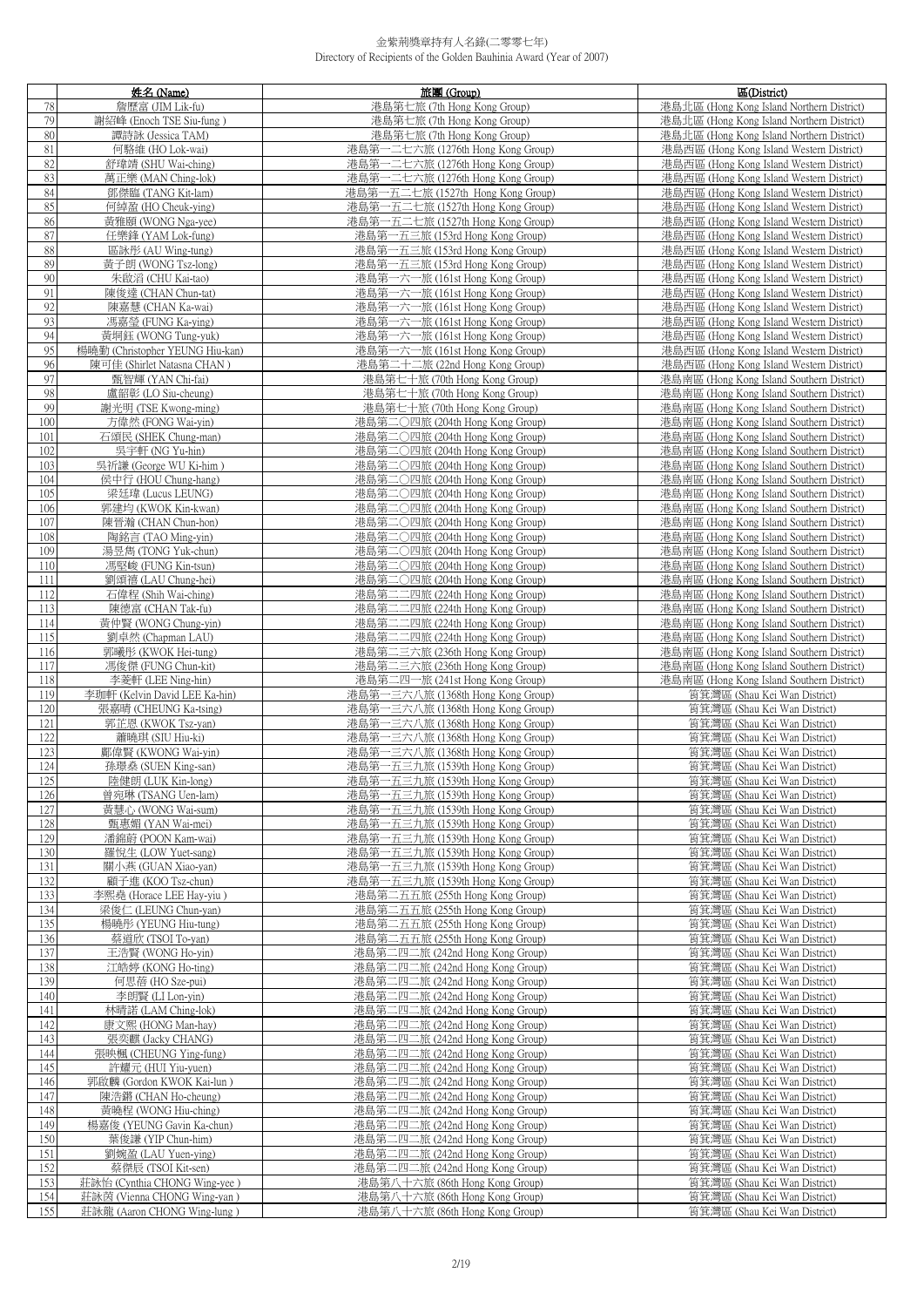|            | 姓名 (Name)                                      | 旅團(Group)                                                                  | 區(District)                                              |
|------------|------------------------------------------------|----------------------------------------------------------------------------|----------------------------------------------------------|
| 156        | 何卓軒 (HO Cheuk-hin)                             | 港島第-<br>- O八八旅 (1088th Hong Kong Group)                                    | 維多利亞城區 (Victoria District)                               |
| 157        | 梁思敏 (LEUNG Sze-man)                            | 一七六旅 (1176th Hong Kong Group)<br>港島第                                       | 維多利亞城區 (Victoria District)                               |
| 158        | 方彬全 (PUENG Pan-cheun)                          | 港島第<br>一五五旅 (1155th Hong Kong Group)                                       | 維多利亞城區 (Victoria District)                               |
| 159        | 方爾海 (FANG Er-hai)                              | 港島第<br>-五五旅 (1155th Hong Kong Group)                                       | 維多利亞城區 (Victoria District)                               |
| 160        | 朱嘉鋒 (CHU Ka-fung)                              | 港島第-<br>一五五旅 (1155th Hong Kong Group)                                      | 維多利亞城區 (Victoria District)                               |
| 161        | 吳彥彤 (NG Yin-tung)                              | --- 五五旅 (1155th Hong Kong Group)<br>港島第                                    | 維多利亞城區 (Victoria District)                               |
| 162        | 吳梓聰 (NG Tsz-chung)                             | 港島第<br>一五五旅 (1155th Hong Kong Group)                                       | 維多利亞城區 (Victoria District)                               |
| 163        | 岑卓衡 (SHUM Cheuk-hang)                          | 港島第-<br>-五五旅 (1155th Hong Kong Group)                                      | 維多利亞城區 (Victoria District)                               |
| 164        | 李逸昇 (LI Yat-sing)                              | 港島第<br>一五五旅 (1155th Hong Kong Group)                                       | 維多利亞城區 (Victoria District)                               |
| 165        | 陳家裕 (CHAN Ka-yu)                               | 港島第-<br>---五五旅 (1155th Hong Kong Group)                                    | 維多利亞城區 (Victoria District)                               |
| 166        | 楊芷希 (YEUNG Tsz-hei)                            | 港島第一<br>-五五旅 (1155th Hong Kong Group)<br>港島第-                              | 維多利亞城區 (Victoria District)<br>維多利亞城區 (Victoria District) |
| 167<br>168 | 劉懿 (LAU Yi)<br>鄭隆曦 (CHENG Lung-hei)            | ---五五旅 (1155th Hong Kong Group)<br>港島第-<br>---五五旅 (1155th Hong Kong Group) | 維多利亞城區 (Victoria District)                               |
| 169        | 龐舜文 (PONG Shun-man)                            | 港島第一一五五旅 (1155th Hong Kong Group)                                          | 維多利亞城區 (Victoria District)                               |
| 170        | 吳偉程 (NG Wai-ching)                             | 港島第一九三旅 (193rd Hong Kong Group)                                            | 維多利亞城區 (Victoria District)                               |
| 171        | 李昭勳 (Jane LI Siu-fan)                          | 港島第一九三旅 (193rd Hong Kong Group)                                            | 維多利亞城區 (Victoria District)                               |
| 172        | 李嵐羲 (LEE Laam-hei)                             | 港島第一九三旅 (193rd Hong Kong Group)                                            | 維多利亞城區 (Victoria District)                               |
| 173        | 李瑋晴 (LEE Wai-ching)                            | 港島第一九三旅 (193rd Hong Kong Group)                                            | 維多利亞城區 (Victoria District)                               |
| 174        | 袁念彤 (Calista YUEN Nim-tung)                    | 港島第一九三旅 (193rd Hong Kong Group)                                            | 維多利亞城區 (Victoria District)                               |
| 175        | 張詠淘 (CHEUNG Wing-to)                           | 港島第一九三旅 (193rd Hong Kong Group)                                            | 維多利亞城區 (Victoria District)                               |
| 176        | 陳皓正 (Brian CHAN Ho-ching)                      | 港島第一九三旅 (193rd Hong Kong Group)                                            | 維多利亞城區 (Victoria District)                               |
| 177        | 麥禮渝 (MAK Lai-yu)                               | 港島第一九三旅 (193rd Hong Kong Group)                                            | 維多利亞城區 (Victoria District)                               |
| 178        | 黃啟浩 (Ian WONG Kai-ho)                          | 港島第一九三旅 (193rd Hong Kong Group)                                            | 維多利亞城區 (Victoria District)                               |
| 179        | 黃雪朗 (Zuri WONG)                                | 港島第一九三旅 (193rd Hong Kong Group)                                            | 維多利亞城區 (Victoria District)                               |
| 180        | 鄭智添 (CHENG Chi-tim)                            | 港島第一九三旅 (193rd Hong Kong Group)                                            | 維多利亞城區 (Victoria District)                               |
| 181        | 盧詠琪 (LO Wing-ki)                               | 港島第一九三旅 (193rd Hong Kong Group)                                            | 維多利亞城區 (Victoria District)                               |
| 182        | 霍穎南 (Queenie FOK Wing-nam)                     | 港島第一九三旅 (193rd Hong Kong Group)                                            | 維多利亞城區 (Victoria District)                               |
| 183        | 謝德兒 (TSE Tak-vi)                               | 港島第一九三旅 (193rd Hong Kong Group)                                            | 維多利亞城區 (Victoria District)                               |
| 184        | 羅顥熹 (Matthew LO Hao-xi)                        | 港島第一九三旅 (193rd Hong Kong Group)                                            | 維多利亞城區 (Victoria District)                               |
| 185        | 周朗傑 (CHOW Long-kit)<br>梁嘉晉 (LEUNG Ka-tsun)     | 港島第一二五旅 (125th Hong Kong Group)<br>港島第一二五旅 (125th Hong Kong Group)         | 維多利亞城區 (Victoria District)<br>維多利亞城區 (Victoria District) |
| 186<br>187 | 李綺蓮 (LEE Yee-lin)                              | 港島第一四六二旅 (1462nd Hong Kong Group)                                          | 維多利亞城區 (Victoria District)                               |
| 188        | 鄧曦彤 (TANG Hei-tung)                            | 港島第一四六二旅 (1462nd Hong Kong Group)                                          | 維多利亞城區 (Victoria District)                               |
| 189        | 朱家寶 (Bonnie CHU Ka-bo)                         | 港島第一四六二旅 (1462th Hong Kong Group)                                          | 維多利亞城區 (Victoria District)                               |
| 190        | 李頌禧 (LI Chung-hei)                             | 港島第一四六二旅 (1462th Hong Kong Group)                                          | 維多利亞城區 (Victoria District)                               |
| 191        | 胡皓程 (Iris WU Ho-ching)                         | 港島第一四六二旅 (1462th Hong Kong Group)                                          | 維多利亞城區 (Victoria District)                               |
| 192        | 麥苑婷 (MAK Yuen-ting)                            | 港島第一四六二旅 (1462th Hong Kong Group)                                          | 維多利亞城區 (Victoria District)                               |
| 193        | 黃啟明 (WONG Kai-ming)                            | 港島第一四六二旅 (1462th Hong Kong Group)                                          | 維多利亞城區 (Victoria District)                               |
| 194        | 尹錫祺 (WAN Sek-ki)                               | 港島第一旅 (1st Hong Kong Group)                                                | 維多利亞城區 (Victoria District)                               |
| 195        | 丘卓軒 (Victor YAU Cheuk-hin)                     | 港島第一旅 (1st Hong Kong Group)                                                | 維多利亞城區 (Victoria District)                               |
| 196        | 任朗生 (Laurence YAM)                             | 港島第一旅 (1st Hong Kong Group)                                                | 維多利亞城區 (Victoria District)                               |
| 197        | 何子卓 (Bryan HO)                                 | 港島第一旅 (1st Hong Kong Group)                                                | 維多利亞城區 (Victoria District)                               |
| 198        | 佘卓謙 (SHE Cheuk-him)                            | 港島第一旅 (1st Hong Kong Group)                                                | 維多利亞城區 (Victoria District)                               |
| 199        | 姚子謙 (Ambrose YIU Tsz-him)                      | 港島第一旅 (1st Hong Kong Group)                                                | 維多利亞城區 (Victoria District)                               |
| 200        | 姚允晴 (YUE Wan-ching)                            | 港島第一旅 (1st Hong Kong Group)                                                | 維多利亞城區 (Victoria District)                               |
| 201        | 洪建樂 (Thomas HUNG)                              | 港島第一旅 (1st Hong Kong Group)                                                | 維多利亞城區 (Victoria District)                               |
| 202        | 韋樂 (Jeremy WEI)                                | 港島第一旅 (1st Hong Kong Group)                                                | 維多利亞城區 (Victoria District)                               |
| 203<br>204 | 翁大明 (Hubert YUNG)<br>高柏飛 (Alex KO)             | 港島第一旅 (Ist Hong Kong Group)                                                | 維多利亞城區 (Victoria District)<br>維多利亞城區 (Victoria District) |
| 205        | 區仲賢 (Aaron AU Chung-yin)                       | 港島第一旅 (1st Hong Kong Group)<br>港島第一旅 (1st Hong Kong Group)                 | 維多利亞城區 (Victoria District)                               |
| 206        | 張浚明 (Benjamin CHEUNG)                          | 港島第一旅 (1st Hong Kong Group)                                                | 維多利亞城區 (Victoria District)                               |
| 207        | 勞正然 (Ryan LO)                                  | 港島第一旅 (1st Hong Kong Group)                                                | 維多利亞城區 (Victoria District)                               |
| 208        | 黃灝延 (Ernest WONG)                              | 港島第一旅 (1st Hong Kong Group)                                                | 維多利亞城區 (Victoria District)                               |
| 209        | 楊景曦 (Nicholas YEUNG King-hei)                  | 港島第一旅 (1st Hong Kong Group)                                                | 維多利亞城區 (Victoria District)                               |
| 210        | 楊溥昕 (Samson YEUNG)                             | 港島第一旅 (1st Hong Kong Group)                                                | 維多利亞城區 (Victoria District)                               |
| 211        | 劉悅泰 (Marco LAU Yuet-tai)                       | 港島第一旅 (1st Hong Kong Group)                                                | 維多利亞城區 (Victoria District)                               |
| 212        | 潘柏灝 (Russell PUN Pak-ho)                       | 港島第一旅 (1st Hong Kong Group)                                                | 維多利亞城區 (Victoria District)                               |
| 213        | 蔡定燃 (Terence CHOY Ding-yin)                    | 港島第一旅 (1st Hong Kong Group)                                                | 維多利亞城區 (Victoria District)                               |
| 214        | 鄧俊琪 (Kenneth TANG)                             | 港島第一旅 (1st Hong Kong Group)                                                | 維多利亞城區 (Victoria District)                               |
| 215        | 鄭康桁 (Harris CHENG)<br>謝俊謙 (Brian TSE Chun-him) | 港島第一旅 (1st Hong Kong Group)                                                | 維多利亞城區 (Victoria District)<br>維多利亞城區 (Victoria District) |
| 216        |                                                | 港島第一旅 (1st Hong Kong Group)                                                |                                                          |
| 217<br>218 | 鄺廷晞 (Rafael KWONG)<br>嚴卓霆 (Duncan YIM)         | 港島第一旅 (1st Hong Kong Group)<br>港島第一旅 (1st Hong Kong Group)                 | 維多利亞城區 (Victoria District)<br>維多利亞城區 (Victoria District) |
| 219        | 何家樂 (HO Ka-lok)                                | 港島第九十九旅 (99th Hong Kong Group)                                             | 維多利亞城區 (Victoria District)                               |
| 220        | 何梓洛 (HO Tse-lok)                               | 港島第九十九旅 (99th Hong Kong Group)                                             | 維多利亞城區 (Victoria District)                               |
| 221        | 呂汶羲 (LUI Wen-xi)                               | 港島第九十九旅 (99th Hong Kong Group)                                             | 維多利亞城區 (Victoria District)                               |
| 222        | 連承志 (Xavier LIN)                               | 港島第九十九旅 (99th Hong Kong Group)                                             | 維多利亞城區 (Victoria District)                               |
| 223        | 陳正豪 (Benson CHEN)                              | 港島第九十九旅 (99th Hong Kong Group)                                             | 維多利亞城區 (Victoria District)                               |
| 224        | 陳浩然 (CHAN Ho-yin)                              | 港島第九十九旅 (99th Hong Kong Group)                                             | 維多利亞城區 (Victoria District)                               |
| 225        | 陳偉忠 (Andy CHAN Wai-chung)                      | 港島第九十九旅 (99th Hong Kong Group)                                             | 維多利亞城區 (Victoria District)                               |
| 226        | 黃良雋 (WONG Leung-chun)                          | 港島第九十九旅 (99th Hong Kong Group)                                             | 維多利亞城區 (Victoria District)                               |
| 227        | 溫珏霆 (WAN Kok-ting)                             | 港島第九十九旅 (99th Hong Kong Group)                                             | 維多利亞城區 (Victoria District)                               |
| 228        | 劉卓軒 (LAU Cheuk-hin)                            | 港島第九十九旅 (99th Hong Kong Group)                                             | 維多利亞城區 (Victoria District)                               |
| 229        | 蔡鎮鴻 (CHOI Chun-hung)                           | 港島第九十九旅 (99th Hong Kong Group)                                             | 維多利亞城區 (Victoria District)                               |
| 230        | 黎子康 (LAI Tsz-hong)                             | 港島第九十九旅 (99th Hong Kong Group)                                             | 維多利亞城區 (Victoria District)                               |
| 231        | 謝家祥 (SIA Ka-cheung)                            | 港島第九十九旅 (99th Hong Kong Group)                                             | 維多利亞城區 (Victoria District)                               |
| 232<br>233 | 何俊儒 (HO Chun-yu)<br>葉家銚 (IP Ka-yiu)            | 港島第二十一旅 (21st Hong Kong Group)<br>港島第二十一旅 (21st Hong Kong Group)           | 維多利亞城區 (Victoria District)<br>維多利亞城區 (Victoria District) |
|            |                                                |                                                                            |                                                          |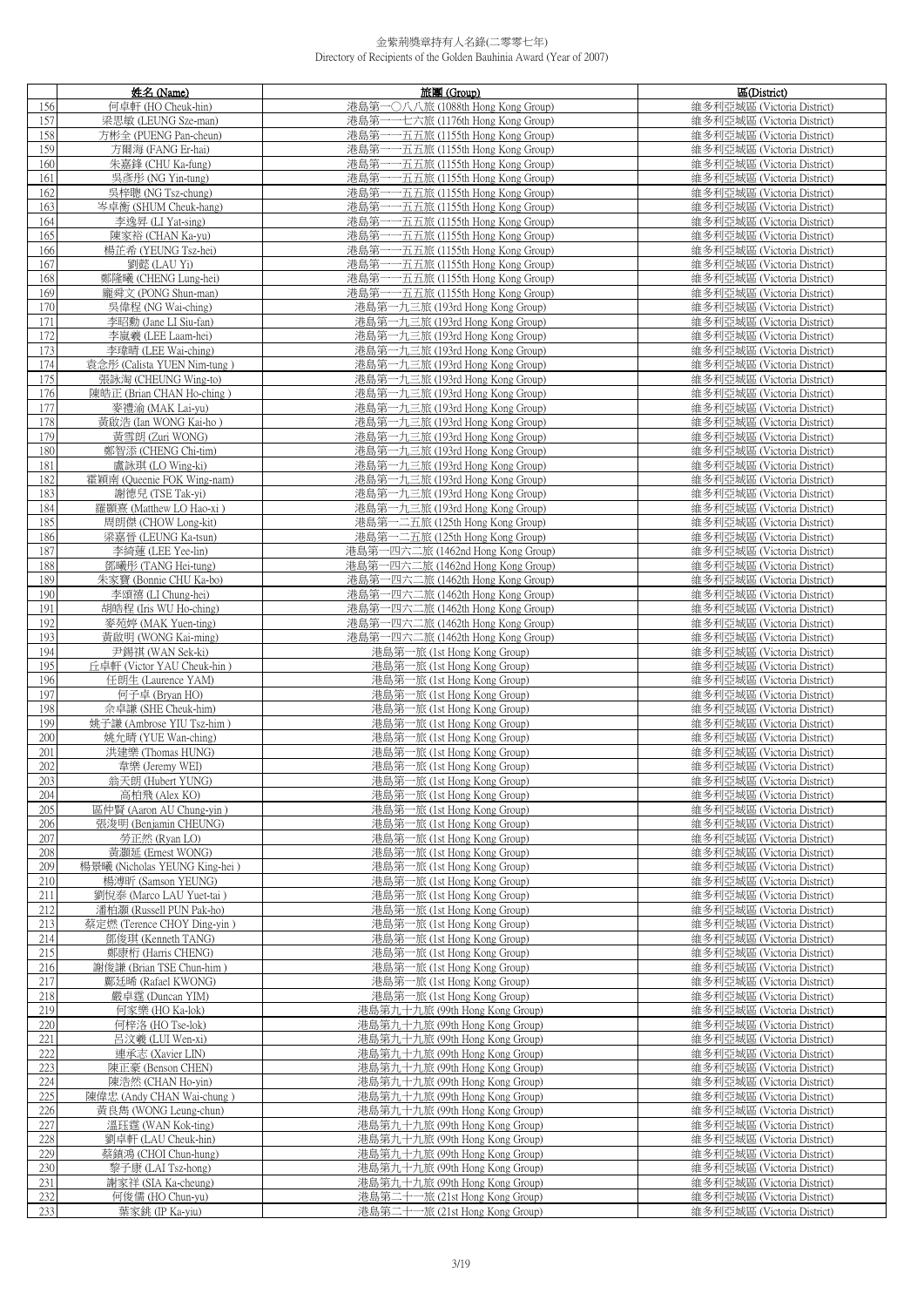|            | 姓名 (Name)                                                  | 旅團 (Group)                                                     | 區(District)                                        |
|------------|------------------------------------------------------------|----------------------------------------------------------------|----------------------------------------------------|
| 234        | 聶振宇 (NIP Chun-yu)                                          | 港島第二十一旅 (21st Hong Kong Group)                                 | 維多利亞城區 (Victoria District)                         |
| 235        | 伍雋熙 (NG Chun-hay)                                          | 港島第六十六旅 (66th Hong Kong Group)                                 | 維多利亞城區 (Victoria District)                         |
| 236        | 朱煒鎌 (CHU Wai-lim)                                          | 港島第六十六旅 (66th Hong Kong Group)                                 | 維多利亞城區 (Victoria District)                         |
| 237        | 余名浩 (YUE Ming-ho)                                          | 港島第六十六旅 (66th Hong Kong Group)                                 | 維多利亞城區 (Victoria District)                         |
| 238        | 梁諾妤 (LEUNG Nok-yu)                                         | 港島第六十六旅 (66th Hong Kong Group)                                 | 維多利亞城區 (Victoria District)                         |
| 239        | 鄧皓文 (TANG Ho-man)                                          | 港島第六十六旅 (66th Hong Kong Group)                                 | 維多利亞城區 (Victoria District)                         |
| 240        | 張肇軒 (CHEUNG Siu-hin)                                       | 港島第一八六旅 (186th Hong Kong Group)                                | 灣仔區 (Wan Chai District)                            |
| 241        | 梅姿 (Jocelyn MUI Ji)                                        | 港島第一八六旅 (186th Hong Kong Group)                                | 灣仔區 (Wan Chai District)                            |
| 242        | 黃文慧 (WONG Man-wai)                                         | 港島第一八六旅 (186th Hong Kong Group)                                | 灣仔區 (Wan Chai District)                            |
| 243        | 蔡尚賢 (CHOI Sheung-yin)                                      | 港島第一八六旅 (186th Hong Kong Group)                                | 灣仔區 (Wan Chai District)                            |
| 244        | 蔣析別 (TSEUNG Sik-bit)                                       | 港島第一八六旅 (186th Hong Kong Group)                                | 灣仔區 (Wan Chai District)                            |
| 245        | 鄧皓妍 (TANG Ho-yin)                                          | 港島第一八六旅 (186th Hong Kong Group)                                | 灣仔區 (Wan Chai District)                            |
| 246        | 謝博軒 ( Kevin TSE Pok-hin)                                   | 港島第一八六旅 (186th Hong Kong Group)                                | 灣仔區 (Wan Chai District)                            |
| 247        | 朱俊業 (CHU Chun-yip)                                         | 港島第二〇八旅 (208th Hong Kong Group)                                | 灣仔區 (Wan Chai District)                            |
| 248        | 周培裕 (CHOW Pui-yu)                                          | 港島第二〇八旅 (208th Hong Kong Group)                                | 灣仔區 (Wan Chai District)                            |
| 249        | 林俊彥 (Jason LAM Chun-yin)                                   | 港島第二〇八旅 (208th Hong Kong Group)                                | 灣仔區 (Wan Chai District)                            |
| 250        | 洪浩然 (Clark HUNG Ho-yin)                                    | 港島第二〇八旅 (208th Hong Kong Group)                                | 灣仔區 (Wan Chai District)                            |
| 251        | 區上行 (AU Sheung-hang)                                       | 港島第二〇八旅 (208th Hong Kong Group)                                | 灣仔區 (Wan Chai District)                            |
| 252        | 張健和 (Kent CHEUNG Kin-wo)                                   | 港島第二〇八旅 (208th Hong Kong Group)                                | 灣仔區 (Wan Chai District)                            |
| 253        | 許建邦 (HUI Kin-pong)                                         | 港島第二〇八旅 (208th Hong Kong Group)                                | 灣仔區 (Wan Chai District)                            |
| 254        | 陳迪宏 (CHAN Dik-wang)                                        | 港島第二〇八旅 (208th Hong Kong Group)                                | 灣仔區 (Wan Chai District)                            |
| 255        | 曾梓謙 (TSANG Tsz-him)                                        | 港島第二〇八旅 (208th Hong Kong Group)                                | 灣仔區 (Wan Chai District)                            |
| 256        | 蔡振健 (CHOI Chun-kin)                                        | 港島第二〇八旅 (208th Hong Kong Group)                                | 灣仔區 (Wan Chai District)                            |
| 257        | 蕭暘譯 (SIU Yeung-yik)                                        | 港島第二〇八旅 (208th Hong Kong Group)                                | 灣仔區 (Wan Chai District)                            |
| 258        | 孫凱平 (SUEN Hoi-ping)                                        | 港島第二二九旅 (229th Hong Kong Group)                                | 灣仔區 (Wan Chai District)                            |
| 259        | 孫棨淦 (Sammy SUEN Kai-gam)                                   | 港島第二二九旅 (229th Hong Kong Group)                                | 灣仔區 (Wan Chai District)                            |
| 260        | 全俐穎 (CHUAN Li-wing)                                        | 港島第二六九旅 (269th Hong Kong Group)                                | 灣仔區 (Wan Chai District)                            |
| 261        | 李啟鍵 (LEE Kai-kin)                                          | 港島第二六九旅 (269th Hong Kong Group)                                | 灣仔區 (Wan Chai District)                            |
| 262        | 盧俊煒 (LO Chun-wai)                                          | 港島第二六九旅 (269th Hong Kong Group)                                | 灣仔區 (Wan Chai District)                            |
| 263        | 孔繁浚 (HUNG Fan-chun)                                        | 港島第十八旅 (18th Hong Kong Group)                                  | 灣仔區 (Wan Chai District)                            |
| 264        | 何錦標 (HO Kam-pui)                                           | 港島第十八旅 (18th Hong Kong Group)                                  | 灣仔區 (Wan Chai District)                            |
| 265        | 沈忠銘 (SHUM Chung-ming)                                      | 港島第十八旅 (18th Hong Kong Group)                                  | 灣仔區 (Wan Chai District)                            |
| 266        | 林梓雋 (LAM Tsz-chun)                                         | 港島第十八旅 (18th Hong Kong Group)                                  | 灣仔區 (Wan Chai District)                            |
| 267        | 陳嘉彥 (CHAN Ka-yin)                                          | 港島第十八旅 (18th Hong Kong Group)                                  | 灣仔區 (Wan Chai District)                            |
| 268        | 趙方悅 (CHIU Fong-yuet)                                       | 港島第十八旅 (18th Hong Kong Group)                                  | 灣仔區 (Wan Chai District)                            |
| 269        | 盧宥辰 (LU Yo-sen)                                            | 港島第十八旅 (18th Hong Kong Group)                                  | 灣仔區 (Wan Chai District)                            |
| 270        | 岑卓俊 (SHUM Cheuk-chun)                                      | 港島第十五旅 (15th Hong Kong Group)                                  | 灣仔區 (Wan Chai District)                            |
| 271<br>272 | 李天浩 (Brian LEE Tin-hou)                                    | 港島第十五旅 (15th Hong Kong Group)                                  | 灣仔區 (Wan Chai District)                            |
| 273        | 莊立豊 (CHONG Lap-fung)<br>黃穎斌 (Ignatius David WONG Wing-bun) | 港島第十五旅 (15th Hong Kong Group)<br>港島第十五旅 (15th Hong Kong Group) | 灣仔區 (Wan Chai District)<br>灣仔區 (Wan Chai District) |
| 274        | 葉承瓚 (YIP Shing-tsuan)                                      | 港島第十五旅 (15th Hong Kong Group)                                  | 灣仔區 (Wan Chai District)                            |
| 275        | 鄭凱文 (Herman CHENG)                                         | 港島第十五旅 (15th Hong Kong Group)                                  | 灣仔區 (Wan Chai District)                            |
| 276        | 鄭爾樂 (CHENG Yee-lok)                                        | 港島第十五旅 (15th Hong Kong Group)                                  | 灣仔區 (Wan Chai District)                            |
| 277        | 何卓軒 (HO Cheuk-hin)                                         | 港島第十四旅 (14th Hong Kong Group)                                  | 灣仔區 (Wan Chai District)                            |
| 278        | 何肇康 (HO Siu-hong)                                          | 港島第十四旅 (14th Hong Kong Group)                                  | 灣仔區 (Wan Chai District)                            |
| 279        | 吳智鴻 (NG Chi-hung)                                          | 港島第十四旅 (14th Hong Kong Group)                                  | 灣仔區 (Wan Chai District)                            |
| 280        | 林凱晴 (LAM Hoi-ching)                                        | 港島第十四旅 (14th Hong Kong Group)                                  | 灣仔區 (Wan Chai District)                            |
| 281        | 張柏穎 (CHEUNG Pak-wing)                                      | 港島第十四旅 (14th Hong Kong Group)                                  | 灣仔區 (Wan Chai District)                            |
| 282        | 黃蕙妍 (Joyce WONG Wai-yin)                                   | 港島第十四旅 (14th Hong Kong Group)                                  | 灣仔區 (Wan Chai District)                            |
| 283        | 葉朗希 (Lorraine YIP Long-hei)                                | 港島第十四旅 (14th Hong Kong Group)                                  | 灣仔區 (Wan Chai District)                            |
| 284        | 薛進溢 (SIT Chun-yat)                                         | 港島第十四旅 (14th Hong Kong Group)                                  | 灣仔區 (Wan Chai District)                            |
| 285        | 古詠賢 (Carmela Anne KAU Wing-yin)                            | 港島第五海童軍旅 (5th Hong Kong Sea Scout Group)                       | 灣仔區 (Wan Chai District)                            |
| 286        | 李宗道 (LEE Chung-to)                                         | 港島第五海童軍旅 (5th Hong Kong Sea Scout Group)                       | 灣仔區 (Wan Chai District)                            |
| 287        | 侯建希 (Ken HOU Kin-hey)                                      | 港島第五海童軍旅 (5th Hong Kong Sea Scout Group)                       | 灣仔區 (Wan Chai District)                            |
| 288        | 廖信喬 (LIU Shun-kiu)                                         | 港島第五海童軍旅 (5th Hong Kong Sea Scout Group)                       | 灣仔區 (Wan Chai District)                            |
| 289        | 廖楗嶂 (LIU Kin-cheung)                                       | 港島第五海童軍旅 (5th Hong Kong Sea Scout Group)                       | 灣仔區 (Wan Chai District)                            |
| 290        | 謝雲岫 (TSE Wan-chau)                                         | 港島第五海童軍旅 (5th Hong Kong Sea Scout Group)                       | 灣仔區 (Wan Chai District)                            |
| 291        | 張秋韻 (CHEUNG Chau-wan)                                      | 港島第六十一旅 (61th Hong Kong Group)                                 | 灣仔區 (Wan Chai District)                            |
| 292        | 鄭嘉熙 (CHENG Ka-hei)                                         | 港島第六十一旅 (61th Hong Kong Group)                                 | 灣仔區 (Wan Chai District)                            |
| 293        | 梁雯狄 (Mandy LEUNG)                                          | 港島第六十二旅 (62nd Hong Kong Group)                                 | 灣仔區 (Wan Chai District)                            |
| 294        | 溫嘉鈫 (WAN Ka-man)                                           | 港島第六海童軍旅 (6th Hong Kong Sea Scout Group)                       | 灣仔區 (Wan Chai District)                            |

## 九龍地域 (Kowloon Region)

|     | 姓名 (Name)                     | 旅團 (Group)                    | 區(District)                  |
|-----|-------------------------------|-------------------------------|------------------------------|
| 295 | 朱嘉韻 (CHU Ka-wan)              | 九龍第一六一旅 (161st Kowloon Group) | 九龍城區 (Kowloon City District) |
| 296 | 周健麟 (CHOW Kin-lun)            | 九龍第一六一旅 (161st Kowloon Group) | 九龍城區 (Kowloon City District) |
| 297 | 盧智宇 (LO Chi-yu)               | 九龍第一六一旅 (161st Kowloon Group) | 九龍城區 (Kowloon City District) |
| 298 | 文子俊 (MAN Tsz-chun)            | 九龍第一四〇旅 (140th Kowloon Group) | 九龍城區 (Kowloon City District) |
| 299 | 陳懋昇 (CHAN Mui-sing)           | 九龍第一四〇旅 (140th Kowloon Group) | 九龍城區 (Kowloon City District) |
| 300 | 曾文軒 (TSANG Man-hin)           | 九龍第一四〇旅 (140th Kowloon Group) | 九龍城區 (Kowloon City District) |
| 301 | 程俊軒 (CHING Chun-hin)          | 九龍第一四〇旅 (140th Kowloon Group) | 九龍城區 (Kowloon City District) |
| 302 | 謝縉德 (Matthew TSE Chun-tak)    | 九龍第一四〇旅 (140th Kowloon Group) | 九龍城區 (Kowloon City District) |
| 303 | 梁誠顯 (Clement LEUNG Shing-hin) | 九龍第十七旅 (17th Kowloon Group)   | 九龍城區 (Kowloon City District) |
| 304 | 歐劍堃 (AU Kim-kwan)             | 九龍第十七旅 (17th Kowloon Group)   | 九龍城區 (Kowloon City District) |
| 305 | 鄭瑋 (William CHENG)            | 九龍第十七旅 (17th Kowloon Group)   | 力龍城區 (Kowloon City District) |
| 306 | 盧澤華 (LO Chak-wah)             | 九龍第五十一旅 (51st Kowloon Group)  | 九龍城區 (Kowloon City District) |
| 307 | 利健朗 (LEE Kin-long)            | 九龍第五十三旅 (53rd Kowloon Group)  | 九龍城區 (Kowloon City District) |
| 308 | 葉皓然 (Baron YIP Ho-yin)        | 九龍第五十三旅 (53rd Kowloon Group)  | 九龍城區 (Kowloon City District) |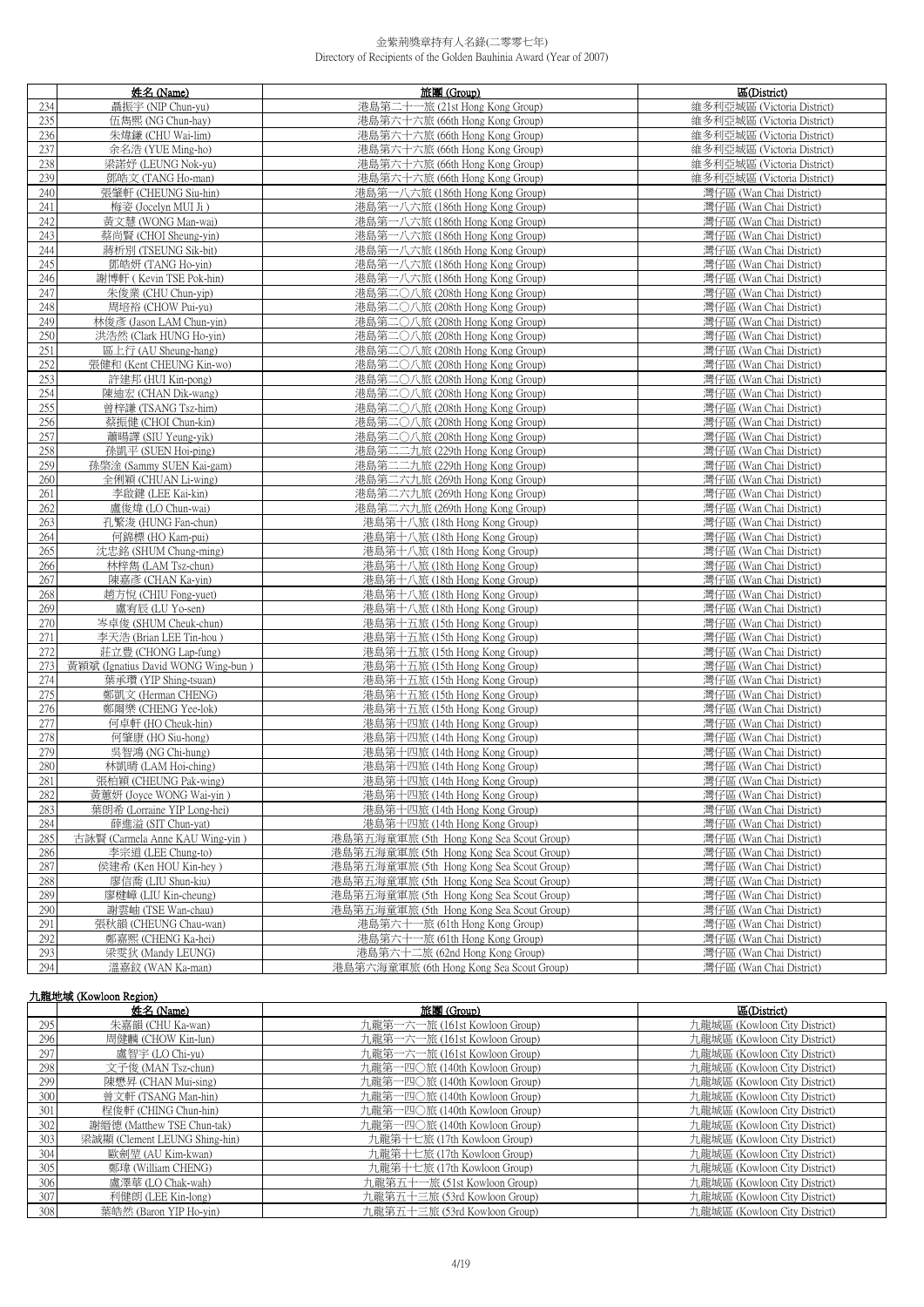|            | 姓名 (Name)                                        | 旅團 (Group)                                                                           | 區(District)                                                    |
|------------|--------------------------------------------------|--------------------------------------------------------------------------------------|----------------------------------------------------------------|
| 309        | 劉偉豪 (Ryan LAU)                                   | 九龍第五十三旅 (53rd Kowloon Group)                                                         | 九龍城區 (Kowloon City District)                                   |
| 310        | 潘敬豐 (POON King-fung)                             | 九龍第五十三旅 (53rd Kowloon Group)                                                         | 九龍城區 (Kowloon City District)                                   |
| 311        | 黎在田 (Boris J.T. LAI)                             | 九龍第五十三旅 (53rd Kowloon Group)                                                         | 九龍城區 (Kowloon City District)                                   |
| 312        | 簡駿軒 (KAN Chun-hin)                               | 九龍第五十三旅 (53rd Kowloon Group)                                                         | 九龍城區 (Kowloon City District)                                   |
| 313        | 顏志軒 (NGAN Chi-hin)                               | 九龍第五十三旅 (53rd Kowloon Group)                                                         | 九龍城區 (Kowloon City District)                                   |
| 314        | 文俊傑 (MAN Chun-kit)                               | 九龍第四十一旅 (41st Kowloon Group)                                                         | 力龍城區 (Kowloon City District)                                   |
| 315        | 李澤勤 (LEE Chak-kan)                               | 九龍第四十一旅 (41st Kowloon Group)                                                         | 九龍城區 (Kowloon City District)                                   |
| 316        | 郭彥霆 (KWOK Yin-ting)                              | 九龍第四十一旅 (41st Kowloon Group)                                                         | 九龍城區 (Kowloon City District)                                   |
| 317<br>318 | 陳振聰 (Marco CHAN Chun-chung)<br>黃普曦 (WONG Po-hei) | 九龍第四十一旅 (41st Kowloon Group)                                                         | 九龍城區 (Kowloon City District)                                   |
| 319        | 劉俊然 (LAU Tsun-yin)                               | 九龍第四十一旅 (41st Kowloon Group)<br>九龍第四十一旅 (41st Kowloon Group)                         | 九龍城區 (Kowloon City District)<br>九龍城區 (Kowloon City District)   |
| 320        | 歐柏鏗 (AU Pak-hang)                                | 九龍第四十一旅 (41st Kowloon Group)                                                         | 九龍城區 (Kowloon City District)                                   |
| 321        | 李逸 (LEE Yat)                                     | 九龍第一〇一旅 (101st Kowloon Group)                                                        | 九龍塘區 (Kowloong Tong District)                                  |
| 322        | 林學賢 (LAM Hok-yin)                                | 九龍第一〇一旅 (101st Kowloon Group)                                                        | 九龍塘區 (Kowloong Tong District)                                  |
| 323        | 梁敏儀 (LEUNG Man-yee)                              | 九龍第一〇一旅 (101st Kowloon Group)                                                        | 九龍塘區 (Kowloong Tong District)                                  |
| 324        | 陳兆輝 (CHAN Siu-fai)                               | 九龍第一〇一旅 (101st Kowloon Group)                                                        | 九龍塘區 (Kowloong Tong District)                                  |
| 325        | 黃子軒 (WONG Tsz-hin)                               | 九龍第一〇一旅 (101st Kowloon Group)                                                        | 九龍塘區 (Kowloong Tong District)                                  |
| 326        | 楊家新 (YEUNG Ka-san)                               | 九龍第一〇一旅 (101st Kowloon Group)                                                        | 九龍塘區 (Kowloong Tong District)                                  |
| 327        | 劉建緯 (LAU Kin-wai)                                | 九龍第一〇一旅 (101st Kowloon Group)                                                        | 九龍塘區 (Kowloong Tong District)                                  |
| 328        | 何育丞 (HO Yuk-shing)                               | 九龍第一〇九〇旅 (1090th Kowloon Group)                                                      | 九龍塘區 (Kowloong Tong District)                                  |
| 329        | 黃浩銓 (WONG Ho-chuen)                              | 九龍第一〇九〇旅 (1090th Kowloon Group)                                                      | 九龍塘區 (Kowloong Tong District)                                  |
| 330        | 鄒立新 (Justin Immanuel CHOW)                       | 九龍第一〇九〇旅 (1090th Kowloon Group)<br>九龍第一〇九〇旅 (1090th Kowloon Group)                   | 九龍塘區 (Kowloong Tong District)                                  |
| 331<br>332 | 龔晉熙 (Bryan KUNG Jun-hei)<br>杜卓威 (TO Cheuk-wai)   | 九龍第一三六一旅 (1361st Kowloon Group)                                                      | 九龍塘區 (Kowloong Tong District)<br>九龍塘區 (Kowloong Tong District) |
| 333        | 梁芷晴 (LEUNG Chi-ching)                            | 九龍第一三六一旅 (1361st Kowloon Group)                                                      | 九龍塘區 (Kowloong Tong District)                                  |
| 334        | 曾煒權 (TSANG Wai-kuen)                             | 九龍第一三六一旅 (1361st Kowloon Group)                                                      | 九龍塘區 (Kowloong Tong District)                                  |
| 335        | 關卓軒 (KWAN Cheuk-hin)                             | 九龍第一三六一旅 (1361st Kowloon Group)                                                      | 九龍塘區 (Kowloong Tong District)                                  |
| 336        | 林子豪 (LAM Tsz-ho)                                 | 九龍第一五九三旅 (1593rd Kowloon Group)                                                      | 九龍塘區 (Kowloong Tong District)                                  |
| 337        | 陳潤永 (CHAN Yun-wing)                              | 九龍第一五九三旅 (1593rd Kowloon Group)                                                      | 九龍塘區 (Kowloong Tong District)                                  |
| 338        | 練鑑輝 (LIN Kam-fai)                                | 九龍第一五九三旅 (1593rd Kowloon Group)                                                      | 九龍塘區 (Kowloong Tong District)                                  |
| 339        | 張芷靜 (CHANG Tsz-ching)                            | 九龍第十一海童軍旅 (11th Kowloon Sea Scout Group)                                             | 九龍塘區 (Kowloong Tong District)                                  |
| 340        | 湯明新 (Cyril TONG Ming-sun)                        | 九龍第十一海童軍旅 (11th Kowloon Sea Scout Group)                                             | 九龍塘區 (Kowloong Tong District)                                  |
| 341        | 黃敬宗 (Jones WONG King-chung)                      | 九龍第十一海童軍旅 (11th Kowloon Sea Scout Group)                                             | 九龍塘區 (Kowloong Tong District)                                  |
| 342<br>343 | 廖恩羚 (LIU Yan-ling)<br>廖梓峰 (LIU Tsz-fung)         | 九龍第十一海童軍旅 (11th Kowloon Sea Scout Group)<br>九龍第十一海童軍旅 (11th Kowloon Sea Scout Group) | 九龍塘區 (Kowloong Tong District)<br>九龍塘區 (Kowloong Tong District) |
| 344        | 蔡維健 (CHOI Wei-kin)                               | 九龍第十一海童軍旅 (11th Kowloon Sea Scout Group)                                             | 九龍塘區 (Kowloong Tong District)                                  |
| 345        | 文冠婷 (MAN Koon-ting)                              | 九龍第五十七旅 (57th Kowloon Group)                                                         | 九龍塘區 (Kowloong Tong District)                                  |
| 346        | 許奕翹 (Eskiel HUI)                                 | 九龍第五十七旅 (57th Kowloon Group)                                                         | 九龍塘區 (Kowloong Tong District)                                  |
| 347        | 彭家暉 (PANG Ka-fai)                                | 九龍第五十七旅 (57th Kowloon Group)                                                         | 九龍塘區 (Kowloong Tong District)                                  |
| 348        | 張銘軒 (CHEUNG Ming-hin)                            | 九龍第一一七旅 (117th Kowloon Group)                                                        | 何文田區 (Ho Man Tin District)                                     |
| 349        | 周曉昌 (CHOW Hiu-cheong)                            | 九龍第七十九旅 (79th Kowloon Group)                                                         | 何文田區 (Ho Man Tin District)                                     |
| 350        | 范愷琳 (Kayleen Hilary FAN)                         | 九龍第七十九旅 (79th Kowloon Group)                                                         | 何文田區 (Ho Man Tin District)                                     |
| 351<br>352 | 徐曉恩 (CHUI Hiu-yan)<br>梁亦彤 (LEUNG Yik-tung)       | 九龍第七十九旅 (79th Kowloon Group)                                                         | 何文田區 (Ho Man Tin District)<br>何文田區 (Ho Man Tin District)       |
| 353        | 馮子琛 (FUNG Tsz-sum)                               | 九龍第七十九旅 (79th Kowloon Group)<br>九龍第七十九旅 (79th Kowloon Group)                         | 何文田區 (Ho Man Tin District)                                     |
| 354        | 馮穎文 (FUNG Wing-man)                              | 九龍第七十九旅 (79th Kowloon Group)                                                         | 何文田區 (Ho Man Tin District)                                     |
| 355        | 黃鳳川 (WONG Fung-chuen)                            | 九龍第七十九旅 (79th Kowloon Group)                                                         | 何文田區 (Ho Man Tin District)                                     |
| 356        | 衛親姍 (WAI Wing-shan)                              | 九龍第七十九旅 (79th Kowloon Group)                                                         | 何文田區 (Ho Man Tin District)                                     |
| 357        | 余嘉浚 (YU Ka-chun)                                 | 九龍第七十八旅 (78th Kowloon Group)                                                         | 何文田區 (Ho Man Tin District)                                     |
| 358        | 吳梓誠 (NG Tsz-shing)                               | 九龍第七十八旅 (78th Kowloon Group)                                                         | 何文田區 (Ho Man Tin District)                                     |
| 359        | 岑璟鏗 (SHAM King-hang)                             | 九龍第七十八旅 (78th Kowloon Group)                                                         | 何文田區 (Ho Man Tin District)                                     |
| 360        | 李汶沛 (LEE Man-pui)                                | 九龍第七十八旅 (78th Kowloon Group)                                                         | 何文田區 (Ho Man Tin District)                                     |
| 361<br>362 | 沈雪君 (Sam SUT Kuan)<br>林詩康 (LAM Sze-hong)         | 九龍第七十八旅 (78th Kowloon Group)<br>九龍第七十八旅 (78th Kowloon Group)                         | 何文田區 (Ho Man Tin District)<br>何文田區 (Ho Man Tin District)       |
| 363        | 馬嘉蔚 (MA Ka-wai)                                  | 九龍第七十八旅 (78th Kowloon Group)                                                         | 何文田區 (Ho Man Tin District)                                     |
| 364        | 陳卓謙 (CHAN Cheuk-him)                             | 九龍第七十八旅 (78th Kowloon Group)                                                         | 何文田區 (Ho Man Tin District)                                     |
| 365        | 鄧啟滔 (TANG Kai-to)                                | 九龍第七十八旅 (78th Kowloon Group)                                                         | 何文田區 (Ho Man Tin District)                                     |
| 366        | 鄭倍添 (CHENG Pui-tim)                              | 九龍第七十八旅 (78th Kowloon Group)                                                         | 何文田區 (Ho Man Tin District)                                     |
| 367        | 謝啟飛 (TSE Kai-fei)                                | 九龍第七十八旅 (78th Kowloon Group)                                                         | 何文田區 (Ho Man Tin District)                                     |
| 368        | 譚梓安 (TAM Tsz-on)                                 | 九龍第七十八旅 (78th Kowloon Group)                                                         | 何文田區 (Ho Man Tin District)                                     |
| 369        | 林文朕 (LAM Man-chum)                               | 九龍第九十九旅 (99th Kowloon Group)                                                         | 何文田區 (Ho Man Tin District)                                     |
| 370        | 胡重光 (WU Chung-kwong)                             | 九龍第九十九旅 (99th Kowloon Group)                                                         | 何文田區 (Ho Man Tin District)                                     |
| 371<br>372 | 梁笑容 (LEUNG Siu-yung)<br>陳嘉明 (CHAN Ka-ming)       | 九龍第九十九旅 (99th Kowloon Group)<br>九龍第九十九旅 (99th Kowloon Group)                         | 何文田區 (Ho Man Tin District)<br>何文田區 (Ho Man Tin District)       |
| 373        | 雷雅婷 (LEI Ya-ting)                                | 九龍第九十九旅 (99th Kowloon Group)                                                         | 何文田區 (Ho Man Tin District)                                     |
| 374        | 冼頌軒 (SIN Chung-hin)                              | 九龍第二〇五旅 (205th Kowloon Group)                                                        | 何文田區 (Ho Man Tin District)                                     |
| 375        | 林俊彥 (LAM Chun-yin)                               | 九龍第二〇五旅 (205th Kowloon Group)                                                        | 何文田區 (Ho Man Tin District)                                     |
| 376        | 林韶鍇 (LAM Siu-kai)                                | 九龍第二〇五旅 (205th Kowloon Group)                                                        | 何文田區 (Ho Man Tin District)                                     |
| 377        | 莫錦璋 (MOK Kum-cheung)                             | 九龍第二〇五旅 (205th Kowloon Group)                                                        | 何文田區 (Ho Man Tin District)                                     |
| 378        | 陳卓雯 (CHAN Cheuk-man)                             | 九龍第二〇五旅 (205th Kowloon Group)                                                        | 何文田區 (Ho Man Tin District)                                     |
| 379        | 陶善維 (TO Sin-wai)                                 | 九龍第二〇五旅 (205th Kowloon Group)                                                        | 何文田區 (Ho Man Tin District)                                     |
| 380<br>381 | 劉碧琪 (LAU Pik-ki)                                 | 九龍第二〇五旅 (205th Kowloon Group)                                                        | 何文田區 (Ho Man Tin District)                                     |
| 382        | 簡美欣 (KAN Mei-yan)<br>麥卓研 (MAK Cheuk-yin)         | 九龍第二〇五旅 (205th Kowloon Group)<br>九龍第八十八旅 (88th Kowloon Group)                        | 何文田區 (Ho Man Tin District)<br>何文田區 (Ho Man Tin District)       |
| 383        | 劉永康 (LAU Wing-hong)                              | 九龍第八十八旅 (88th Kowloon Group)                                                         | 何文田區 (Ho Man Tin District)                                     |
| 384        | 呂境嚴 (LUI King-yim)                               | 九龍第六海童軍旅 (6th Kowloon Sea Scout Group)                                               | 何文田區 (Ho Man Tin District)                                     |
| 385        | 陳梓恪 (CHAN Chi-kok)                               | 九龍第六海童軍旅 (6th Kowloon Sea Scout Group)                                               | 何文田區 (Ho Man Tin District)                                     |
| 386        | 尹君愷 (WAN Kwan-hoi)                               | 九龍第一〇〇旅 (100th Kowloon Group)                                                        | 旺角區 (Mong Kok District)                                        |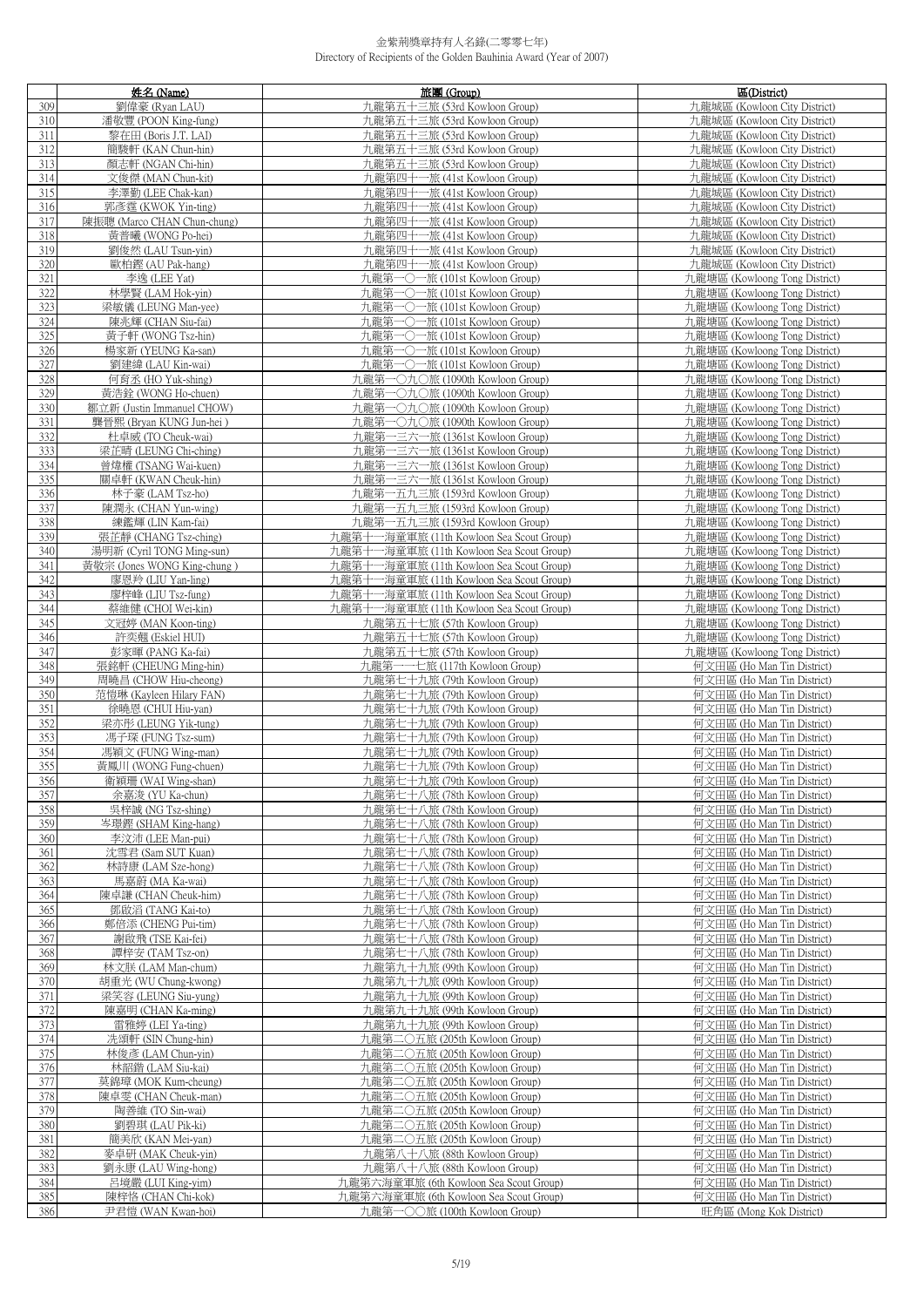|            | 姓名 (Name)                                       | 旅團 (Group)                                                     | 區(District)                                        |
|------------|-------------------------------------------------|----------------------------------------------------------------|----------------------------------------------------|
| 387        | 方善瑤 (FONG Sin-yiu)                              | 九龍第一〇〇旅 (100th Kowloon Group)                                  | 旺角區 (Mong Kok District)                            |
| 388        | 王穎衡 (Jeffery WONG Wing-hang)                    | 九龍第一〇〇旅 (100th Kowloon Group)                                  | 旺角區 (Mong Kok District)                            |
| 389        | 王麗彤 (WONG Lai-tung)                             | 九龍第一〇〇旅 (100th Kowloon Group)                                  | 旺角區 (Mong Kok District)                            |
| 390        | 伍熙樂 (NG Hei-lok)                                | 九龍第一〇〇旅 (100th Kowloon Group)                                  | 旺角區 (Mong Kok District)                            |
| 391        | 李皓源 (Henry LI Hao-yuan)                         | 九龍第一〇〇旅 (100th Kowloon Group)                                  | 旺角區 (Mong Kok District)                            |
| 392        | 杜朗麒 (DO Long-ki)                                | 九龍第一〇〇旅 (100th Kowloon Group)                                  | 旺角區 (Mong Kok District)                            |
| 393        | 林靄谷 (LAM Oi-kuk)                                | 九龍第一〇〇旅 (100th Kowloon Group)                                  | 旺角區 (Mong Kok District)                            |
| 394        | 張漪琪 (CHEUNG Yee-ki)                             | 九龍第一〇〇旅 (100th Kowloon Group)                                  | 旺角區 (Mong Kok District)                            |
| 395        | 許兆豐 (HUI Shiu-fung)                             | 九龍第一○○旅 (100th Kowloon Group)                                  | 旺角區 (Mong Kok District)                            |
| 396        | 許善婷 (Bauhinia HUI Sen-ting)                     | 九龍第一〇〇旅 (100th Kowloon Group)                                  | 旺角區 (Mong Kok District)                            |
| 397        | 陳澤琛 (CHAN Chak-sum)                             | 九龍第一〇〇旅 (100th Kowloon Group)                                  | 旺角區 (Mong Kok District)                            |
| 398        | 鍾國昌 (CHUNG Kwok-cheong)                         | 九龍第一〇〇旅 (100th Kowloon Group)                                  | 旺角區 (Mong Kok District)                            |
| 399        | 蘇晟亨 (SO Shing-heng)                             | 九龍第一〇〇旅 (100th Kowloon Group)                                  | 旺角區 (Mong Kok District)                            |
| 400        | 王肇鴻 (WONG Siu-hung)                             | 九龍第一三六旅 (136th Kowloon Group)                                  | 旺角區 (Mong Kok District)                            |
| 401<br>402 | 袁旻灝 (YUEN Man-ho)                               | 九龍第一三六旅 (136th Kowloon Group)<br>九龍第一三六旅 (136th Kowloon Group) | 旺角區 (Mong Kok District)<br>旺角區 (Mong Kok District) |
| 403        | 梁嘉煒 (LEUNG Ka-wai)<br>許綽軒 (Keith HUI Cheuk-hin) | 九龍第一三六旅 (136th Kowloon Group)                                  | 旺角區 (Mong Kok District)                            |
| 404        | 陳浩榮 (CHAN Ho-wing)                              | 九龍第一三六旅 (136th Kowloon Group)                                  | 旺角區 (Mong Kok District)                            |
| 405        | 麥穎輝 (MAK Wing-fai)                              | 九龍第一三六旅 (136th Kowloon Group)                                  | 旺角區 (Mong Kok District)                            |
| 406        | 黃卓謙 (WONG Cheuk-him)                            | 九龍第一三六旅 (136th Kowloon Group)                                  | 旺角區 (Mong Kok District)                            |
| 407        | 黃嘉慧 (WONG Ka-wai)                               | 九龍第一三六旅 (136th Kowloon Group)                                  | 旺角區 (Mong Kok District)                            |
| 408        | 盧凱澄 (LO Hoi-ching)                              | 九龍第一三六旅 (136th Kowloon Group)                                  | 旺角區 (Mong Kok District)                            |
| 409        | 戴朗悅 (TAI Long-yuet)                             | 九龍第一三六旅 (136th Kowloon Group)                                  | 旺角區 (Mong Kok District)                            |
| 410        | 羅寶妍 (LAW Po-in)                                 | 九龍第一三六旅 (136th Kowloon Group)                                  | 旺角區 (Mong Kok District)                            |
| 411        | 孔淑恆 (HUNG Shuk-hang)                            | 九龍第七十六旅 (76th Kowloon Group)                                   | 旺角區 (Mong Kok District)                            |
| 412        | 吳博謙 (NG Bok-him)                                | 九龍第七十六旅 (76th Kowloon Group)                                   | 旺角區 (Mong Kok District)                            |
| 413        | 李碩堯 (LEE Shek-yiu)                              | 九龍第七十六旅 (76th Kowloon Group)                                   | 旺角區 (Mong Kok District)                            |
| 414        | 莫竣宇 (MOK Chun-yu)                               | 九龍第七十六旅 (76th Kowloon Group)                                   | 旺角區 (Mong Kok District)                            |
| 415        | 郭鴻兆 (KWOK Hung-siu)                             | 九龍第七十六旅 (76th Kowloon Group)                                   | 旺角區 (Mong Kok District)                            |
| 416        | 陳家業 (CHAN Ka-yip)                               | 九龍第七十六旅 (76th Kowloon Group)                                   | 旺角區 (Mong Kok District)                            |
| 417        | 陳家豪 (CHAN Ka-ho)                                | 九龍第七十六旅 (76th Kowloon Group)                                   | 旺角區 (Mong Kok District)                            |
| 418        | 陳梓源 (CHAN Tsz-yuen)                             | 九龍第七十六旅 (76th Kowloon Group)                                   | 旺角區 (Mong Kok District)                            |
| 419        | 彭皓廉 (PANG Ho-lim)                               | 九龍第七十六旅 (76th Kowloon Group)                                   | 旺角區 (Mong Kok District)                            |
| 420        | 黃光正 (WONG Kwong-ching)                          | 九龍第七十六旅 (76th Kowloon Group)                                   | 旺角區 (Mong Kok District)                            |
| 421        | 黃浚傑 (WONG Chu-kit)                              | 九龍第七十六旅 (76th Kowloon Group)                                   | 旺角區 (Mong Kok District)                            |
| 422        | 黃慧儀 (WONG Wai-yee)                              | 九龍第七十六旅 (76th Kowloon Group)                                   | 旺角區 (Mong Kok District)                            |
| 423<br>424 | 葉瑋晴 (YIP Wai-ching)<br>趙嘉敏 (CHIU Kar-man)       | 九龍第七十六旅 (76th Kowloon Group)<br>九龍第七十六旅 (76th Kowloon Group)   | 旺角區 (Mong Kok District)<br>旺角區 (Mong Kok District) |
| 425        | 劉伊駱 (LIU Yi-lok)                                | 九龍第七十六旅 (76th Kowloon Group)                                   | 旺角區 (Mong Kok District)                            |
| 426        | 劉澤民 (LAU Chak-man)                              | 九龍第七十六旅 (76th Kowloon Group)                                   | 旺角區 (Mong Kok District)                            |
| 427        | 蔣俊銘 (CHEUNG Chun-ming)                          | 九龍第七十六旅 (76th Kowloon Group)                                   | 旺角區 (Mong Kok District)                            |
| 428        | 黎芷蔚 (LAI Tse-wai)                               | 九龍第七十六旅 (76th Kowloon Group)                                   | 旺角區 (Mong Kok District)                            |
| 429        | 蕭雋熹 (SIU Chun-hei)                              | 九龍第七十六旅 (76th Kowloon Group)                                   | 旺角區 (Mong Kok District)                            |
| 430        | 錢德澤 (CHIN Tak-chak)                             | 九龍第七十六旅 (76th Kowloon Group)                                   | 旺角區 (Mong Kok District)                            |
| 431        | 羅家俊 (LAW Ka-chun)                               | 九龍第七十六旅 (76th Kowloon Group)                                   | 旺角區 (Mong Kok District)                            |
| 432        | 羅詩城 (LO Sze-shing)                              | 九龍第七十六旅 (76th Kowloon Group)                                   | 旺角區 (Mong Kok District)                            |
| 433        | 呂鈞皓 (LUI Kwan-ho)                               | 九龍第十旅 (10th Kowloon Group)                                     | 旺角區 (Mong Kok District)                            |
| 434        | 宋曉箖 (SUNG Hiu-lam)                              | 九龍第十旅 (10th Kowloon Group)                                     | 吐角區 (Mong Kok District)                            |
| 435        | 李采殷 (LI Choi-yan)                               | 九龍第十旅 (10th Kowloon Group)                                     | 旺角區 (Mong Kok District)                            |
| 436        | 馬崇勇 (MA Chung-yung)                             | 九龍第十旅 (10th Kowloon Group)                                     | 旺角區 (Mong Kok District)                            |
| 437        | 馬崇智 (MA Chung-chih)                             | 九龍第十旅 (10th Kowloon Group)                                     | 旺角區 (Mong Kok District)                            |
| 438        | 張淑婷 (CHEUNG Shuk-ting)                          | 九龍第十旅 (10th Kowloon Group)                                     | 旺角區 (Mong Kok District)                            |
| 439        | 張齡心 (CHEUNG Ning-sum)                           | 九龍第十旅 (10th Kowloon Group)                                     | 旺角區 (Mong Kok District)                            |
| 440<br>441 | 梁碩光 (LEUNG Shek-kwong)<br>郭康駿 (KWOK Hong-chun)  | 九龍第十旅 (10th Kowloon Group)<br>九龍第十旅 (10th Kowloon Group)       | 旺角區 (Mong Kok District)<br>旺角區 (Mong Kok District) |
| 442        | 陳家淳 (CHAN Ka-shun)                              | 九龍第十旅 (10th Kowloon Group)                                     | 旺角區 (Mong Kok District)                            |
| 443        | 單灝楊 (SIN Ho-veung)                              | 九龍第十旅 (10th Kowloon Group)                                     | 旺角區 (Mong Kok District)                            |
| 444        | 楊喆堯 (YEUNG Chit-yiu)                            | 九龍第十旅 (10th Kowloon Group)                                     | 旺角區 (Mong Kok District)                            |
| 445        | 劉雪欣 (LAU Suet-yan)                              | 九龍第十旅 (10th Kowloon Group)                                     | 旺角區 (Mong Kok District)                            |
| 446        | 歐陽崇仁 (Jen OU Yang-chung)                        | 九龍第十旅 (10th Kowloon Group)                                     | 旺角區 (Mong Kok District)                            |
| 447        | 蔡梓瑩 (CHOI Tsz-ying)                             | 九龍第十旅 (10th Kowloon Group)                                     | 旺角區 (Mong Kok District)                            |
| 448        | 鄧懿君 (TANG Yi-kwan)                              | 九龍第十旅 (10th Kowloon Group)                                     | 旺角區 (Mong Kok District)                            |
| 449        | 羅欣祺 (LAW Yan-ki)                                | 九龍第十旅 (10th Kowloon Group)                                     | 旺角區 (Mong Kok District)                            |
| 450        | 余穎然 (YU Wing-yin)                               | 九龍第三十五旅 (35th Kowloon Group)                                   | 旺角區 (Mong Kok District)                            |
| 451        | 張紘晉 (CHEUNG Wang-chun)                          | 九龍第三十五旅 (35th Kowloon Group)                                   | 旺角區 (Mong Kok District)                            |
| 452        | 彭思穎 (PANG Sze-wing)                             | 九龍第三十五旅 (35th Kowloon Group)                                   | 旺角區 (Mong Kok District)                            |
| 453        | 黃璟豐 (WONG King-fung)                            | 九龍第三十五旅 (35th Kowloon Group)                                   | 旺角區 (Mong Kok District)                            |
| 454        | 劉健行 (LAU Kin-hang)                              | 九龍第三十五旅 (35th Kowloon Group)                                   | 旺角區 (Mong Kok District)                            |
| 455        | 劉漢鈞 (LAU Hon-kwan)                              | 九龍第三十五旅 (35th Kowloon Group)                                   | 旺角區 (Mong Kok District)                            |
| 456        | 區樂健 (AU Lok-kin)                                | 九龍第四旅 (4th Kowloon Group)                                      | 旺角區 (Mong Kok District)                            |
| 457        | 張楚輝 (CHEUNG Chor-fai)                           | 九龍第四旅 (4th Kowloon Group)                                      | 旺角區 (Mong Kok District)                            |
| 458        | 連柏翔 (LIN Pak-cheung)                            | 九龍第四旅 (4th Kowloon Group)                                      | 旺角區 (Mong Kok District)                            |
| 459<br>460 | 葉志錦 (YIP Chi-kam)                               | 九龍第四旅 (4th Kowloon Group)                                      | 旺角區 (Mong Kok District)                            |
| 461        | 葉紹聰 (YIP Siu-chung)<br>伍梓晴 (NG Tse-ching)       | 九龍第四旅 (4th Kowloon Group)<br>九龍第一一八八旅 (1188th Kowloon Group)   | 旺角區 (Mong Kok District)<br>油尖區 (Yau Tsim District) |
| 462        | 何珈彥 (Karina HO Ka-yan)                          | 九龍第一一八八旅 (1188th Kowloon Group)                                | 油尖區 (Yau Tsim District)                            |
| 463        | 李懷恩 (LI Wai-yan)                                | 一八八旅 (1188th Kowloon Group)<br>九龍第一                            | 油尖區 (Yau Tsim District)                            |
| 464        | 袁曉風 (YUEN Hiu-fung)                             | 九龍第一一八八旅 (1188th Kowloon Group)                                | 油尖區 (Yau Tsim District)                            |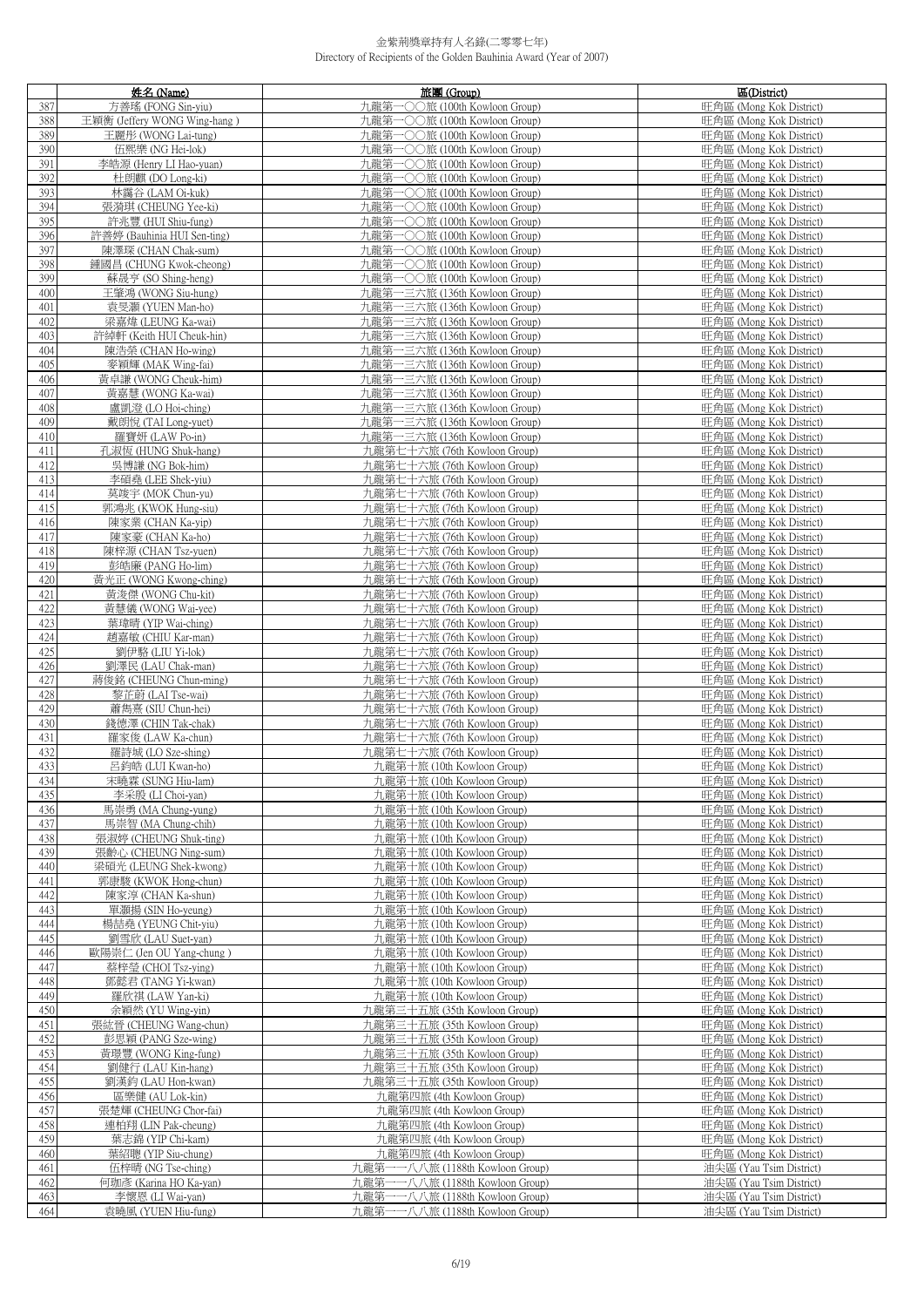|            | 姓名 (Name)                                      | 旅團 (Group)                                                         | 區(District)                                                              |
|------------|------------------------------------------------|--------------------------------------------------------------------|--------------------------------------------------------------------------|
| 465        | 張凱瑩 (CHEUNG Hoi-ying)                          | 九龍第一一八八旅 (1188th Kowloon Group)                                    | 油尖區 (Yau Tsim District)                                                  |
| 466        | 曾憲揚 (TSANG Hin-yeung)                          | 九龍第一一八八旅 (1188th Kowloon Group)                                    | 油尖區 (Yau Tsim District)                                                  |
| 467        | 唐子晴 (TONG Tsz-ching)                           | 九龍第一三七〇旅 (1370th Kowloon Group)                                    | 油尖區 (Yau Tsim District)                                                  |
| 468        | 連葦晴 (LIN Wai-ching)                            | 九龍第一三七〇旅 (1370th Kowloon Group)                                    | 油尖區 (Yau Tsim District)                                                  |
| 469        | 陳灝婷 (CHAN Ho-ting)                             | 九龍第一三七〇旅 (1370th Kowloon Group)                                    | 油尖區 (Yau Tsim District)                                                  |
| 470        | 李懿珊 (LEE Yi-shan)                              | 九龍第二十一旅 (21st Kowloon Group)                                       | 油尖區 (Yau Tsim District)                                                  |
| 471        | 熊蔓槿 (HUNG Man-wa)                              | 九龍第二十一旅 (21st Kowloon Group)                                       | 油尖區 (Yau Tsim District)                                                  |
| 472        | 李健煒 (Harrison LI Kin-wai)                      | 九龍第十九旅 (19th Kowloon Group)                                        | 油尖區 (Yau Tsim District)                                                  |
| 473        | 劉紹霖 (LAU Siu-lam)                              | 九龍第十九旅 (19th Kowloon Group)                                        | 油尖區 (Yau Tsim District)                                                  |
| 474        | 譚達桑 (Handason TAM Da-sun)                      | 九龍第十九旅 (19th Kowloon Group)                                        | 油尖區 (Yau Tsim District)                                                  |
| 475        | 梁樂天 (LEUNG Lok-tin)                            | 九龍第十八旅 (18th Kowloon Group)                                        | 油尖區 (Yau Tsim District)                                                  |
| 476        | 楊濼培 (YEUNG Lok-pui)                            | 九龍第十八旅 (18th Kowloon Group)                                        | 油尖區 (Yau Tsim District)                                                  |
| 477        | 劉紫榮 (LAU Tsz-wing)                             | 九龍第十八旅 (18th Kowloon Group)                                        | 油尖區 (Yau Tsim District)                                                  |
| 478        | 譚卓倫 (TAM Cheuk-lun)                            | 九龍第十八旅 (18th Kowloon Group)                                        | 油尖區 (Yau Tsim District)                                                  |
| 479        | 王昶然 (Johnny WONG)                              | 九龍第十三海童軍旅 (13th Kowloon Sea Scout Group)                           | 油尖區 (Yau Tsim District)                                                  |
| 480        | 何芷盈 (HO Tsz-ying)                              | 九龍第十三海童軍旅 (13th Kowloon Sea Scout Group)                           | 油尖區 (Yau Tsim District)                                                  |
| 481        | 郭曉霖 (KWOK Hiu-lam)                             | 九龍第十三海童軍旅 (13th Kowloon Sea Scout Group)                           | 油尖區 (Yau Tsim District)                                                  |
| 482        | 尹永彤 (WAN Wing-tung)                            | 九龍第一二八八旅 (1288th Kowloon Group)                                    | 紅磡區 (Hung Hom District)                                                  |
| 483        | 王佩妍 (WONG Pui-yin)                             | 九龍第一二八八旅 (1288th Kowloon Group)                                    | 紅磡區 (Hung Hom District)                                                  |
| 484        | 伍啟傑 (NG Kai-kit)                               | 九龍第一二八八旅 (1288th Kowloon Group)                                    | 紅磡區 (Hung Hom District)                                                  |
| 485        | 杜家穎 (TO Ka-wing)                               | 九龍第一二八八旅 (1288th Kowloon Group)                                    | 紅磡區 (Hung Hom District)                                                  |
| 486        | 徐懿祺 (Emily CHUI)                               | 九龍第一二八八旅 (1288th Kowloon Group)                                    | 紅磡區 (Hung Hom District)                                                  |
| 487        | 袁可琪 (YUEN Ho-kei)                              | 九龍第一二八八旅 (1288th Kowloon Group)                                    | 紅磡區 (Hung Hom District)                                                  |
| 488        | 楊汶蔚 (YEUNG Man-wai)                            | 九龍第一二八八旅 (1288th Kowloon Group)                                    | 紅磡區 (Hung Hom District)                                                  |
| 489        | 謝穎欣 (TSE Wing-yan)                             | 九龍第一二八八旅 (1288th Kowloon Group)                                    | 紅磡區 (Hung Hom District)                                                  |
| 490        | 羅明慧 (LAW Ming-wai)                             | 九龍第一二八八旅 (1288th Kowloon Group)                                    | 紅磡區 (Hung Hom District)                                                  |
| 491        | 司徒頌然 (SZETO Chung-yin)                         | 九龍第一三五八旅 (1358th Kowloon Group)                                    | 紅磡區 (Hung Hom District)                                                  |
| 492        | 司徒翱昀 (SZETO Ngou-wun)                          | 九龍第一三五八旅 (1358th Kowloon Group)                                    | 紅磡區 (Hung Hom District)                                                  |
| 493        | 吳浩林 (NG Ho-lam)                                | 九龍第一三五八旅 (1358th Kowloon Group)                                    | 紅磡區 (Hung Hom District)                                                  |
| 494        | 周晧華 (CHOW Ho-wa)                               | 九龍第一三五八旅 (1358th Kowloon Group)                                    | 紅磡區 (Hung Hom District)                                                  |
| 495        | 洪碩鳴 (HUNG Shek-ming)                           | 九龍第一三五八旅 (1358th Kowloon Group)                                    | 紅磡區 (Hung Hom District)                                                  |
| 496        | 馬子軒 (MA Tsz-hin)                               | 九龍第一三五八旅 (1358th Kowloon Group)                                    | 紅磡區 (Hung Hom District)                                                  |
| 497        | 梁百軒 (LEUNG Pak-hin)                            | 九龍第一三五八旅 (1358th Kowloon Group)                                    | 紅磡區 (Hung Hom District)                                                  |
| 498        | 蔡縉毅 (CHOY Chun-ngai)                           | 九龍第一三五八旅 (1358th Kowloon Group)                                    | 紅磡區 (Hung Hom District)                                                  |
| 499        | 戴恩樂 (TAI Yan-lok)                              | 九龍第一三五八旅 (1358th Kowloon Group)                                    | 紅磡區 (Hung Hom District)                                                  |
| 500        | 關祖堯 (KWAN Cho-yiu)                             | 九龍第一三五八旅 (1358th Kowloon Group)                                    | 紅磡區 (Hung Hom District)                                                  |
| 501        | 丁浩文 (TING Ho-man)                              | 九龍第一五〇旅 (150th Kowloon Group)                                      | 紅磡區 (Hung Hom District)                                                  |
| 502        | 何承恩 (HO Shing-yan)                             | 九龍第一五〇旅 (150th Kowloon Group)                                      | 紅磡區 (Hung Hom District)                                                  |
| 503        | 麥晉通 (MAK Chun-tung)                            | 九龍第一五〇旅 (150th Kowloon Group)                                      | 紅磡區 (Hung Hom District)                                                  |
| 504        | 曾慶朗 (Hanako TSANG Hing-long)                   | 九龍第一五〇旅 (150th Kowloon Group)                                      | 紅磡區 (Hung Hom District)                                                  |
| 505        | 劉偉傑 (Albert LAU Wai-kit)<br>黎曜庭 (LAI Yiu-ting) | 九龍第一五〇旅 (150th Kowloon Group)<br>九龍第一五〇旅 (150th Kowloon Group)     | 紅磡區 (Hung Hom District)                                                  |
| 506        |                                                |                                                                    | 紅磡區 (Hung Hom District)                                                  |
| 507<br>508 | 戴霆峰 (TAI Ting-fung)                            | 九龍第一五〇旅 (150th Kowloon Group)                                      | 紅磡區 (Hung Hom District)<br>紅磡區 (Hung Hom District)                       |
| 509        | 顏誠謙 (NUN Shing-him)<br>白德濂 (PAK Tak-lim)       | 九龍第一五〇旅 (150th Kowloon Group)<br>九龍第一六三〇旅 (1630th Kowloon Group)   | 紅磡區 (Hung Hom District)                                                  |
| 510        | 尚栩熒 (SEUNG Hui-ying)                           | 九龍第一六三〇旅 (1630th Kowloon Group)                                    | 紅磡區 (Hung Hom District)                                                  |
| 511        | 許家麟 (HUI Ka-lun)                               | 九龍第一六三〇旅 (1630th Kowloon Group)                                    | 紅磡區 (Hung Hom District)                                                  |
| 512        | 參可兒 (MAK Ho-yı)                                | 九龍弟一六三〇旅 (1630th Kowloon Group)                                    | 紅磡區 (Hung Hom District)                                                  |
| 513        | 麥景朗 (MAK King-long)                            | 九龍第一六三〇旅 (1630th Kowloon Group)                                    | 紅磡區 (Hung Hom District)                                                  |
| 514        | 趙恩稼 (CHIU Yan-ka)                              | 九龍第一六三〇旅 (1630th Kowloon Group)                                    | 紅磡區 (Hung Hom District)                                                  |
| 515        | 馬藝尹 (MA Ngai-wan)                              | 九龍第二十九旅 (29th Kowloon Group)                                       | 紅磡區 (Hung Hom District)                                                  |
| 516        | 孟信宏 (Amila MAN Xin-hong)                       | 九龍第四十二旅 (42nd Kowloon Group)                                       | 紅磡區 (Hung Hom District)                                                  |
| 517        | 黃雋熙 (WONG Chun-hei)                            | 九龍第四十二旅 (42nd Kowloon Group)                                       | 紅磡區 (Hung Hom District)                                                  |
| 518        | 吳佩源 (NG Pui-yuen)                              | 九龍第一八七旅 (187th Kowloon Group)                                      | 深水埗西區 (Sham Shui Po West District)                                       |
| 519        | 林寶恩 (LAM Po-yan)                               | 九龍第一八七旅 (187th Kowloon Group)                                      | 深水埗西區 (Sham Shui Po West District)                                       |
| 520        | 莫紹銘 (MOK Siu-ming)                             | 九龍第一八七旅 (187th Kowloon Group)                                      | 深水埗西區 (Sham Shui Po West District)                                       |
| 521        | 蒲小曼 (PO Siu-man)                               | 九龍第一八七旅 (187th Kowloon Group)                                      | 深水埗西區 (Sham Shui Po West District)                                       |
| 522        | 談震楊 (TAM Chun-yeung)                           | 九龍第一八七旅 (187th Kowloon Group)                                      | 深水埗西區 (Sham Shui Po West District)                                       |
| 523        | 王天朗 (WONG Tin-long)                            | 九龍第一三五七旅 (1357th Kowloon Group)                                    | 深水埗西區 (Sham Shui Po West District)                                       |
| 524        | 何潔儀 (HO Kit-yee)                               | 九龍第一三五七旅 (1357th Kowloon Group)                                    | 深水埗西區 (Sham Shui Po West District)                                       |
| 525        | 許鈞盛 (HUI Kwan-shing)                           | 九龍第一三五七旅 (1357th Kowloon Group)                                    | 深水埗西區 (Sham Shui Po West District)                                       |
| 526        | 陳靄婷 (CHAN Oi-ting)                             | 九龍第一三五七旅 (1357th Kowloon Group)                                    | 深水埗西區 (Sham Shui Po West District)                                       |
| 527        | 馮志暉 (FUNG Chi-fai)                             | 九龍第一三五七旅 (1357th Kowloon Group)                                    | 深水埗西區 (Sham Shui Po West District)                                       |
| 528<br>529 | 馮樂文 (FUNG Lok-man)<br>鄭浩揚 (CHANG Ho-yeung)     | 九龍第一三五七旅 (1357th Kowloon Group)<br>九龍第一三五七旅 (1357th Kowloon Group) | 深水埗西區 (Sham Shui Po West District)<br>深水埗西區 (Sham Shui Po West District) |
| 530        | 江嘉鋒 (KONG Ka-fung)                             | 九龍第一六〇二旅 (1602nd Kowloon Group)                                    | 深水埗西區 (Sham Shui Po West District)                                       |
| 531        | 李振宇 (LEE Chun-yu)                              | 九龍第一六〇二旅 (1602nd Kowloon Group)                                    | 深水埗西區 (Sham Shui Po West District)                                       |
| 532        | 林永星 (LAM Wing-sing)                            | 九龍第一六〇二旅 (1602nd Kowloon Group)                                    | 深水埗西區 (Sham Shui Po West District)                                       |
| 533        | 胡清華 (WU Ching-wa)                              | 九龍第一六〇二旅 (1602nd Kowloon Group)                                    | 深水埗西區 (Sham Shui Po West District)                                       |
| 534        | 梁朗軒 (LEUNG Long-hin)                           | 九龍第一六〇二旅 (1602nd Kowloon Group)                                    | 深水埗西區 (Sham Shui Po West District)                                       |
| 535        | 李庭軒 (LEE Ting-hin)                             | 九龍第九十旅 (90th Kowloon Group)                                        | 深水埗西區 (Sham Shui Po West District)                                       |
| 536        | 張浚賢 (CHEUNG Chun-yin)                          | 九龍第九十旅 (90th Kowloon Group)                                        | 深水埗西區 (Sham Shui Po West District)                                       |
| 537        | 鄭朗而 (CHENG Nong-yi)                            | 九龍第九十旅 (90th Kowloon Group)                                        | 深水埗西區 (Sham Shui Po West District)                                       |
| 538        | 鄭駿曦 (CHENG Chun-hei)                           | 九龍第九十旅 (90th Kowloon Group)                                        | 深水埗西區 (Sham Shui Po West District)                                       |
| 539        | 黎雋軒 (LAI Chun-hin)                             | 九龍第九十旅 (90th Kowloon Group)                                        | 深水埗西區 (Sham Shui Po West District)                                       |
| 540        | 譚曉琳 (TAM Hiu-lam)                              | 九龍第九十旅 (90th Kowloon Group)                                        | 深水埗西區 (Sham Shui Po West District)                                       |
| 541        | 文士聰 (MAN Shi-chung)                            | 九龍第三十三旅 (33rd Kowloon Group)                                       | 深水埗西區 (Sham Shui Po West District)                                       |
| 542        | 任樂順 (YAM Lok-shun)                             | 九龍第三十三旅 (33rd Kowloon Group)                                       | 深水埗西區 (Sham Shui Po West District)                                       |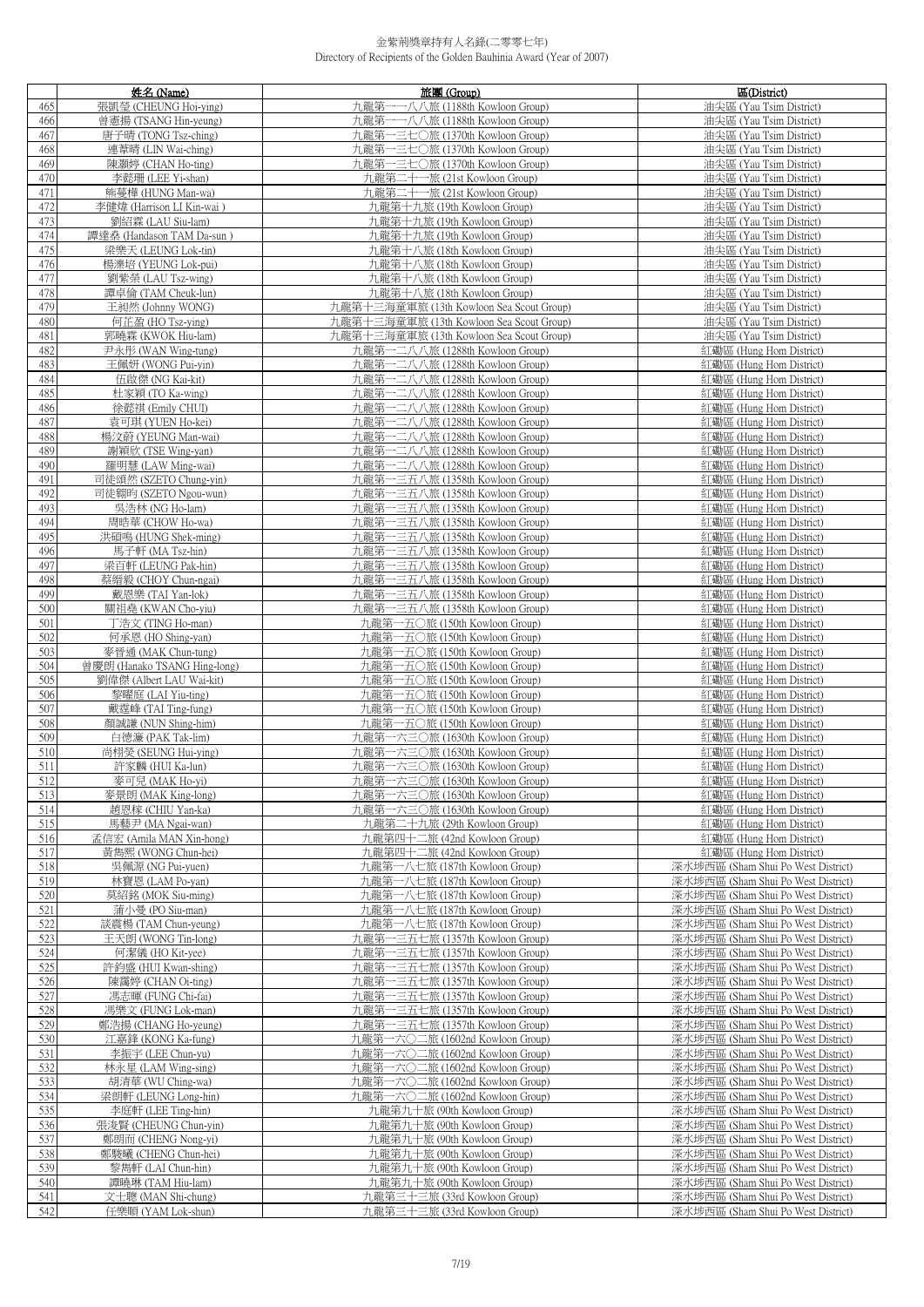|            | 姓名 (Name)                                    | 旅團 (Group)                                                         | 區(District)                                                              |
|------------|----------------------------------------------|--------------------------------------------------------------------|--------------------------------------------------------------------------|
| 543        | 李思穎 (LEE See-wing)                           | 九龍第三十三旅 (33rd Kowloon Group)                                       | 深水埗西區 (Sham Shui Po West District)                                       |
| 544        | 張皓銘 (CHEUNG Ho-ming)                         | 九龍第三十三旅 (33rd Kowloon Group)                                       | 深水埗西區 (Sham Shui Po West District)                                       |
| 545        | 陳翀 (CHAN Chung)                              | 九龍第三十三旅 (33rd Kowloon Group)                                       | 深水埗西區 (Sham Shui Po West District)                                       |
| 546        | 黃嘉欣 (WONG Ka-yan)                            | 九龍第三十三旅 (33rd Kowloon Group)                                       | 深水埗西區 (Sham Shui Po West District)                                       |
| 547        | 黃嘉鈺 (WONG Ka-yuk)                            | 九龍第三十三旅 (33rd Kowloon Group)                                       | 深水埗西區 (Sham Shui Po West District)                                       |
| 548        | 葉向明 (YIP Heung-ming)                         | 九龍第三十三旅 (33rd Kowloon Group)                                       | 深水埗西區 (Sham Shui Po West District)                                       |
| 549        | 張科匯 (CHEUNG For-wui)                         | 九龍第一八八旅 (188th Kowloon Group)                                      | 深水埗東區 (Sham Shui Po East District)                                       |
| 550        | 麥淑賢 (MAK Shuk-yin)                           | 九龍第一八八旅 (188th Kowloon Group)                                      | 深水埗東區 (Sham Shui Po East District)                                       |
| 551        | 劉其豐 (LAU Ki-fung)                            | 九龍第一八八旅 (188th Kowloon Group)                                      | 深水埗東區 (Sham Shui Po East District)                                       |
| 552        | 鄭懿柔 (CHENG Yi-yau)                           | 九龍第一八八旅 (188th Kowloon Group)                                      | 深水埗東區 (Sham Shui Po East District)                                       |
| 553        | 林嘉容 (LAM Ka-yung)                            | 九龍第一四一旅 (141st Kowloon Group)                                      | 深水埗東區 (Sham Shui Po East District)                                       |
| 554        | 宗衍行 (CHUNG Hin-hang)                         | 九龍第三旅 (3rd Kowloon Group)                                          | 深水埗東區 (Sham Shui Po East District)                                       |
|            | 梁瑋祠 (LEUNG Wai-chi)                          | 九龍第三旅 (3rd Kowloon Group)                                          | 深水埗東區 (Sham Shui Po East District)                                       |
| 555        |                                              |                                                                    |                                                                          |
| 556        | 云惟俠 (WAN Wai-hap)<br>何煒桁 (HO Wai-hang)       | 九龍第六十二旅 (62nd Kowloon Group)                                       | 深水埗東區 (Sham Shui Po East District)<br>深水埗東區 (Sham Shui Po East District) |
| 557        |                                              | 九龍第六十二旅 (62nd Kowloon Group)                                       |                                                                          |
| 558        | 李名傑 (LEE Ming-kit)                           | 九龍第六十二旅 (62nd Kowloon Group)                                       | 深水埗東區 (Sham Shui Po East District)                                       |
| 559        | 李家行 (LI Ka-hang)                             | 九龍第六十二旅 (62nd Kowloon Group)                                       | 深水埗東區 (Sham Shui Po East District)                                       |
| 560        | 周劭寧 (CHOU Shao-ning)                         | 九龍第六十二旅 (62nd Kowloon Group)                                       | 深水埗東區 (Sham Shui Po East District)                                       |
| 561        | 林宇陽 (LAM Yu-yeung)                           | 九龍第六十二旅 (62nd Kowloon Group)                                       | 深水埗東區 (Sham Shui Po East District)                                       |
| 562        | 馬斯永 (MA See-wing)                            | 九龍第六十二旅 (62nd Kowloon Group)                                       | 深水埗東區 (Sham Shui Po East District)                                       |
| 563        | 陳朗熙 (CHAN Long-hei)                          | 九龍第六十二旅 (62nd Kowloon Group)                                       | 深水埗東區 (Sham Shui Po East District)                                       |
| 564        | 陳嘉樂 (CHAN Ka-lok)                            | 九龍第六十二旅 (62nd Kowloon Group)                                       | 深水埗東區 (Sham Shui Po East District)                                       |
| 565        | 麥凱婷 (MAK Hoi-ting)                           | 九龍第六十二旅 (62nd Kowloon Group)                                       | 深水埗東區 (Sham Shui Po East District)                                       |
| 566        | 葉善玲 (IP Sin-ling)                            | 九龍第六十二旅 (62nd Kowloon Group)                                       | 深水埗東區 (Sham Shui Po East District)<br>深水埗東區 (Sham Shui Po East District) |
| 567        | 趙尹韜 (CHIU Wan-to)                            | 九龍第六十二旅 (62nd Kowloon Group)                                       |                                                                          |
| 568        | 歐陽浩軒 (AU YEUNG Ho-hin)                       | 九龍第六十二旅 (62nd Kowloon Group)                                       | 深水埗東區 (Sham Shui Po East District)                                       |
| 569        | 謝依琳 (TSE Yee-lam)                            | 九龍第六十二旅 (62nd Kowloon Group)                                       | 深水埗東區 (Sham Shui Po East District)<br>深水埗東區 (Sham Shui Po East District) |
| 570        | 譚潤鈞 (TAM Yun-kwan)                           | 九龍第六十二旅 (62nd Kowloon Group)                                       |                                                                          |
| 571        | 李卓欣 (LI Cheuk-yan)                           | 九龍第一二〇一旅 (1201st Kowloon Group)                                    | 深旺區 (Sham Mong District)                                                 |
| 572<br>573 | 徐朗善 (CHUI Long-sin)                          | 九龍第一二〇一旅 (1201st Kowloon Group)<br>九龍第一二〇一旅 (1201st Kowloon Group) | 深旺區 (Sham Mong District)                                                 |
| 574        | 梁紫珊 (LEUNG Tsz-shan)<br>陳守博 (CHAN Sau-bok)   |                                                                    | 深旺區 (Sham Mong District)                                                 |
| 575        |                                              | 九龍第一二〇一旅 (1201st Kowloon Group)<br>九龍第一二〇一旅 (1201st Kowloon Group) | 深旺區 (Sham Mong District)                                                 |
| 576        | 陳衍璋 (CHAN Hin-cheung)<br>黃子詠 (WONG Tsz-wing) | 九龍第一二〇一旅 (1201st Kowloon Group)                                    | 深旺區 (Sham Mong District)<br>深旺區 (Sham Mong District)                     |
| 577        | 鄧兆楠 (TSANG Siu-nam)                          | 九龍第一二〇一旅 (1201st Kowloon Group)                                    | 深旺區 (Sham Mong District)                                                 |
| 578        | 鄧康婷 (Fontane TANG Hong-ting)                 | 九龍第一二〇一旅 (1201st Kowloon Group)                                    | 深旺區 (Sham Mong District)                                                 |
| 579        | 鍾熹庭 (CHUNG Hei-ting)                         | 九龍第一二〇一旅 (1201st Kowloon Group)                                    | 深旺區 (Sham Mong District)                                                 |
| 580        | 羅浩揚 (Matthew LO Ho-yeung)                    | 九龍第一二〇一旅 (1201st Kowloon Group)                                    | 深旺區 (Sham Mong District)                                                 |
| 581        | 蘇健霆 (SO Jian-ting)                           | 九龍第一二〇一旅 (1201st Kowloon Group)                                    | 深旺區 (Sham Mong District)                                                 |
| 582        | 方顥勳 (FONG Ho-fan)                            | 九龍第一四一七旅 (1417th Kowloon Group)                                    | 深旺區 (Sham Mong District)                                                 |
| 583        | 何佩茹 (HO Pui-yu)                              | 九龍第一四一七旅 (1417th Kowloon Group)                                    | 深旺區 (Sham Mong District)                                                 |
| 584        | 林芷瑩 (LAM Tsz-ying)                           | 九龍第一四一七旅 (1417th Kowloon Group)                                    | 深旺區 (Sham Mong District)                                                 |
| 585        | 袁俊昇 (YUEN Chun-sing)                         | 九龍第一四一七旅 (1417th Kowloon Group)                                    | 深旺區 (Sham Mong District)                                                 |
| 586        | 廖梓楓 (LIU Chi-fung)                           | 九龍第七十五旅 (75th Kowloon Group)                                       | 深旺區 (Sham Mong District)                                                 |
| 587        | 王奕 (WONG Yik)                                | 九龍第二四九旅 (249th Kowloon Group)                                      | 深旺區 (Sham Mong District)                                                 |
| 588        | 王若 (WONG Yeuk)                               | 九龍第二四九旅 (249th Kowloon Group)                                      | 深旺區 (Sham Mong District)                                                 |
| 589        | 何承譽 (HO Shing-yue)                           | 九龍第二四九旅 (249th Kowloon Group)                                      | 深旺區 (Sham Mong District)                                                 |
| 590        | 李星儒 (LEE Sing-yu)                            | 九龍第二四九旅 (249th Kowloon Group)                                      | 深旺區 (Sham Mong District)                                                 |
| 591        | 高晉彥 (KOU Chun-yin)                           | 九龍第二四九旅 (249th Kowloon Group)                                      | 深旺區 (Sham Mong District)                                                 |
| 592        | 勞卓賢 (LO Cheuk-yin)                           | 九龍第二四九旅 (249th Kowloon Group)                                      | 深旺區 (Sham Mong District)                                                 |
| 593        | 曾芷瑩 (TSANG Tze-ying)                         | 九龍第二四九旅 (249th Kowloon Group)                                      | 深旺區 (Sham Mong District)                                                 |
| 594        | 黃仲廉 (WONG Chung-lim)                         | 九龍第二四九旅 (249th Kowloon Group)                                      | 深旺區 (Sham Mong District)                                                 |
| 595        | 蔡國豪 (CHOY Kwok-ho)                           | 九龍第二四九旅 (249th Kowloon Group)                                      | 深旺區 (Sham Mong District)                                                 |
| 596        | 蔡道揚 (CHOI To-yeung)                          | 九龍第二四九旅 (249th Kowloon Group)                                      | 深旺區 (Sham Mong District)                                                 |
| 597        | 鄭月怡 (CHENG Yuet-yi)                          | 九龍第二四九旅 (249th Kowloon Group)                                      | 深旺區 (Sham Mong District)                                                 |
| 598        | 黎頌騫 (LAI Chung-hin)                          | 九龍第二四九旅 (249th Kowloon Group)                                      | 深旺區 (Sham Mong District)                                                 |
| 599        | 蕭梓延 (SIU Tsz-yin)                            | 九龍第二四九旅 (249th Kowloon Group)                                      | 深旺區 (Sham Mong District)                                                 |
| 600        | 方孝慈 (FONG Hau-chi)                           | 九龍第六十五旅 (65th Kowloon Group)                                       | 深旺區 (Sham Mong District)                                                 |
| 601        | 李承俊 (LEE Shing-chun)                         | 九龍第六十五旅 (65th Kowloon Group)                                       | 深旺區 (Sham Mong District)                                                 |
| 602        | 徐振庭 (Justin CHUI Chun-ting)                  | 九龍第六十五旅 (65th Kowloon Group)                                       | 深旺區 (Sham Mong District)                                                 |
| 603        | 徐頌婷 (Jody CHUI Chung-ting)                   | 九龍第六十五旅 (65th Kowloon Group)                                       | 深旺區 (Sham Mong District)                                                 |
| 604        | 陳彥霖 (CHAN Yin-lam)                           | 九龍第六十五旅 (65th Kowloon Group)                                       | 深旺區 (Sham Mong District)                                                 |
| 605        | 陳柏彥 (CHAN Pak-yin)                           | 九龍第六十五旅 (65th Kowloon Group)                                       | 深旺區 (Sham Mong District)                                                 |
| 606        | 黃富鏗 (WONG Fu-hang)                           | 九龍第六十五旅 (65th Kowloon Group)                                       | 深旺區 (Sham Mong District)                                                 |
| 607        | 楊愷彤 (YEUNG Hoi-tung)                         | 九龍第六十五旅 (65th Kowloon Group)                                       | 深旺區 (Sham Mong District)                                                 |
|            |                                              |                                                                    |                                                                          |

## 東九龍地域 (Kowloon East Region)

|     | 姓名 (Name)                 | 旅團 (Group)                          | 區(District)                 |
|-----|---------------------------|-------------------------------------|-----------------------------|
| 608 | 王靖 (WONG Ching)           | 東九龍第一三八旅 (138th East Kowloon Group) | 九龍灣區 (Kowloon Bay District) |
| 609 | 王漢璽 (WONG Hon-sai)        | 東九龍第一三八旅 (138th East Kowloon Group) | 九龍灣區 (Kowloon Bay District) |
| 610 | 朱堃皓 (CHU Kwan-ho)         | 東九龍第一三八旅 (138th East Kowloon Group) | 九龍灣區 (Kowloon Bay District) |
| 611 | 岑澤富 (SHAM Chak-fu)        | 東九龍第一三八旅 (138th East Kowloon Group) | 九龍灣區 (Kowloon Bay District) |
| 612 | 李巧峰 (LI Hau-fung)         | 東九龍第一三八旅 (138th East Kowloon Group) | 九龍灣區 (Kowloon Bay District) |
| 613 | 李梓軒 (LEE Tsz-hin)         | 東九龍第一三八旅 (138th East Kowloon Group) | 九龍灣區 (Kowloon Bay District) |
| 614 | 袁朗為 (YUEN Long-wai)       | 東九龍第一三八旅 (138th East Kowloon Group) | 九龍灣區 (Kowloon Bay District) |
| 615 | 張天穎 (CHEUNG Tin-wing)     | 東九龍第一三八旅 (138th East Kowloon Group) | 九龍灣區 (Kowloon Bay District) |
| 616 | 戚朗霆 (Dave CHIK Long-ting) | 東九龍第一三八旅 (138th East Kowloon Group) | 九龍灣區 (Kowloon Bay District) |
| 617 | 梁曉蓉 (LEUNG Hiu-yung)      | 東九龍第一三八旅 (138th East Kowloon Group) | 九龍灣區 (Kowloon Bay District) |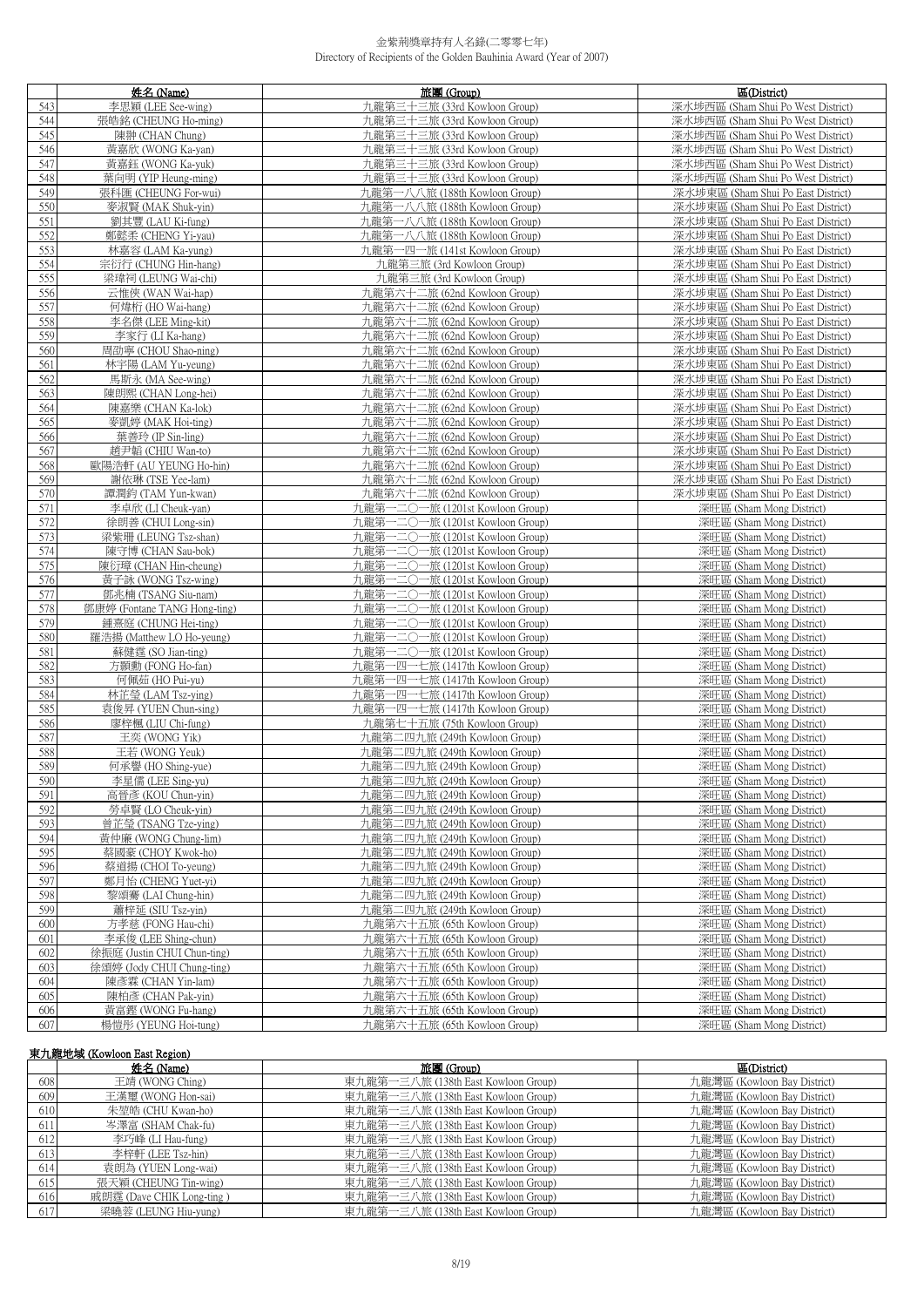|     | 姓名 (Name)                    | 旅團 (Group)                                | 區(District)                   |
|-----|------------------------------|-------------------------------------------|-------------------------------|
| 618 | 黃施穎 (WONG Sze-wing)          | 東九龍第一三八旅 (138th East Kowloon Group)       | 九龍灣區 (Kowloon Bay District)   |
| 619 | 黃嘉烺 (WONG Ka-long)           | 東九龍第一三八旅 (138th East Kowloon Group)       | 九龍灣區 (Kowloon Bay District)   |
| 620 | 黃嘉儒 (WONG Ka-yu)             | 東九龍第一三八旅 (138th East Kowloon Group)       | 九龍灣區 (Kowloon Bay District)   |
| 621 | 楊雅晴 (YEUNG Nga-ching)        | 東九龍第一三八旅 (138th East Kowloon Group)       | 九龍灣區 (Kowloon Bay District)   |
| 622 | 葉子邦 (Andy IP Sze-bon)        | 東九龍第一三八旅 (138th East Kowloon Group)       | 九龍灣區 (Kowloon Bay District)   |
| 623 | 謝璟欣 (TSE King-yan)           | 東九龍第一三八旅 (138th East Kowloon Group)       | 九龍灣區 (Kowloon Bay District)   |
| 624 | 簡凱誼 (KAN Hoi-yi)             | 東九龍第一三八旅 (138th East Kowloon Group)       | 九龍灣區 (Kowloon Bay District)   |
| 625 | 羅燿承 (Jonathan LAW Yiu-shing) | 東九龍第一三八旅 (138th East Kowloon Group)       | 九龍灣區 (Kowloon Bay District)   |
| 626 | 黃家榮 (WONG Ka-wing)           | 東九龍第一〇七一旅 (1071st East Kowloon Group)     | 西貢區 (Sai Kung District)       |
| 627 |                              |                                           |                               |
|     | 李浩天 (LI Ho-tin)              | 東九龍第一七三旅 (173rd East Kowloon Group)       | 西貢區 (Sai Kung District)       |
| 628 | 周曉峰 (CHOU Hiu-fung)          | 東九龍第一七三旅 (173rd East Kowloon Group)       | 西貢區 (Sai Kung District)       |
| 629 | 林子為 (LAM Tsz-wai)            | 東九龍第一七三旅 (173rd East Kowloon Group)       | 西貢區 (Sai Kung District)       |
| 630 | 林珈鋒 (LAM Ka-fung)            | 東九龍第一七三旅 (173rd East Kowloon Group)       | 西貢區 (Sai Kung District)       |
| 631 | 林嘉樂 (LAM Ka-lok)             | 東九龍第一七三旅 (173rd East Kowloon Group)       | 西貢區 (Sai Kung District)       |
| 632 | 林曉恩 (LAM Hiu-yan)            | 東九龍第一七三旅 (173rd East Kowloon Group)       | 西貢區 (Sai Kung District)       |
| 633 | 陳俊軒 (CHAN Chun-hin)          | 東九龍第一七三旅 (173rd East Kowloon Group)       | 西貢區 (Sai Kung District)       |
| 634 | 陳碩朗 (CHAN Shek-long)         | 東九龍第一七三旅 (173rd East Kowloon Group)       | 西貢區 (Sai Kung District)       |
| 635 | 植頌然 (CHIK Chung-yin)         | 東九龍第一七三旅 (173rd East Kowloon Group)       | 西貢區 (Sai Kung District)       |
| 636 | 劉子進 (LAU Chi-chun)           | 東九龍第一七三旅 (173rd East Kowloon Group)       | 西貢區 (Sai Kung District)       |
| 637 | 歐雪瑩 (AU Suet-ying)           | 東九龍第一七三旅 (173rd East Kowloon Group)       | 西貢區 (Sai Kung District)       |
| 638 | 龍美娟 (LUNG Mei-kuen)          | 東九龍第一七三旅 (173rd East Kowloon Group)       | 西貢區 (Sai Kung District)       |
| 639 | 王絲慧 (WONG Sze-wai)           | 東九龍第一二二一旅 (1221st East Kowloon Group)     | 西貢區 (Sai Kung District)       |
| 640 | 王曉程 (WONG Hiu-ching)         | 東九龍第一二二一旅 (1221st East Kowloon Group)     | 西貢區 (Sai Kung District)       |
| 641 | 張楚瑩 (CHEUNG Chor-ying)       | 東九龍第一二二一旅 (1221st East Kowloon Group)     | 西貢區 (Sai Kung District)       |
| 642 | 陳芷程 (CHAN Tsz-ching)         | 東九龍第一二二一旅 (1221st East Kowloon Group)     | 西貢區 (Sai Kung District)       |
| 643 | 陳洛弴 (CHAN Lok-ting)          | 東九龍第一二二一旅 (1221st East Kowloon Group)     | 西貢區 (Sai Kung District)       |
| 644 | 廖嘉怡 (LIU Ka-yee)             | 東九龍第一二二一旅 (1221st East Kowloon Group)     | 西貢區 (Sai Kung District)       |
| 645 | 錢可盈 (CHIN Ho-ying)           | 東九龍第一二二一旅 (1221st East Kowloon Group)     | 西貢區 (Sai Kung District)       |
| 646 | 譚梓鋒 (TAM Tsz-fung)           | 東九龍第一二二一旅 (1221st East Kowloon Group)     | 西貢區 (Sai Kung District)       |
| 647 | 李鑑天 (LEE Kam-tin)            | 東九龍第一四〇一旅 (1401st East Kowloon Group)     | 西貢區 (Sai Kung District)       |
|     |                              |                                           |                               |
| 648 | 朱俊庭 (CHU Chun-ting)          | 東九龍第二八〇旅 (280th East Kowloon Group)       | 西貢區 (Sai Kung District)       |
| 649 | 倫家樂 (LUN Ka-lok)             | 東九龍第二八○旅 (280th East Kowloon Group)       | 西貢區 (Sai Kung District)       |
| 650 | 崔嘉欣 (TSUI Ka-yan)            | 東九龍第二八〇旅 (280th East Kowloon Group)       | 西貢區 (Sai Kung District)       |
| 651 | 葉慧盈 (YIP Wai-ying)           | 東九龍第二八○旅 (280th East Kowloon Group)       | 西貢區 (Sai Kung District)       |
| 652 | 廖金濠 (LIU Kam-ho)             | 東九龍第二八〇旅 (280th East Kowloon Group)       | 西貢區 (Sai Kung District)       |
| 653 | 鄺嘉杰 (KWONG Ka-kit)           | 東九龍第二八〇旅 (280th East Kowloon Group)       | 西貢區 (Sai Kung District)       |
| 654 | 林子衡 (LAM Tsz-hang)           | 東九龍第二八一旅 (281st East Kowloon Group)       | 西貢區 (Sai Kung District)       |
| 655 | 黃翊豪 (WONG Yik-ho)            | 東九龍第二八一旅 (281st East Kowloon Group)       | 西貢區 (Sai Kung District)       |
| 656 | 雷永熙 ( Rex LUI Wing-hei)      | 東九龍第二八一旅 (281st East Kowloon Group)       | 西貢區 (Sai Kung District)       |
| 657 | 劉頌賢 (LAU Chong-in)           | 東九龍第二八一旅 (281st East Kowloon Group)       | 西貢區 (Sai Kung District)       |
| 658 | 鄭浩邦 (CHENG Ho-pong)          | 東九龍第二八一旅 (281st East Kowloon Group)       | 西貢區 (Sai Kung District)       |
| 659 | 曹湘儀 (CHO Sheung-yee)         | 東九龍第四十四旅 (44th East Kowloon Group)        | 西貢區 (Sai Kung District)       |
| 660 | 陳浩然 (CHAN Ho-yin)            | 東九龍第四十四旅 (44th East Kowloon Group)        | 西貢區 (Sai Kung District)       |
| 661 | 陳韻婷 (CHAN Wan-ting)          | 東九龍第四十四旅 (44th East Kowloon Group)        | 西貢區 (Sai Kung District)       |
| 662 | 彭曉琳 (PANG Hiu-lam)           | 東九龍第四十四旅 (44th East Kowloon Group)        | 西貢區 (Sai Kung District)       |
| 663 | 馮倩怡 (FONG Sin-yi)            | 東九龍第四十四旅 (44th East Kowloon Group)        | 西貢區 (Sai Kung District)       |
| 664 | 劉凱盈 (LAU Hoi-ying)           | 東九龍第四十四旅 (44th East Kowloon Group)        | 西貢區 (Sai Kung District)       |
| 665 | 周鈺喬 (CHAU Yuk-kiu)           | 東九龍弟一九三旅 (193rd East Kowloon Group)       | 秀戊坪區 (Sau Mau Ping District)  |
| 666 | 黃建輝 (WONG Kin-fai)           | 東九龍第一九三旅 (193rd East Kowloon Group)       | 秀茂坪區 (Sau Mau Ping District)  |
| 667 | 梁芷瑋 (LEUNG Tsz-wai)          | 東九龍第一八八旅 (188th East Kowloon Group)       | 秀茂坪區 (Sau Mau Ping District)  |
| 668 | 陳凱琳 (CHAN Hoi-lam)           | 東九龍第一八八旅 (188th East Kowloon Group)       | 秀茂坪區 (Sau Mau Ping District)  |
| 669 | 何漢聰 (HO Hon-chung)           | 東九龍第一三五九旅 (1359th East Kowloon Group)     | 秀茂坪區 (Sau Mau Ping District)  |
| 670 | 林頌茵 (LAM Chung-yan)          | 東九龍第一三五九旅 (1359th East Kowloon Group)     | 秀茂坪區 (Sau Mau Ping District)  |
| 671 | 尹家縈 (WAN Ka-ying)            | 東九龍第二一二旅 (212th East Kowloon Group)       | 秀茂坪區 (Sau Mau Ping District)  |
| 672 | 文智洸 (MAN Chi-kwong)          | 東九龍第二一二旅 (212th East Kowloon Group)       | 秀茂坪區 (Sau Mau Ping District)  |
| 673 | 沈佩瑩 (SHUM Pui-ying)          | 東九龍第二一二旅 (212th East Kowloon Group)       | 秀茂坪區 (Sau Mau Ping District)  |
| 674 | 黃俊杰 (WONG Chun-kit)          | 東九龍第二一二旅 (212th East Kowloon Group)       | 秀茂坪區 (Sau Mau Ping District)  |
| 675 | 何嘉馥 (HO Ka-fuk)              | 東九龍第三十五旅 (35th East Kowloon Group)        | 秀茂坪區 (Sau Mau Ping District)  |
| 676 | 吳卓諭 (Vanessa NG Cheuk-yu)    | 東九龍第三十五旅 (35th East Kowloon Group)        | 秀茂坪區 (Sau Mau Ping District)  |
| 677 | 李凱天 (Nicole LEE)             | 東九龍第三十五旅 (35th East Kowloon Group)        | 秀茂坪區 (Sau Mau Ping District)  |
| 678 | 張穎欣 (CHEUNG Wing-yan)        | 東九龍第三十五旅 (35th East Kowloon Group)        | 秀茂坪區 (Sau Mau Ping District)  |
| 679 | 羅珮婷 (LO Pui-ting)            | 東九龍第三十五旅 (35th East Kowloon Group)        | 秀茂坪區 (Sau Mau Ping District)  |
|     |                              |                                           |                               |
| 680 | 蘇震霆 (SO Chun-ting)           | 東九龍第三十五旅 (35th East Kowloon Group)        | 秀茂坪區 (Sau Mau Ping District)  |
| 681 | 梁燁豪 (LEUNG Ip-ho)            | 東九龍第一<br>一〇三旅 (1103rd East Kowloon Group) | 將軍澳區 (Tseung Kwan O District) |
| 682 | 鄭皓文 (Ronald CHENG Ho-man)    | 東九龍第-                                     | 將軍澳區 (Tseung Kwan O District) |
| 683 | 黎敏德 (LAI Man-tak)            | 一〇三旅 (1103rd East Kowloon Group)<br>東九龍第一 | 將軍澳區 (Tseung Kwan O District) |
| 684 | 羅景騫 (LAW King-hin)           | 東九龍第<br>一〇三旅 (1103rd East Kowloon Group)  | 將軍澳區 (Tseung Kwan O District) |
| 685 | 丁中勻 (Jayco TENG Chung-kwan)  | 東九龍第<br>一七八旅 (1178th East Kowloon Group)  | 將軍澳區 (Tseung Kwan O District) |
| 686 | 王靜心 (Theodora WONG Jing-xin) | ・七八旅 (1178th East Kowloon Group)<br>東九龍第  | 將軍澳區 (Tseung Kwan O District) |
| 687 | 余卓霖 (Sharon YU Cheuk-lam)    | -七八旅 (1178th East Kowloon Group)<br>東九龍第  | 將軍澳區 (Tseung Kwan O District) |
| 688 | 孟雋誠 (MAN Chun-shing)         | ·七八旅 (1178th East Kowloon Group)<br>東九龍第一 | 將軍澳區 (Tseung Kwan O District) |
| 689 | 張文祺 (CHEUNG Man-ki)          | 東九龍第<br>七八旅 (1178th East Kowloon Group)   | 將軍澳區 (Tseung Kwan O District) |
| 690 | 張文諾 (CHEUNG Man-nok)         | 東九龍第一<br>・七八旅 (1178th East Kowloon Group) | 將軍澳區 (Tseung Kwan O District) |
| 691 | 梁芷熒 (LEUNG Tsz-ying)         | 東九龍第<br>·七八旅 (1178th East Kowloon Group)  | 將軍澳區 (Tseung Kwan O District) |
| 692 | 梁思樺 (Hosana LEUNG Sze-wah)   | 東九龍第-<br>·七八旅 (1178th East Kowloon Group) | 將軍澳區 (Tseung Kwan O District) |
| 693 | 梁晉欣 (Fiona LEUNG Tsun-yan)   | 東九龍第<br>·七八旅 (1178th East Kowloon Group)  | 將軍澳區 (Tseung Kwan O District) |
| 694 | 陳子軒 (Benjamin CHAN Tsz-hin)  | 東九龍第<br>-七八旅 (1178th East Kowloon Group)  | 將軍澳區 (Tseung Kwan O District) |
| 695 | 陳彥呈 (CHAN Yin-ching)         | 東九龍第一<br>一七八旅 (1178th East Kowloon Group) | 將軍澳區 (Tseung Kwan O District) |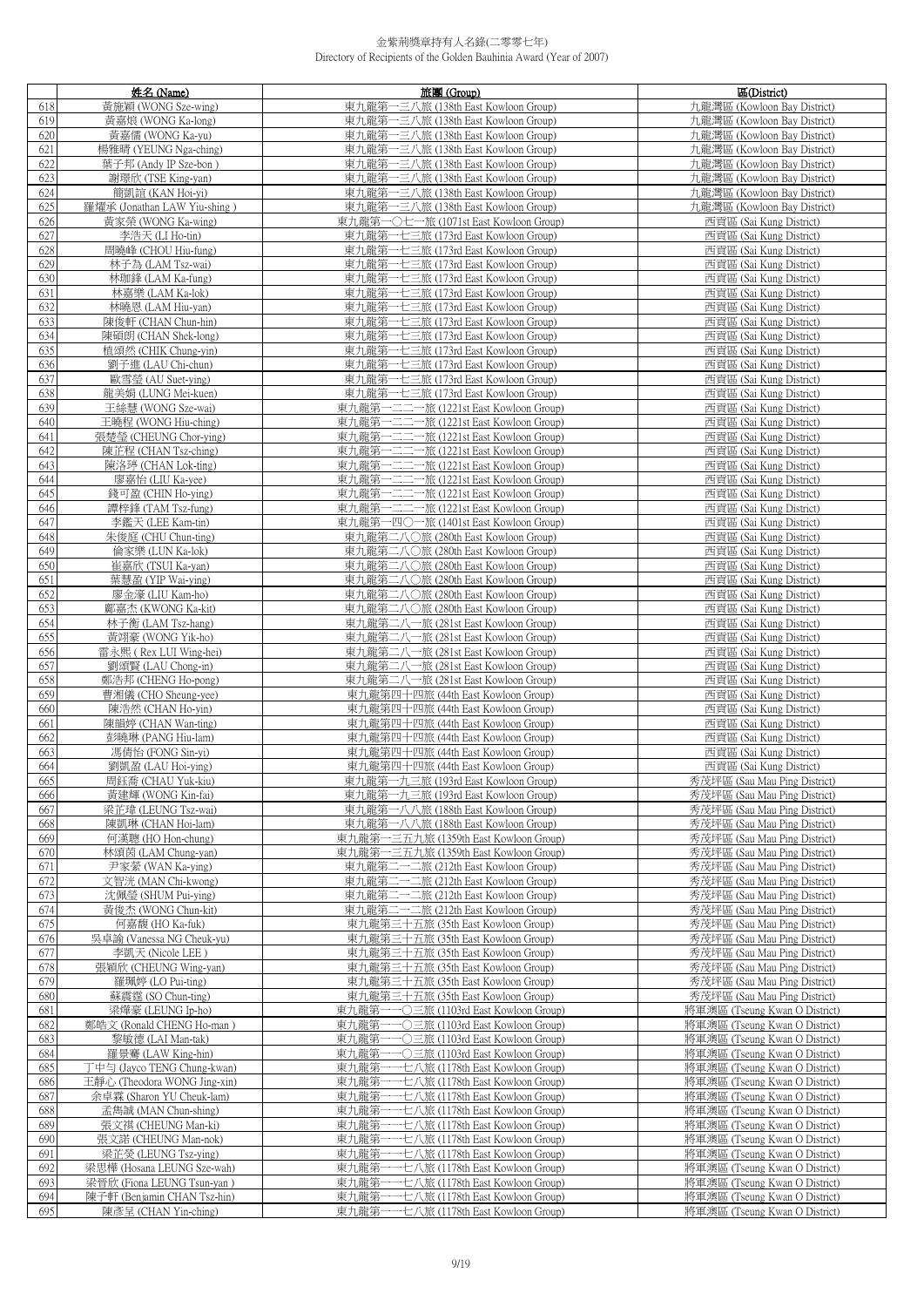|            | 姓名 (Name)                                | 旅團 (Group)                                                                     | 區(District)                                                  |
|------------|------------------------------------------|--------------------------------------------------------------------------------|--------------------------------------------------------------|
| 696        | 陳瑛瑜 (CHAN Ying-yue)                      | 東九龍第<br>-七八旅 (1178th East Kowloon Group)                                       | 將軍澳區 (Tseung Kwan O District)                                |
| 697        | 劉映彤 (Deanna LAU Ying-tung)               | 東九龍第<br>----七八旅 (1178th East Kowloon Group)                                    | 將軍澳區 (Tseung Kwan O District)                                |
| 698        | 劉曉章 (LAU Hiu-tung)                       | ---七八旅 (1178th East Kowloon Group)<br>東九龍第一                                    | 將軍澳區 (Tseung Kwan O District)                                |
| 699        | 劉穎喬 (Charlotte LAU Wing-kiu)             | ---七八旅 (1178th East Kowloon Group)<br>東九龍第                                     | 將軍澳區 (Tseung Kwan O District)                                |
| 700        | 鄧瑜 (Jade TANG)                           | 東九龍第一一七八旅 (1178th East Kowloon Group)                                          | 將軍澳區 (Tseung Kwan O District)                                |
| 701        | 田旻亮 (TIN Man-leong)                      | 東九龍第一五九四旅 (1594th East Kowloon Group)                                          | 將軍澳區 (Tseung Kwan O District)                                |
| 702        | 李秀隆 (LEE Sau-lung)                       | 東九龍第一五九四旅 (1594th East Kowloon Group)                                          | 將軍澳區 (Tseung Kwan O District)                                |
| 703        | 周蘊靜 (CHOW Wan-ching)                     | 東九龍第一五九四旅 (1594th East Kowloon Group)                                          | 將軍澳區 (Tseung Kwan O District)                                |
| 704        | 林曉彤 (Pearl LAM Hiu-tung)                 | 東九龍第一五九四旅 (1594th East Kowloon Group)                                          | 將軍澳區 (Tseung Kwan O District)                                |
| 705        | 林曉鈺 (Nicole Hugo LAM)                    | 東九龍第一五九四旅 (1594th East Kowloon Group)                                          | 將軍澳區 (Tseung Kwan O District)                                |
| 706        | 姚綺彤 (Chili YIU)                          | 東九龍第一五九四旅 (1594th East Kowloon Group)                                          | 將軍澳區 (Tseung Kwan O District)                                |
| 707        | 張采蓓 (Jasmine CHEUNG)                     | 東九龍第一五九四旅 (1594th East Kowloon Group)                                          | 將軍澳區 (Tseung Kwan O District)                                |
| 708        | 張肇衡 (Kevin CHEUNG)                       | 東九龍第一五九四旅 (1594th East Kowloon Group)                                          | 將軍澳區 (Tseung Kwan O District)                                |
| 709        | 梁琬琳 (LEUNG Yuen-lam)                     | 東九龍第一五九四旅 (1594th East Kowloon Group)                                          | 將軍澳區 (Tseung Kwan O District)                                |
| 710        | 梁嘉祐 (LEUNG Ka-yau)                       | 東九龍第一五九四旅 (1594th East Kowloon Group)                                          | 將軍澳區 (Tseung Kwan O District)                                |
| 711        | 梁懷恩 (Johnathan LEUNG)                    | 東九龍第一五九四旅 (1594th East Kowloon Group)                                          | 將軍澳區 (Tseung Kwan O District)                                |
| 712        | 郭峻廷 (Alvin KWOK Tsun-ting)               | 東九龍第一五九四旅 (1594th East Kowloon Group)                                          | 將軍澳區 (Tseung Kwan O District)                                |
| 713        | 陳婷蕙 (CHAN Ting-wai)                      | 東九龍第一五九四旅 (1594th East Kowloon Group)                                          | 將軍澳區 (Tseung Kwan O District)                                |
| 714        | 黃銘德 (WONG Ming-tak)                      | 東九龍第一五九四旅 (1594th East Kowloon Group)                                          | 將軍澳區 (Tseung Kwan O District)                                |
| 715        | 楊凱婷 (YEUNG Hoi-ting)                     | 東九龍第一五九四旅 (1594th East Kowloon Group)                                          | 將軍澳區 (Tseung Kwan O District)                                |
| 716        | 廖俊然 (LIU Chun-yin)                       | 東九龍第一五九四旅 (1594th East Kowloon Group)                                          | 將軍澳區 (Tseung Kwan O District)                                |
| 717        |                                          | 東九龍第一五九四旅 (1594th East Kowloon Group)                                          |                                                              |
|            | 劉蔓鑾 (LAU Man-luen)                       |                                                                                | 將軍澳區 (Tseung Kwan O District)                                |
| 718<br>719 | 潘琬雯 (POON Yuen-man)<br>練曉詩 (LIN Hiu-see) | 東九龍第一五九四旅 (1594th East Kowloon Group)<br>東九龍第一五九四旅 (1594th East Kowloon Group) | 將軍澳區 (Tseung Kwan O District)                                |
| 720        | 蔡灝澄 (CHOI Ho-ching)                      |                                                                                | 將軍澳區 (Tseung Kwan O District)                                |
|            |                                          | 東九龍第一五九四旅 (1594th East Kowloon Group)                                          | 將軍澳區 (Tseung Kwan O District)                                |
| 721        | 謝浩文 (TSE Ho-man)<br>羅君悅 (Nita LAW)       | 東九龍第一五九四旅 (1594th East Kowloon Group)                                          | 將軍澳區 (Tseung Kwan O District)                                |
| 722        |                                          | 東九龍第一五九四旅 (1594th East Kowloon Group)                                          | 將軍澳區 (Tseung Kwan O District)                                |
| 723<br>724 | 關諾筠 (Michelle KWAN)<br>蘇侃風 (SO Hon-fung) | 東九龍第一五九四旅 (1594th East Kowloon Group)                                          | 將軍澳區 (Tseung Kwan O District)                                |
|            |                                          | 東九龍第一五九四旅 (1594th East Kowloon Group)                                          | 將軍澳區 (Tseung Kwan O District)                                |
| 725        | 何卓恒 (HO Cheuk-hang)                      | 東九龍第一海童軍旅 (1st East Kowloon Sea Scout Group)                                   | 將軍澳區 (Tseung Kwan O District)                                |
| 726        | 梁尚雋 (LEUNG Sheung-chun)                  | 東九龍第一海童軍旅 (1st East Kowloon Sea Scout Group)                                   | 將軍澳區 (Tseung Kwan O District)                                |
| 727        | 梁建文 (LEUNG Kin-man)                      | 東九龍第一海童軍旅 (1st East Kowloon Sea Scout Group)                                   | 將軍澳區 (Tseung Kwan O District)                                |
| 728        | 許霆峰 (HUI Ting-fung)                      | 東九龍第一海童軍旅 (1st East Kowloon Sea Scout Group)                                   | 將軍澳區 (Tseung Kwan O District)                                |
| 729        | 許霆軒 (HUI Ting-hin)                       | 東九龍第一海童軍旅 (1st East Kowloon Sea Scout Group)                                   | 將軍澳區 (Tseung Kwan O District)                                |
| 730        | 劉韋良 (LAU Wai-leung)                      | 東九龍第一海童軍旅 (1st East Kowloon Sea Scout Group)                                   | 將軍澳區 (Tseung Kwan O District)                                |
| 731        | 羅嘉萾 (LAW Kar-ying)                       | 東九龍第一海童軍旅 (1st East Kowloon Sea Scout Group)                                   | 將軍澳區 (Tseung Kwan O District)                                |
| 732        | 楊詠琳 (IEONG Wing-lam)                     | 東九龍第二十一旅 (21st East Kowloon Group)                                             | 將軍澳區 (Tseung Kwan O District)                                |
| 733        | 林梓欣 (LAM Tsz-yan)                        | 東九龍第五旅 (5th East Kowloon Group)                                                | 將軍澳區 (Tseung Kwan O District)                                |
| 734        | 程朗 (Lorant CHING Long)                   | 東九龍第五旅 (5th East Kowloon Group)                                                | 將軍澳區 (Tseung Kwan O District)                                |
| 735        | 李子健 (LEE Tsz-kin)                        | 東九龍第一一七旅 (117th East Kowloon Group)                                            | 黃大仙區 (Wong Tai Sin District)                                 |
| 736        | 林群心 (LAM Kwan-sum)                       | 東九龍第一一七旅 (117th East Kowloon Group)                                            | 黃大仙區 (Wong Tai Sin District)                                 |
| 737        | 黃浩燃 (WONG Ho-yin)                        | 東九龍第一一七旅 (117th East Kowloon Group)                                            | 黃大仙區 (Wong Tai Sin District)                                 |
| 738<br>739 | 謝婉盈 (TSE Yuen-ying)                      | 東九龍第一一七旅 (117th East Kowloon Group)                                            | 黃大仙區 (Wong Tai Sin District)                                 |
| 740        | 王子杰 (WONG Tsz-kit)                       | 東九龍第一二六旅 (126th East Kowloon Group)<br>東九龍第一二六旅 (126th East Kowloon Group)     | 黃大仙區 (Wong Tai Sin District)                                 |
| 741        | 余成業 (YU Shing-yip)<br>邱穎琛 (YAU Wing-sum) | 東九龍第一二六旅 (126th East Kowloon Group)                                            | 黃大仙區 (Wong Tai Sin District)<br>黃大仙區 (Wong Tai Sin District) |
| 742        | 陳仲賢 (CHAN Chung-yin)                     | 東九龍第一二六旅 (126th East Kowloon Group)                                            | 黃大仙區 (Wong Tai Sin District)                                 |
| 743        | 陳億翹 (CHAN Yik-kiu)                       | 東九龍弟一二六旅 (126th East Kowloon Group)                                            | <u>黃大仙區 (Wong Tai Sin District)</u>                          |
| 744        | 游天行 (YAU Tin-hang)                       | 東九龍第一二六旅 (126th East Kowloon Group)                                            | 黃大仙區 (Wong Tai Sin District)                                 |
| 745        | 馮嘉懿 (FUNG Ka-yi)                         | 東九龍第一二六旅 (126th East Kowloon Group)                                            | 黃大仙區 (Wong Tai Sin District)                                 |
| 746        | 蔣依玲 (CHEUNG Yee-ling)                    | 東九龍第一二六旅 (126th East Kowloon Group)                                            | 黃大仙區 (Wong Tai Sin District)                                 |
| 747        | 鄧琪霈 (TANG Ki-pui)                        | 東九龍第一二六旅 (126th East Kowloon Group)                                            | 黃大仙區 (Wong Tai Sin District)                                 |
| 748        | 林芝伊 (LAM Chi-yi)                         | 東九龍第一八〇旅 (180th East Kowloon Group)                                            | 黃大仙區 (Wong Tai Sin District)                                 |
| 749        | 陳凱怡 (CHAN Hoi-yi)                        | 東九龍第一八〇旅 (180th East Kowloon Group)                                            | 黃大仙區 (Wong Tai Sin District)                                 |
| 750        | 余世彥 (YU Sai-yin)                         | 東九龍第一八五旅 (185th East Kowloon Group)                                            | 黃大仙區 (Wong Tai Sin District)                                 |
| 751        | 吳家棟 (NG Ka-tung)                         | 東九龍第一八五旅 (185th East Kowloon Group)                                            | 黃大仙區 (Wong Tai Sin District)                                 |
| 752        | 梁逸桑 (LEUNG Yat-san)                      | 東九龍第一八五旅 (185th East Kowloon Group)                                            | 黃大仙區 (Wong Tai Sin District)                                 |
| 753        | 陳梓軒 (CHAN Tsz-hin)                       | 東九龍第一八五旅 (185th East Kowloon Group)                                            | 黃大仙區 (Wong Tai Sin District)                                 |
| 754        | 劉梓謙 (LAU Tsz-him)                        | 東九龍第一八五旅 (185th East Kowloon Group)                                            | 黃大仙區 (Wong Tai Sin District)                                 |
| 755        | 劉雪瑩 (LAU Suet-ying)                      | 東九龍第一八五旅 (185th East Kowloon Group)                                            | 黃大仙區 (Wong Tai Sin District)                                 |
| 756        | 盧苑錚 (LO Yuen-tseng)                      | 東九龍第一八五旅 (185th East Kowloon Group)                                            | 黃大仙區 (Wong Tai Sin District)                                 |
| 757        | 麗思彥 (PONG Si-yee)                        | 東九龍第一八五旅 (185th East Kowloon Group)                                            | 黃大仙區 (Wong Tai Sin District)                                 |
| 758        | 王慧容 (WONG Wai-yung)                      | 東九龍第二十七旅 (27th East Kowloon Group)                                             | 黃大仙區 (Wong Tai Sin District)                                 |
| 759        | 李匡廉 (LEE Hong-lim)                       | 東九龍第二十七旅 (27th East Kowloon Group)                                             | 黃大仙區 (Wong Tai Sin District)                                 |
| 760        | 卓友桑 (CHEUK Yau-san)                      | 東九龍第二十七旅 (27th East Kowloon Group)                                             | 黃大仙區 (Wong Tai Sin District)                                 |
| 761        | 徐倩儀 (TSUI Sin-yee)                       | 東九龍第二十七旅 (27th East Kowloon Group)                                             | 黃大仙區 (Wong Tai Sin District)                                 |
| 762        | 陳慧賢 (Mirar CHAN Wai-yin)                 | 東九龍第二十七旅 (27th East Kowloon Group)                                             | 黃大仙區 (Wong Tai Sin District)                                 |
| 763        | 廖綽瑤 (Yoyo LIU Cheuk-yiu)                 | 東九龍第二十七旅 (27th East Kowloon Group)                                             | 黃大仙區 (Wong Tai Sin District)                                 |
| 764        | 劉藹瑩 (LAU Oi-ying)                        | 東九龍第二十七旅 (27th East Kowloon Group)                                             | 黃大仙區 (Wong Tai Sin District)                                 |
| 765        | 鄭子諾 (CHEUNG Tsz-nok)                     | 東九龍第二十七旅 (27th East Kowloon Group)                                             | 黃大仙區 (Wong Tai Sin District)                                 |
| 766        | 鍾俊宇 (Edthin CHUNG)                       | 東九龍第二十七旅 (27th East Kowloon Group)                                             | 黃大仙區 (Wong Tai Sin District)                                 |
| 767        | 李熙堯 (LI Hei-yiu)                         | 東九龍第二十旅 (20th East Kowloon Group)                                              | 黃大仙區 (Wong Tai Sin District)                                 |
| 768        | 邱曉霖 (YAU Hiu-lam)                        | 東九龍第二十旅 (20th East Kowloon Group)                                              | 黃大仙區 (Wong Tai Sin District)                                 |
| 769        | 郭雯慧 (KWOK Man-wai)                       | 東九龍第二十旅 (20th East Kowloon Group)                                              | 黃大仙區 (Wong Tai Sin District)                                 |
| 770        | 鄧浩翔 (TANG Ho-cheung)                     | 東九龍第二十旅 (20th East Kowloon Group)                                              | 黃大仙區 (Wong Tai Sin District)                                 |
| 771        | 薛嘉敏 (SIT Ka-man)                         | 東九龍第二十旅 (20th East Kowloon Group)                                              | 黃大仙區 (Wong Tai Sin District)                                 |
| 772        | 鄺芷瑩 (KWONG Tsz-ying)                     | 東九龍第二十旅 (20th East Kowloon Group)                                              | 黃大仙區 (Wong Tai Sin District)                                 |
| 773        | 王頌文 (WONG Chung-mann)                    | 東九龍第十八旅 (18th East Kowloon Group)                                              | 黃大仙區 (Wong Tai Sin District)                                 |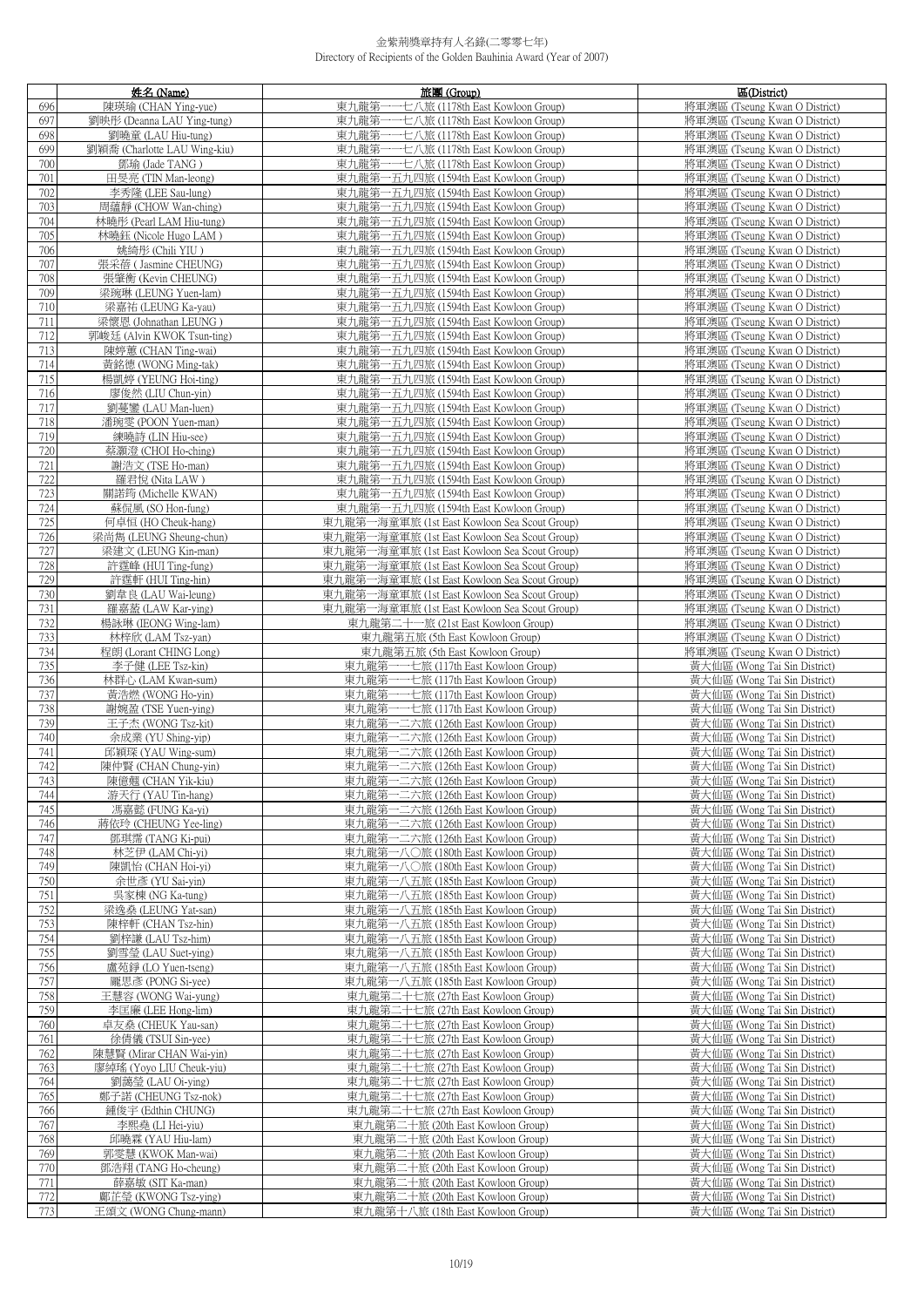|            | 姓名 (Name)                                 | 旅團(Group)                                                                      | 區(District)                                                  |
|------------|-------------------------------------------|--------------------------------------------------------------------------------|--------------------------------------------------------------|
| 774        | 吳芷晴 (NG Tsz-ching)                        | 東九龍第十八旅 (18th East Kowloon Group)                                              | 黃大仙區 (Wong Tai Sin District)                                 |
| 775        | 柯皓賢 (OR Ho-yin)                           | 東九龍第十八旅 (18th East Kowloon Group)                                              | 黃大仙區 (Wong Tai Sin District)                                 |
| 776        | 袁嘉儀 (YUEN Ka-yee)                         | 東九龍第十八旅 (18th East Kowloon Group)                                              | 黃大仙區 (Wong Tai Sin District)                                 |
| 777        | 陳澤琪 (CHAN Chak-ki)                        | 東九龍第十八旅 (18th East Kowloon Group)                                              | 黃大仙區 (Wong Tai Sin District)                                 |
| 778        | 陳澤誠 (CHAU Chak-shing)                     | 東九龍第十八旅 (18th East Kowloon Group)                                              | 黃大仙區 (Wong Tai Sin District)                                 |
| 779        | 楊智傑 (YEUNG Chi-kit)                       | 東九龍第十八旅 (18th East Kowloon Group)                                              | 黃大仙區 (Wong Tai Sin District)                                 |
| 780        | 潘浩恩 (POON Ho-yan)                         | 東九龍第十八旅 (18th East Kowloon Group)                                              | 黃大仙區 (Wong Tai Sin District)                                 |
| 781        | 龍婉婷 (LUNG Yuen-ting)                      | 東九龍第十八旅 (18th East Kowloon Group)                                              | 黃大仙區 (Wong Tai Sin District)                                 |
| 782        | 鍾穎思 (CHUNG Wing-sze)                      | 東九龍第十八旅 (18th East Kowloon Group)                                              | 黃大仙區 (Wong Tai Sin District)                                 |
| 783        | 羅芷茵 (LAW Tsz-yan)                         | 東九龍第十八旅 (18th East Kowloon Group)                                              | 黃大仙區 (Wong Tai Sin District)                                 |
| 784<br>785 | 李旻駿 (LEE Man-chun)<br>周穎欣 (CHOW Wing-yan) | 東九龍第六十七旅 (67th East Kowloon Group)<br>東九龍第六十七旅 (67th East Kowloon Group)       | 黃大仙區 (Wong Tai Sin District)                                 |
| 786        | 林宇軒 (LAM Yu-hin)                          | 東九龍第六十七旅 (67th East Kowloon Group)                                             | 黃大仙區 (Wong Tai Sin District)<br>黃大仙區 (Wong Tai Sin District) |
| 787        | 林朗晴 (LAM Long-chang)                      | 東九龍第六十七旅 (67th East Kowloon Group)                                             | 黃大仙區 (Wong Tai Sin District)                                 |
| 788        | 林叠翠 (LAM Tip-chui)                        | 東九龍第六十七旅 (67th East Kowloon Group)                                             | 黃大仙區 (Wong Tai Sin District)                                 |
| 789        | 胡琬婷 (WOO Yuen-ting)                       | 東九龍第六十七旅 (67th East Kowloon Group)                                             | 黃大仙區 (Wong Tai Sin District)                                 |
| 790        | 張朗淇 (CHEUNG Long-ki)                      | 東九龍第六十七旅 (67th East Kowloon Group)                                             | 黃大仙區 (Wong Tai Sin District)                                 |
| 791        | 許家鳴 (HUI Ka-ming)                         | 東九龍第六十七旅 (67th East Kowloon Group)                                             | 黃大仙區 (Wong Tai Sin District)                                 |
| 792        | 鄧銘丰 (TANG Ming-fung)                      | 東九龍第六十七旅 (67th East Kowloon Group)                                             | 黃大仙區 (Wong Tai Sin District)                                 |
| 793        | 謝承源 (TSE Shing-yuen)                      | 東九龍第六十七旅 (67th East Kowloon Group)                                             | 黃大仙區 (Wong Tai Sin District)                                 |
| 794        | 卓浩然 (CHEUK Ho-yin)                        | 東九龍第四十三旅 (43rd East Kowloon Group)                                             | 黃大仙區 (Wong Tai Sin District)                                 |
| 795        | 周嘉麒 (CHOW Ka-ki)                          | 東九龍第四十三旅 (43rd East Kowloon Group)                                             | 黃大仙區 (Wong Tai Sin District)                                 |
| 796        | 洪振釗 (HUNG Chun-chiu)                      | 東九龍第四十三旅 (43rd East Kowloon Group)                                             | 黃大仙區 (Wong Tai Sin District)                                 |
| 797        | 鄧凱琪 (TANG Hoi-ki)                         | 東九龍第四十三旅 (43rd East Kowloon Group)                                             | 黃大仙區 (Wong Tai Sin District)                                 |
| 798        | 羅德森 (LAW Tak-sum)                         | 東九龍第四十三旅 (43rd East Kowloon Group)                                             | 黃大仙區 (Wong Tai Sin District)                                 |
| 799        | 何沛聰 (HO Pui-chung)                        | 東九龍第一〇八七旅 (1087th East Kowloon Group)                                          | 慈雲山區 (Tsz Wan Shan District)                                 |
| 800        | 王嘉培 (WONG Ka-pui)                         | 東九龍第一二〇二旅 (1202nd East Kowloon Group)                                          | 慈雲山區 (Tsz Wan Shan District)                                 |
| 801        | 何穎聰 (HO Wing-chung)                       | 東九龍第一二〇二旅 (1202nd East Kowloon Group)                                          | 慈雲山區 (Tsz Wan Shan District)                                 |
| 802        | 區永傑 (AU Wing-kit)                         | 東九龍第一二〇二旅 (1202nd East Kowloon Group)                                          | 慈雲山區 (Tsz Wan Shan District)                                 |
| 803        | 張曉欣 (Angelique CHEUNG)                    | 東九龍第一二〇二旅 (1202nd East Kowloon Group)<br>東九龍第一二〇二旅 (1202nd East Kowloon Group) | 慈雲山區 (Tsz Wan Shan District)<br>慈雲山區 (Tsz Wan Shan District) |
| 804<br>805 | 蔡沛珊 (CHOI Pui-shan)                       | 東九龍第一二〇二旅 (1202nd East Kowloon Group)                                          | 慈雲山區 (Tsz Wan Shan District)                                 |
| 806        | 謝曉彤 (TSE Hiu-tung)<br>謝曉晴 (TSE Hiu-chung) | 東九龍第一二〇二旅 (1202nd East Kowloon Group)                                          | 慈雲山區 (Tsz Wan Shan District)                                 |
| 807        | 魏進昇 (NGAI Chun-sing)                      | 東九龍第一二〇二旅 (1202nd East Kowloon Group)                                          | 慈雲山區 (Tsz Wan Shan District)                                 |
| 808        | 羅進(LO Chun)                               | 東九龍第一二〇二旅 (1202nd East Kowloon Group)                                          | 慈雲山區 (Tsz Wan Shan District)                                 |
| 809        | 丁煒琳 (TING Wai-lam)                        | 東九龍第一四〇五旅 (1405th East Kowloon Group)                                          | 慈雲山區 (Tsz Wan Shan District)                                 |
| 810        | 何子謙 (HO Tsz-him)                          | 東九龍第一四〇五旅 (1405th East Kowloon Group)                                          | 慈雲山區 (Tsz Wan Shan District)                                 |
| 811        | 余達文 (YU Tat-man)                          | 東九龍第一四〇五旅 (1405th East Kowloon Group)                                          | 慈雲山區 (Tsz Wan Shan District)                                 |
| 812        | 林可兒 (LAM Ho-yi)                           | 東九龍第一四〇五旅 (1405th East Kowloon Group)                                          | 慈雲山區 (Tsz Wan Shan District)                                 |
| 813        | 唐詩雅 (Jessica TONG Sze-nga)                | 東九龍第一四〇五旅 (1405th East Kowloon Group)                                          | 慈雲山區 (Tsz Wan Shan District)                                 |
| 814        | 梁愷恩 (LEUNG Hoi-yan)                       | 東九龍第一四〇五旅 (1405th East Kowloon Group)                                          | 慈雲山區 (Tsz Wan Shan District)                                 |
| 815        | 陸煒傑 (LUK Wai-kit)                         | 東九龍第一四〇五旅 (1405th East Kowloon Group)                                          | 慈雲山區 (Tsz Wan Shan District)                                 |
| 816        | 黃家葦 (WONG Ka-wai)                         | 東九龍第一四〇五旅 (1405th East Kowloon Group)                                          | 慈雲山區 (Tsz Wan Shan District)                                 |
| 817        | 黃裕康 (WONG Yu-hong)                        | 東九龍第一四〇五旅 (1405th East Kowloon Group)                                          | 慈雲山區 (Tsz Wan Shan District)                                 |
| 818        | 葉凱情 (YIP Hoi-ching)                       | 東九龍第一四〇五旅 (1405th East Kowloon Group)                                          | 慈雲山區 (Tsz Wan Shan District)                                 |
| 819        | 廖賢政 (LIU Yin-ching)                       | 東九龍第一四〇五旅 (1405th East Kowloon Group)                                          | 慈雲山區 (Tsz Wan Shan District)                                 |
| 820        | 蔡碧彤 (CHOI Pik-tung)                       | 東九龍第一四〇五旅 (1405th East Kowloon Group)                                          | 慈雲山區 (Tsz Wan Shan District)                                 |
| 821<br>822 | 黎俊康 (LAI Chun-hong)                       | 東九龍第一四〇五旅 (1405th East Kowloon Group)                                          | 慈雲山區 (Tsz Wan Shan District)                                 |
| 823        | 戴子琪 (TAI Tsz-ki)<br>蘇嘉俊 (SO Ka-chun)      | 東九龍第一四〇五旅 (1405th East Kowloon Group)<br>東九龍第一四〇五旅 (1405th East Kowloon Group) | 慈雲山區 (Tsz Wan Shan District)<br>慈雲山區 (Tsz Wan Shan District) |
| 824        | 江巧文 (KONG Hau-man)                        | 東九龍第九十三旅 (93rd East Kowloon Group)                                             | 慈雲山區 (Tsz Wan Shan District)                                 |
| 825        | 李立培 (LEE Lap-pui)                         | 東九龍第九十三旅 (93rd East Kowloon Group)                                             | 慈雲山區 (Tsz Wan Shan District)                                 |
| 826        | 李振邦 (LEE Chun-pong)                       | 東九龍第九十三旅 (93rd East Kowloon Group)                                             | 慈雲山區 (Tsz Wan Shan District)                                 |
| 827        | 林璟軒 (LAM King-hin)                        | 東九龍第九十三旅 (93rd East Kowloon Group)                                             | 慈雲山區 (Tsz Wan Shan District)                                 |
| 828        | 陳學而 (CHAN Hok-yi)                         | 東九龍第九十三旅 (93rd East Kowloon Group)                                             | 慈雲山區 (Tsz Wan Shan District)                                 |
| 829        | 葉俊傑 (YIP Chun-kit)                        | 東九龍第九十三旅 (93rd East Kowloon Group)                                             | 慈雲山區 (Tsz Wan Shan District)                                 |
| 830        | 雷紹岐 (LUI Siu-ki)                          | 東九龍第九十三旅 (93rd East Kowloon Group)                                             | 慈雲山區 (Tsz Wan Shan District)                                 |
| 831        | 樊信廷 (FAN Shun-ting)                       | 東九龍第九十三旅 (93rd East Kowloon Group)                                             | 慈雲山區 (Tsz Wan Shan District)                                 |
| 832        | 蕭卉妤 (SIU Wai-yue)                         | 東九龍第九十三旅 (93rd East Kowloon Group)                                             | 慈雲山區 (Tsz Wan Shan District)                                 |
| 833        | 羅家其 (LAW Ka-ki)                           | 東九龍第九十三旅 (93rd East Kowloon Group)                                             | 慈雲山區 (Tsz Wan Shan District)                                 |
| 834        | 陳瑋晴 (CHAN Wai-ching)                      | 東九龍第二六〇旅 (260th East Kowloon Group)                                            | 慈雲山區 (Tsz Wan Shan District)                                 |
| 835<br>836 | 張欣皓 (CHEUNG Yan-ho)<br>陳子文 (CHAN Tsz-man) | 東九龍第二六四旅 (264th East Kowloon Group)<br>東九龍第二六四旅 (264th East Kowloon Group)     | 慈雲山區 (Tsz Wan Shan District)<br>慈雲山區 (Tsz Wan Shan District) |
| 837        | 陳泳霖 (CHAN Wing-lam)                       | 東九龍第二六四旅 (264th East Kowloon Group)                                            | 慈雲山區 (Tsz Wan Shan District)                                 |
| 838        | 黃梓浚 (WONG Tsz-chun)                       | 東九龍第二六四旅 (264th East Kowloon Group)                                            | 慈雲山區 (Tsz Wan Shan District)                                 |
| 839        | 黃灝怡 (WONG Ho-yee)                         | 東九龍第二六四旅 (264th East Kowloon Group)                                            | 慈雲山區 (Tsz Wan Shan District)                                 |
| 840        | 黃灝澄 (WONG Ho-ching)                       | 東九龍第二六四旅 (264th East Kowloon Group)                                            | 慈雲山區 (Tsz Wan Shan District)                                 |
| 841        | 歐子弘 (AU Tsz-wang)                         | 東九龍第二六四旅 (264th East Kowloon Group)                                            | 慈雲山區 (Tsz Wan Shan District)                                 |
| 842        | 鄺德希 (KWONG Tak-hei)                       | 東九龍第二六四旅 (264th East Kowloon Group)                                            | 慈雲山區 (Tsz Wan Shan District)                                 |
| 843        | 蘇峻 (SO Tsun)                              | 東九龍第二六四旅 (264th East Kowloon Group)                                            | 慈雲山區 (Tsz Wan Shan District)                                 |
| 844        | 朱兆邦 (CHU Siu-pong)                        | 東九龍第一九五旅 (195th East Kowloon Group)                                            | 鯉魚門區 (Lei Yue Mun District)                                  |
| 845        | 周啟華 (CHOW Kai-wa)                         | 東九龍第一九五旅 (195th East Kowloon Group)                                            | 鯉魚門區 (Lei Yue Mun District)                                  |
| 846        | 梁焯楠 (LEUNG Cheuk-nam)                     | 東九龍第一九五旅 (195th East Kowloon Group)                                            | 鯉魚門區 (Lei Yue Mun District)                                  |
| 847        | 黃智琦 (WONG Chi-kei)                        | 東九龍第一九五旅 (195th East Kowloon Group)                                            | 鯉魚門區 (Lei Yue Mun District)                                  |
| 848        | 劉敏兒 (LAU Man-yi)                          | 東九龍第一九五旅 (195th East Kowloon Group)                                            | 鯉魚門區 (Lei Yue Mun District)                                  |
| 849        | 劉藝馳 (LAU Ngai-chi)                        | 東九龍第一九五旅 (195th East Kowloon Group)                                            | 鯉魚門區 (Lei Yue Mun District)                                  |
| 850        | 潘雅兒 (POON Nga-yee)                        | 東九龍第一九五旅 (195th East Kowloon Group)                                            | 鯉魚門區 (Lei Yue Mun District)                                  |
| 851        | 陳君諾 (Matthew CHAN Kwan-nok)               | 東九龍第一五二旅 (152nd East Kowloon Group)                                            | 鯉魚門區 (Lei Yue Mun District)                                  |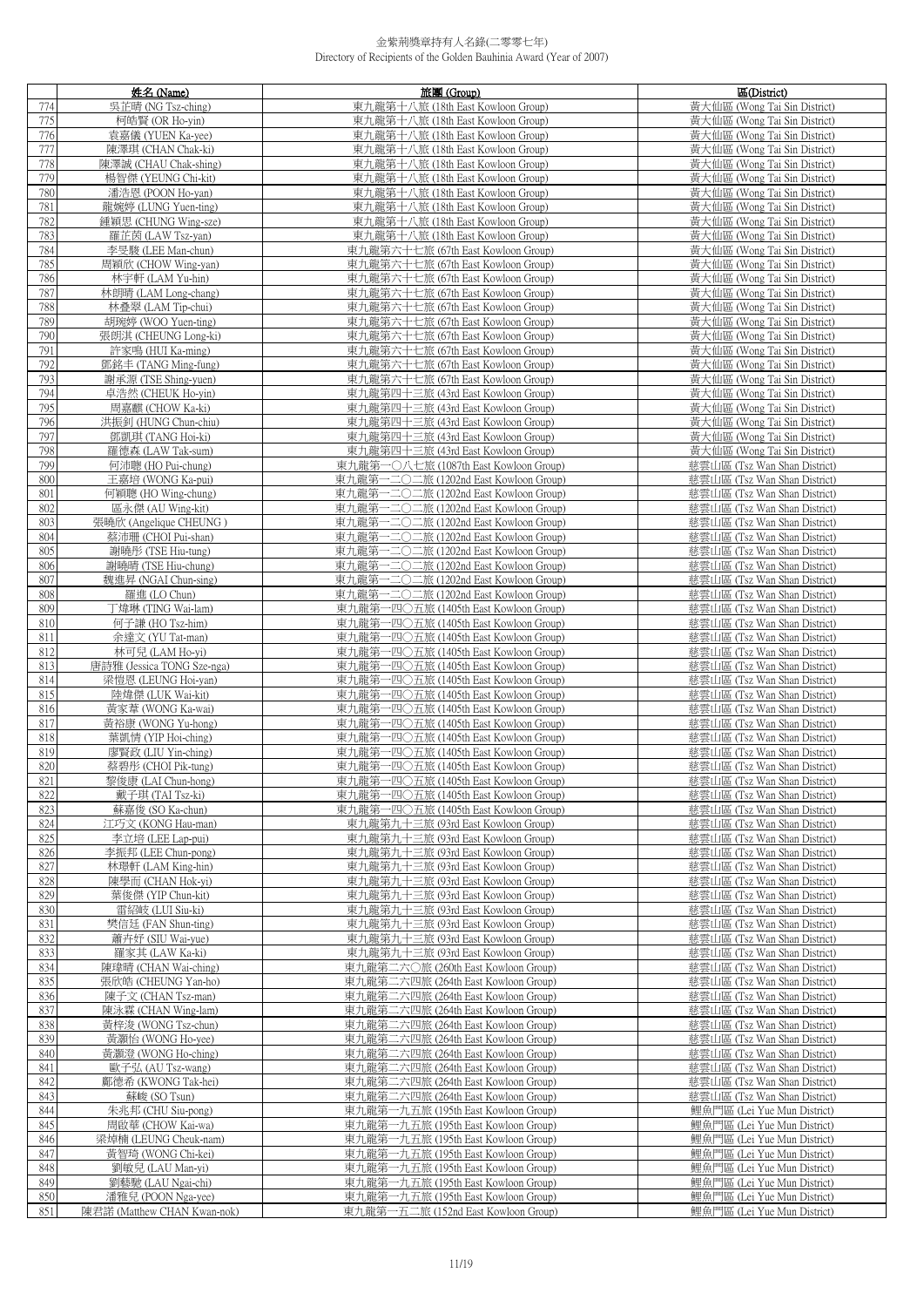|            | 姓名 (Name)                                    | 旅團 (Group)                                                                 | 區(District)                                                |
|------------|----------------------------------------------|----------------------------------------------------------------------------|------------------------------------------------------------|
| 852        | 黃瑋俊 (WONG Wai-chun)                          | 東九龍第一五二旅 (152nd East Kowloon Group)                                        | 鯉魚門區 (Lei Yue Mun District)                                |
| 853        | 林芷羚 (LAM Chi-ling)                           | 東九龍第五十二旅 (52nd East Kowloon Group)                                         | 鯉魚門區 (Lei Yue Mun District)                                |
| 854        | 姚卓君 (YIU Cheuk-kwan)                         | 東九龍第五十二旅 (52nd East Kowloon Group)                                         | 鯉魚門區 (Lei Yue Mun District)                                |
| 855        | 梁康庭 (LEUNG Hong-ting)                        | 東九龍第五十二旅 (52nd East Kowloon Group)                                         | 鯉魚門區 (Lei Yue Mun District)                                |
| 856        | 陳偉諾 (CHAN Wai-nok)                           | 東九龍第五十二旅 (52nd East Kowloon Group)                                         | 鯉魚門區 (Lei Yue Mun District)                                |
| 857        | 陳頴禧 (Keith CHAN Wing-hei)                    | 東九龍第五十二旅 (52nd East Kowloon Group)                                         | 鯉魚門區 (Lei Yue Mun District)                                |
| 858        | 黃樂瑤 (WONG Lok-yiu)                           | 東九龍第五十二旅 (52nd East Kowloon Group)                                         | 鯉魚門區 (Lei Yue Mun District)                                |
| 859<br>860 | 黃熹彤 (WONG Hei-tung)<br>鄧奕曦 (TANG Yik-hei)    | 東九龍第五十二旅 (52nd East Kowloon Group)<br>東九龍第五十二旅 (52nd East Kowloon Group)   | 鯉魚門區 (Lei Yue Mun District)<br>鯉魚門區 (Lei Yue Mun District) |
| 861        | 王耀朗 (WONG Yiu-long)                          | 東九龍第四十旅 (40th East Kowloon Group)                                          | 鯉魚門區 (Lei Yue Mun District)                                |
| 862        | 李婉詩 (LEE Yuen-sze)                           | 東九龍第四十旅 (40th East Kowloon Group)                                          | 鯉魚門區 (Lei Yue Mun District)                                |
| 863        | 周正希 (CHOW Ching-hei)                         | 東九龍第四十旅 (40th East Kowloon Group)                                          | 鯉魚門區 (Lei Yue Mun District)                                |
| 864        | 張以諾 (CHEUNG Enoch)                           | 東九龍第四十旅 (40th East Kowloon Group)                                          | 鯉魚門區 (Lei Yue Mun District)                                |
| 865        | 蔡汶穎 (CHOI Man-wing)                          | 東九龍第四十旅 (40th East Kowloon Group)                                          | 鯉魚門區 (Lei Yue Mun District)                                |
| 866        | 鄭曉瑜 (CHENG Hiu-yu)                           | 東九龍第四十旅 (40th East Kowloon Group)                                          | 鯉魚門區 (Lei Yue Mun District)                                |
| 867        | 盧偉焯 (LO Wai-cheuk)                           | 東九龍第四十旅 (40th East Kowloon Group)                                          | 鯉魚門區 (Lei Yue Mun District)                                |
| 868        | 孔雯瑋 (HUNG Man-wai)                           | 東九龍第一八二旅 (182nd East Kowloon Group)                                        | 觀塘區 (Kwun Tong District)                                   |
| 869        | 茹雪怡 (YU Suet-yi)                             | 東九龍第一八二旅 (182nd East Kowloon Group)                                        | 觀塘區 (Kwun Tong District)                                   |
| 870<br>871 | 袁君任 (YUEN Kwan-yum)                          | 東九龍第一八二旅 (182nd East Kowloon Group)                                        | 觀塘區 (Kwun Tong District)<br>觀塘區 (Kwun Tong District)       |
| 872        | 郭素婷 (KWOK So-ting)<br>陳上臻 (CHAN Sheung-chun) | 東九龍第一八二旅 (182nd East Kowloon Group)<br>東九龍第一八二旅 (182nd East Kowloon Group) | 觀塘區 (Kwun Tong District)                                   |
| 873        | 陳盈盈 (CHAN Ying-ying)                         | 東九龍第一八二旅 (182nd East Kowloon Group)                                        | 觀塘區 (Kwun Tong District)                                   |
| 874        | 陳嘉昊 (CHAN Ka-ho)                             | 東九龍第一八二旅 (182nd East Kowloon Group)                                        | 觀塘區 (Kwun Tong District)                                   |
| 875        | 陳學臻 (CHAN Hok-chun)                          | 東九龍第一八二旅 (182nd East Kowloon Group)                                        | 觀塘區 (Kwun Tong District)                                   |
| 876        | 麥安琪 (MAK On-ki)                              | 東九龍第一八二旅 (182nd East Kowloon Group)                                        | 觀塘區 (Kwun Tong District)                                   |
| 877        | 馮思雅 (FUNG Sze-nga)                           | 東九龍第一八二旅 (182nd East Kowloon Group)                                        | 觀塘區 (Kwun Tong District)                                   |
| 878        | 劉明坤 (LAU Ming-kwan)                          | 東九龍第一八二旅 (182nd East Kowloon Group)                                        | 觀塘區 (Kwun Tong District)                                   |
| 879        | 歐陽碧君 (AU YEUNG Pik-kwan)                     | 東九龍第一八二旅 (182nd East Kowloon Group)                                        | 觀塘區 (Kwun Tong District)                                   |
| 880        | 盧炫宇 (Jeff LO)                                | 東九龍第一八二旅 (182nd East Kowloon Group)                                        | 觀塘區 (Kwun Tong District)                                   |
| 881        | 鄺熙婷 (KWONG Hei-ting)                         | 東九龍第一八二旅 (182nd East Kowloon Group)                                        | 觀塘區 (Kwun Tong District)                                   |
| 882<br>883 | 關鎧兒 (KWAN Hoi-yi)                            | 東九龍第一八二旅 (182nd East Kowloon Group)                                        | 觀塘區 (Kwun Tong District)                                   |
| 884        | 吳世鏘 (NG Sai-cheong)<br>李穎詩 (LEE Wing-sze)    | 東九龍第一五九旅 (159th East Kowloon Group)<br>東九龍第一五九旅 (159th East Kowloon Group) | 觀塘區 (Kwun Tong District)<br>觀塘區 (Kwun Tong District)       |
| 885        | 李錦洪 (LEE Kam-hung)                           | 東九龍第一五九旅 (159th East Kowloon Group)                                        | 觀塘區 (Kwun Tong District)                                   |
| 886        | 施玥行 (SZE Yuet-hang)                          | 東九龍第一五九旅 (159th East Kowloon Group)                                        | 觀塘區 (Kwun Tong District)                                   |
| 887        | 胡淑儀 (WU Shuk-yee)                            | 東九龍第一五九旅 (159th East Kowloon Group)                                        | 觀塘區 (Kwun Tong District)                                   |
| 888        | 徐泳恩 (TSUI Wing-yan)                          | 東九龍第一五九旅 (159th East Kowloon Group)                                        | 觀塘區 (Kwun Tong District)                                   |
| 889        | 梁婉婷 (LEUNG Yuen-ting)                        | 東九龍第一五九旅 (159th East Kowloon Group)                                        | 觀塘區 (Kwun Tong District)                                   |
| 890        | 符韡寧 (Ehsernta FU Wai-ling)                   | 東九龍第一五九旅 (159th East Kowloon Group)                                        | 觀塘區 (Kwun Tong District)                                   |
| 891        | 莊劭軒 (CHONG Shiu-hin)                         | 東九龍第一五九旅 (159th East Kowloon Group)                                        | 觀塘區 (Kwun Tong District)                                   |
| 892        | 黃君達 (WONG Kwan-tat)                          | 東九龍第一五九旅 (159th East Kowloon Group)                                        | 觀塘區 (Kwun Tong District)                                   |
| 893<br>894 | 楊文傑 (YEUNG Man-kit)<br>劉家興 (LAU Ka-hing)     | 東九龍第一五九旅 (159th East Kowloon Group)<br>東九龍第一五九旅 (159th East Kowloon Group) | 觀塘區 (Kwun Tong District)<br>觀塘區 (Kwun Tong District)       |
| 895        | 潘明熙 (POON Ming-hei)                          | 東九龍第一五九旅 (159th East Kowloon Group)                                        | 觀塘區 (Kwun Tong District)                                   |
| 896        | 鄧浩敬 (TANG Ho-king)                           | 東九龍第一五九旅 (159th East Kowloon Group)                                        | 觀塘區 (Kwun Tong District)                                   |
| 897        | 鄭裕曦 (CHENG Yue-hei)                          | 東九龍第一五九旅 (159th East Kowloon Group)                                        | 觀塘區 (Kwun Tong District)                                   |
| 898        | 黎健麟 (LAI Kin-lun)                            | 東九龍第一五九旅 (159th East Kowloon Group)                                        | 觀塘區 (Kwun Tong District)                                   |
| 899        | 龍毅 (LUNG Ngai)                               | 東九龍弟一五九旅 (159th East Kowloon Group)                                        | 觀塘區 (Kwun Tong District)                                   |
| 900        | 蘇子敬 (SO Tsz-king)                            | 東九龍第一五九旅 (159th East Kowloon Group)                                        | 觀塘區 (Kwun Tong District)                                   |
| 901        | 王傲然 (WONG Ngo-yin)                           | 東九龍第二三〇旅 (230th East Kowloon Group)                                        | 觀塘區 (Kwun Tong District)                                   |
| 902        | 何采妮 (HO Choi-lei)                            | 東九龍第二三〇旅 (230th East Kowloon Group)                                        | 觀塘區 (Kwun Tong District)                                   |
| 903<br>904 | 張絜茹 (CHEUNG Kit-yue)<br>張雅思 (CHEUNG Nga-sze) | 東九龍第二三〇旅 (230th East Kowloon Group)<br>東九龍第二三〇旅 (230th East Kowloon Group) | 觀塘區 (Kwun Tong District)<br>觀塘區 (Kwun Tong District)       |
| 905        | 郭家傑 (KWOK Ka-kit)                            | 東九龍第二三〇旅 (230th East Kowloon Group)                                        | 觀塘區 (Kwun Tong District)                                   |
| 906        | 黃美慧 (WONG Mei-wai)                           | 東九龍第二三〇旅 (230th East Kowloon Group)                                        | 觀塘區 (Kwun Tong District)                                   |
| 907        | 黃浩枬 (WONG Ho-nam)                            | 東九龍第二三〇旅 (230th East Kowloon Group)                                        | 觀塘區 (Kwun Tong District)                                   |
| 908        | 劉凌霜 (LAU Ling-sheung)                        | 東九龍第二三〇旅 (230th East Kowloon Group)                                        | 觀塘區 (Kwun Tong District)                                   |
| 909        | 蔡哲超 (CHOI Chit-chiu)                         | 東九龍第二三〇旅 (230th East Kowloon Group)                                        | 觀塘區 (Kwun Tong District)                                   |
| 910        | 蕭瑤 (SIU Yiu)                                 | 東九龍第二三〇旅 (230th East Kowloon Group)                                        | 觀塘區 (Kwun Tong District)                                   |
| 911        | 姚敏婷 (YIU Man-ting)                           | 東九龍第二三一旅 (231st East Kowloon Group)                                        | 觀塘區 (Kwun Tong District)                                   |
| 912        | 霍子軒 (FOK Tsz-hin)                            | 東九龍第二三一旅 (231st East Kowloon Group)                                        | 觀塘區 (Kwun Tong District)                                   |
| 913        | 王曉君 (WONG Hiu-kwan)                          | 東九龍第十二旅 (12th East Kowloon Group)                                          | 觀塘區 (Kwun Tong District)                                   |
| 914<br>915 | 沃奕瀚 (YUK Yik-hon)<br>袁浩暉 (YUEN Ho-fai)       | 東九龍第十二旅 (12th East Kowloon Group)<br>東九龍第十二旅 (12th East Kowloon Group)     | 觀塘區 (Kwun Tong District)<br>觀塘區 (Kwun Tong District)       |
| 916        | 陳浩維 (CHAN Ho-wai)                            | 東九龍第十二旅 (12th East Kowloon Group)                                          | 觀塘區 (Kwun Tong District)                                   |
| 917        | 陳敏琪 (CHAN Man-ki)                            | 東九龍第十二旅 (12th East Kowloon Group)                                          | 觀塘區 (Kwun Tong District)                                   |
| 918        | 陳嘉偉 (CHAN Ka-wai)                            | 東九龍第十二旅 (12th East Kowloon Group)                                          | 觀塘區 (Kwun Tong District)                                   |
| 919        | 溫文傑 (WAN Man-kit)                            | 東九龍第十二旅 (12th East Kowloon Group)                                          | 觀塘區 (Kwun Tong District)                                   |
| 920        | 雷頌賢 (LUI Chung-yin)                          | 東九龍第十二旅 (12th East Kowloon Group)                                          | 觀塘區 (Kwun Tong District)                                   |
| 921        | 陳子鋒 (CHAN Tsz-fung)                          | 東九龍第十五旅 (15th East Kowloon Group)                                          | 觀塘區 (Kwun Tong District)                                   |
| 922        | 陳昊朗 (CHAN Ho-long)                           | 東九龍第十五旅 (15th East Kowloon Group)                                          | 觀塘區 (Kwun Tong District)                                   |
| 923<br>924 | 馮梓維 (FUNG Tsz-wai)                           | 東九龍第十五旅 (15th East Kowloon Group)                                          | 觀塘區 (Kwun Tong District)                                   |
| 925        | 甄旻翰 (YAN Man-hon)                            | 東九龍第十五旅 (15th East Kowloon Group)                                          | 觀塘區 (Kwun Tong District)<br>觀塘區 (Kwun Tong District)       |
|            | 歐煒葶 (AU Wai-ting)                            | 東九龍第十五旅 (15th East Kowloon Group)                                          |                                                            |

| 新界地域<br>Mew Territories Region) |                                |                                     |                                  |
|---------------------------------|--------------------------------|-------------------------------------|----------------------------------|
|                                 | ' Name                         | ' (Group,<br>ᄱᄾ                     | 區(District)                      |
| 926                             | $   -$<br><b>HE</b><br>Wai-hei | 上旅 (22nd Shap Pat Heung 6<br>Group) | (Shap Pat Heung District)<br>、郷區 |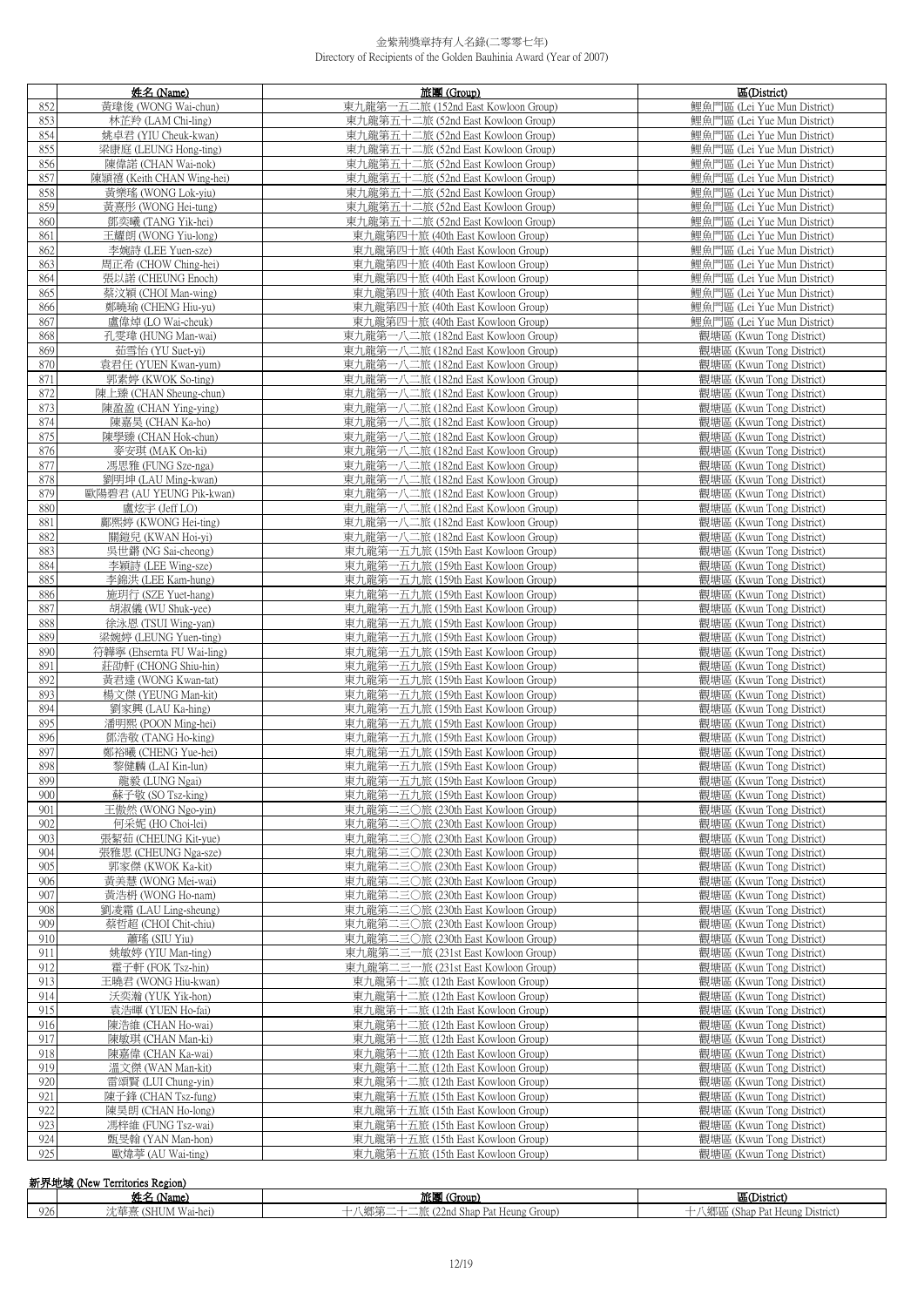|              | 姓名 (Name)                                        | 旅團 (Group)                                                                   | 區(District)                                                      |
|--------------|--------------------------------------------------|------------------------------------------------------------------------------|------------------------------------------------------------------|
| 927          | 高學勤 (KO Hok-kan)                                 | 十八鄉第二十二旅 (22nd Shap Pat Heung Group)                                         | 十八鄉區 (Shap Pat Heung District)                                   |
| 928          | 梁靜 (LEUNG Ching)                                 | 十八鄉第二十二旅 (22nd Shap Pat Heung Group)                                         | 十八鄉區 (Shap Pat Heung District)                                   |
| 929          | 梁耀霖 (LEUNG Yiu-lam)                              | 十八鄉第二十二旅 (22nd Shap Pat Heung Group)                                         | 十八鄉區 (Shap Pat Heung District)                                   |
| 930          | 許栢寧 (HUI Pak-ning)                               | 十八鄉第二十二旅 (22nd Shap Pat Heung Group)                                         | 十八鄉區 (Shap Pat Heung District)                                   |
| 931          | 陳曉彤 (CHAN Hiu-tung)                              | 十八鄉第二十二旅 (22nd Shap Pat Heung Group)                                         | 十八鄉區 (Shap Pat Heung District)                                   |
| 932          | 黃家浚 (WONG Ka-tsun)                               | 十八鄉第二十二旅 (22nd Shap Pat Heung Group)                                         | 十八鄉區 (Shap Pat Heung District)                                   |
| 933          | 黃紹岐 (WONG Siu-ki)                                | 十八鄉第二十二旅 (22nd Shap Pat Heung Group)                                         | 十八鄉區 (Shap Pat Heung District)                                   |
| 934          | 黃瑋東 (WONG Wai-tung)                              | 十八鄉第二十二旅 (22nd Shap Pat Heung Group)                                         | 十八鄉區 (Shap Pat Heung District)                                   |
| 935          | 黃樂怡 (WONG Lok-yi)                                | 十八鄉第二十二旅 (22nd Shap Pat Heung Group)                                         | 十八鄉區 (Shap Pat Heung District)                                   |
| 936          | 楊瀚天 (YEUNG Hon-tin)                              | 十八鄉第二十二旅 (22nd Shap Pat Heung Group)                                         | 十八鄉區 (Shap Pat Heung District)                                   |
| 937          | 葉文鎮 (YIP Man-chun)                               | 十八鄉第二十二旅 (22nd Shap Pat Heung Group)                                         | 十八鄉區 (Shap Pat Heung District)                                   |
| 938          | 蔡雅而 (CHOI Nga-yee)                               | 十八鄉第二十二旅 (22nd Shap Pat Heung Group)                                         | 十八鄉區 (Shap Pat Heung District)                                   |
| 939          | 駱倍樂 (LOK Pui-lok)                                | 十八鄉第二十二旅 (22nd Shap Pat Heung Group)                                         | 十八鄉區 (Shap Pat Heung District)                                   |
| 940          | 吳梓健 (NG Tsz-kin)                                 | 十八鄉第二旅 (2nd Shap Pat Heung Group)                                            | 十八鄉區 (Shap Pat Heung District)                                   |
| 941          | 陳樂怡 (CHAN Connie)                                | 十八郷第二旅 (2nd Shap Pat Heung Group)                                            | 十八鄉區 (Shap Pat Heung District)                                   |
| 942          | 黃而正 (WONG Yee-ching)                             | 十八鄉第二旅 (2nd Shap Pat Heung Group)                                            | 十八鄉區 (Shap Pat Heung District)                                   |
| 943          | 關浩旻 (KWAN Ho-man)                                | 十八鄉第二旅 (2nd Shap Pat Heung Group)                                            | 十八鄉區 (Shap Pat Heung District)                                   |
| 944          | 文浩程 (MAN Ho-ching)                               | 新界第一六五四旅 (1654th New Territories Group)                                      | 十八鄉區 (Shap Pat Heung District)                                   |
| 945          | 何晉燊 (HO Chun-san)                                | 新界第一六五四旅 (1654th New Territories Group)                                      | 十八鄉區 (Shap Pat Heung District)                                   |
| 946          | 陳泓錦 (CHAN Wang-kam)                              | 新界第一六五四旅 (1654th New Territories Group)                                      | 十八鄉區 (Shap Pat Heung District)                                   |
| 947          | 陳嘉宏 (CHAN Ka-wang)                               | 新界第一六五四旅 (1654th New Territories Group)                                      | 十八鄉區 (Shap Pat Heung District)                                   |
| 948          | 裴俊樂 (PUI Chun-lok)                               | 新界第一六五四旅 (1654th New Territories Group)                                      | 十八鄉區 (Shap Pat Heung District)                                   |
| 949          | 李詩韻 (LEE Sze-wan)                                | 元朗西第七旅 (7th Yuen Long West Group)                                            | 元朗西區 (Yuen Long West District)                                   |
| 950          | 林皓欣 (LAM Ho-yan)                                 | 元朗西第七旅 (7th Yuen Long West Group)                                            | 元朗西區 (Yuen Long West District)                                   |
| 951          | 洪嘉龍 (HUNG Ka-lung)                               | 元朗西第七旅 (7th Yuen Long West Group)                                            | 元朗西區 (Yuen Long West District)                                   |
| 952          | 高凱婷 (KO Hoi-ting)                                | 元朗西第七旅 (7th Yuen Long West Group)                                            | 元朗西區 (Yuen Long West District)                                   |
| 953          | 張佩霖 (CHEUNG Pui-lam)                             | 元朗西第七旅 (7th Yuen Long West Group)                                            | 元朗西區 (Yuen Long West District)                                   |
| 954          | 張淑儀 (CHEUNG Shuk-yee)                            | 元朗西第七旅 (7th Yuen Long West Group)                                            | 元朗西區 (Yuen Long West District)                                   |
| 955          | 張凱琪 (CHEUNG Hoi-ki)                              | 元朗西第七旅 (7th Yuen Long West Group)                                            | 元朗西區 (Yuen Long West District)                                   |
| 956          | 張詠慈 (CHEUNG Wing-chi)                            | 元朗西第七旅 (7th Yuen Long West Group)                                            | 元朗西區 (Yuen Long West District)                                   |
| 957          | 莫凱德 (MOK Hoi-tak)                                | 元朗西第七旅 (7th Yuen Long West Group)                                            | 元朗西區 (Yuen Long West District)                                   |
| 958          | 許裳津 (HUI Sheung-chun)                            | 元朗西第七旅 (7th Yuen Long West Group)                                            | 元朗西區 (Yuen Long West District)                                   |
| 959          | 郭本堯 (KWOK Pun-yiu)                               | 元朗西第七旅 (7th Yuen Long West Group)                                            | 元朗西區 (Yuen Long West District)                                   |
| 960          | 陳佑軒 (CHAN Yau-hin)                               | 元朗西第七旅 (7th Yuen Long West Group)                                            | 元朗西區 (Yuen Long West District)                                   |
| 961          | 陳希朗 (CHAN Hei-long)                              | 元朗西第七旅 (7th Yuen Long West Group)                                            | 元朗西區 (Yuen Long West District)                                   |
| 962          | 曾文麗 (TSANG Man-lai)                              | 元朗西第七旅 (7th Yuen Long West Group)                                            | 元朗西區 (Yuen Long West District)                                   |
| 963          | 黃衍華 (WONG Hin-wah)                               | 元朗西第七旅 (7th Yuen Long West Group)                                            | 元朗西區 (Yuen Long West District)                                   |
| 964          | 黃善汶 (WONG Sin-man)                               | 元朗西第七旅 (7th Yuen Long West Group)                                            | 元朗西區 (Yuen Long West District)                                   |
| 965          | 廖健雅 (LIU Kin-nga)                                | 元朗西第七旅 (7th Yuen Long West Group)                                            | 元朗西區 (Yuen Long West District)                                   |
| 966<br>967   | 廖穎怡 (LIAO Vivian)<br>劉俊浩 (LAU Chun-ho)           | 元朗西第七旅 (7th Yuen Long West Group)                                            | 元朗西區 (Yuen Long West District)<br>元朗西區 (Yuen Long West District) |
| 968          | 黎軍顯 (LAI Kwan-hin)                               | 元朗西第七旅 (7th Yuen Long West Group)<br>元朗西第七旅 (7th Yuen Long West Group)       | 元朗西區 (Yuen Long West District)                                   |
| 969          | 賴恩 (LAI Yan)                                     | 元朗西第七旅 (7th Yuen Long West Group)                                            | 元朗西區 (Yuen Long West District)                                   |
| 970          | 駱家俊 (LOK Ka-chun)                                | 元朗西第七旅 (7th Yuen Long West Group)                                            | 元朗西區 (Yuen Long West District)                                   |
| 971          | 吳皓諺 (NG Ho-yin)                                  | 元朗西第二十四旅 (24th Yuen Long West Group)                                         | 元朗西區 (Yuen Long West District)                                   |
| 972          | 李朗軒 (LEE Long-hin)                               | 元朗西第二十四旅 (24th Yuen Long West Group)                                         | 元朗西區 (Yuen Long West District)                                   |
| 973          | 韓展晴 (HON Chin-ching)                             | 元朗西第二十四旅 (24th Yuen Long West Group)                                         | 元朗西區 (Yuen Long West District)                                   |
| 974          | 任若桐 (YAM Yeuk-tung)                              | 元朗西第十五脈 (15th Yuen Long West Group)                                          | 兀朗西區 (Yuen Long West District)                                   |
| 975          | 何韋衡 (HO Wai-hang)                                | 元朗西第十五旅 (15th Yuen Long West Group)                                          | 元朗西區 (Yuen Long West District)                                   |
| 976          | 吳子翹 (NG Tsz-kiu)                                 | 元朗西第十五旅 (15th Yuen Long West Group)                                          | 元朗西區 (Yuen Long West District)                                   |
| 977          | 馮嘉慧 (FUNG Ka-wai)                                | 元朗西第十五旅 (15th Yuen Long West Group)                                          | 元朗西區 (Yuen Long West District)                                   |
| 978          | 葉仲渝 (IP Chung-yu)                                | 元朗西第十五旅 (15th Yuen Long West Group)                                          | 元朗西區 (Yuen Long West District)                                   |
| 979          | 黎梓樂 (LAI Tsz-lok)                                | 元朗西第十五旅 (15th Yuen Long West Group)                                          | 元朗西區 (Yuen Long West District)                                   |
| 980          | 譚芷淇 (TAM Tsz-ki)                                 | 元朗西第十五旅 (15th Yuen Long West Group)                                          | 元朗西區 (Yuen Long West District)                                   |
| 981          | 譚凱朝 (TAM Hoi-chiu)                               | 元朗西第十五旅 (15th Yuen Long West Group)                                          | 元朗西區 (Yuen Long West District)                                   |
| 982<br>983   | 譚曉欣 (TAM Hiu-yan)                                | 元朗西第十五旅 (15th Yuen Long West Group)<br>元朗西第十四旅 (14th Yuen Long West Group)   | 元朗西區 (Yuen Long West District)<br>元朗西區 (Yuen Long West District) |
| 984          | 杜安麗 (Santos Stephenie Anne)<br>馬穎妍 (MA Wing-yin) | 元朗西第十四旅 (14th Yuen Long West Group)                                          | 元朗西區 (Yuen Long West District)                                   |
| 985          | 陳卓祺 (CHAN Cheuk-ki)                              | 元朗西第十四旅 (14th Yuen Long West Group)                                          | 元朗西區 (Yuen Long West District)                                   |
| 986          | 陳祉麟 (CHAN Tsz-lun)                               | 元朗西第十四旅 (14th Yuen Long West Group)                                          | 元朗西區 (Yuen Long West District)                                   |
| 987          | 陸凱俊 (LOK Hoi-chun)                               | 元朗西第十四旅 (14th Yuen Long West Group)                                          | 元朗西區 (Yuen Long West District)                                   |
| 988          | 黃鈞楠 (WONG Kwan-nam)                              | 元朗西第十四旅 (14th Yuen Long West Group)                                          | 元朗西區 (Yuen Long West District)                                   |
| 989          | 鄭蔚彤 (CHENG Wai-tung)                             | 元朗西第十四旅 (14th Yuen Long West Group)                                          | 元朗西區 (Yuen Long West District)                                   |
| 990          | 賴文謙 (LAI Man-him)                                | 元朗西第十四旅 (14th Yuen Long West Group)                                          | 元朗西區 (Yuen Long West District)                                   |
| 991          | 何嘉晞 (HO Ka-hei)                                  | 元朗西第四十二旅 (42nd Yuen Long West Group)                                         | 元朗西區 (Yuen Long West District)                                   |
| 992          | 葉繕渝 (YIP Sin-yue)                                | 元朗西第四十二旅 (42nd Yuen Long West Group)                                         | 元朗西區 (Yuen Long West District)                                   |
| 993          | 方芷婷 (FONG Tse-ting)                              | 新界第一二四〇旅 (1240th New Territories Group)                                      | 元朗西區 (Yuen Long West District)                                   |
| 994          | 何悅珊 (HO Yuet-shan)                               | 新界第一二四〇旅 (1240th New Territories Group)                                      | 元朗西區 (Yuen Long West District)                                   |
| 995          | 余思穎 (YU Sze-wing)                                | 新界第一二四〇旅 (1240th New Territories Group)                                      | 元朗西區 (Yuen Long West District)                                   |
| 996          | 李丹彤 (LEE Tan-tung)                               | 新界第一二四〇旅 (1240th New Territories Group)                                      | 元朗西區 (Yuen Long West District)                                   |
| 997          | 莊家儀 (CHONG Ka-yee)                               | 新界第一二四〇旅 (1240th New Territories Group)                                      | 元朗西區 (Yuen Long West District)                                   |
| 998          | 文卓賢 (MAN Cheuk-yin)                              | 元朗東第十四旅 (14th Yuen Long East Group)                                          | 元朗東區 (Yuen Long East District)                                   |
| 999          | 朱洛民 (CHU Lok-man)                                | 元朗東第十四旅 (14th Yuen Long East Group)                                          | 元朗東區 (Yuen Long East District)                                   |
| 1000         | 麥耀東 (MAK Yiu-tung)                               | 元朗東第十四旅 (14th Yuen Long East Group)                                          | 元朗東區 (Yuen Long East District)                                   |
| 1001<br>1002 | 吳敏蓓 (NG Man-pui)<br>李兆進 (LEE Siu-chun)           | 元朗東第五十二旅 (52nd Yuen Long East Group)<br>元朗東第五十二旅 (52nd Yuen Long East Group) | 元朗東區 (Yuen Long East District)<br>元朗東區 (Yuen Long East District) |
| 1003         | 李翹志 (LEE Kiu-chi)                                | 元朗東第五十二旅 (52nd Yuen Long East Group)                                         | 元朗東區 (Yuen Long East District)                                   |
| 1004         | 梁芷晴 (LEUNG Tsz-ching)                            | 元朗東第五十二旅 (52nd Yuen Long East Group)                                         | 元朗東區 (Yuen Long East District)                                   |
|              |                                                  |                                                                              |                                                                  |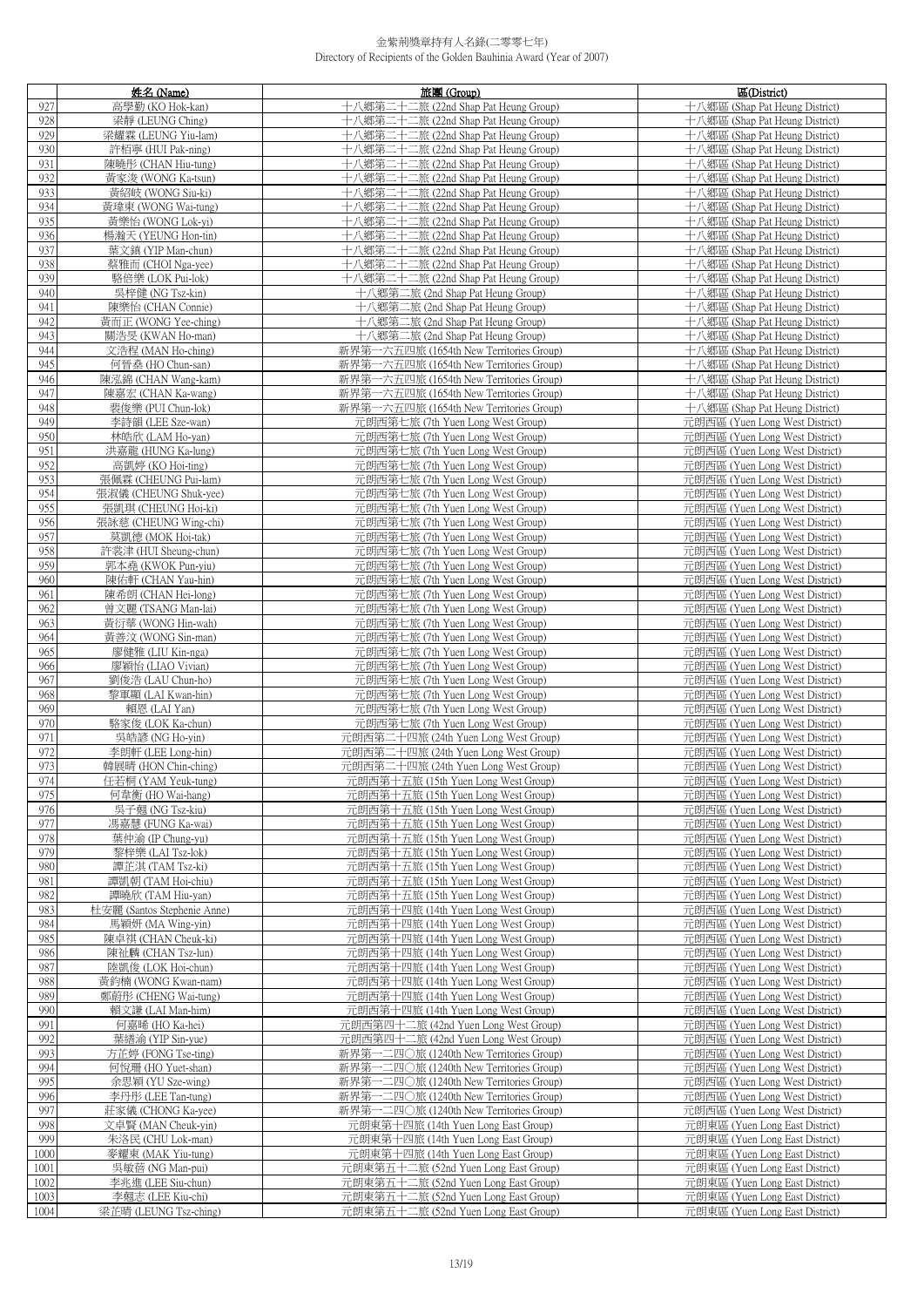|              | 姓名 (Name)                                      | 旅團 (Group)                                                                             | 區(District)                                                      |
|--------------|------------------------------------------------|----------------------------------------------------------------------------------------|------------------------------------------------------------------|
| 1005         | 曾美斯 (TSANG Mei-sze)                            | 元朗東第五十二旅 (52nd Yuen Long East Group)                                                   | 元朗東區 (Yuen Long East District)                                   |
| 1006         | 曾瀚倫 (TSANG Hon-lun)                            | 元朗東第五十二旅 (52nd Yuen Long East Group)                                                   | 元朗東區 (Yuen Long East District)                                   |
| 1007         | 黃昭朗 (WONG Chiu-long)                           | 元朗東第五十二旅 (52nd Yuen Long East Group)                                                   | 元朗東區 (Yuen Long East District)                                   |
| 1008         | 葉駿康 (YIP Chun-hong)                            | 元朗東第五十二旅 (52nd Yuen Long East Group)                                                   | 元朗東區 (Yuen Long East District)                                   |
| 1009         | 賴志傑 (LAI Chi-kit)                              | 元朗東第五十二旅 (52nd Yuen Long East Group)                                                   | 元朗東區 (Yuen Long East District)                                   |
| 1010         | 趙昊然 (CHIU Ho-yin)                              | 新界第一三二七旅 (1327th New Territories Group)                                                | 元朗東區 (Yuen Long East District)                                   |
| 1011         | 鄭思敏 (CHENG Sze-man)                            | 新界第一三二七旅 (1327th New Territories Group)                                                | 元朗東區 (Yuen Long East District)                                   |
| 1012         | 盧芷盈 (LO Tsz-ying)                              | 新界第一三二七旅 (1327th New Territories Group)                                                | 元朗東區 (Yuen Long East District)                                   |
| 1013         | 何泓漫 (HO Wang-man)                              | 新界第一三四九旅 (1349th New Territories Group)<br>新界第一三四九旅 (1349th New Territories Group)     | 元朗東區 (Yuen Long East District)<br>元朗東區 (Yuen Long East District) |
| 1014<br>1015 | 周世媛 (CHOU Shih-yuan)<br>周學臻 (CHOW Hok-chun)    | 新界第一三四九旅 (1349th New Territories Group)                                                | 元朗東區 (Yuen Long East District)                                   |
| 1016         | 林其慧 (LAM Kei-wai)                              | 新界第一三四九旅 (1349th New Territories Group)                                                | 元朗東區 (Yuen Long East District)                                   |
| 1017         | 林思岐 (LAM Sze-ki)                               | 新界第一三四九旅 (1349th New Territories Group)                                                | 元朗東區 (Yuen Long East District)                                   |
| 1018         | 高寧霞 (KO Ning-ha)                               | 新界第一三四九旅 (1349th New Territories Group)                                                | 元朗東區 (Yuen Long East District)                                   |
| 1019         | 張潔賢 (CHEUNG Kit-yin)                           | 新界第一三四九旅 (1349th New Territories Group)                                                | 元朗東區 (Yuen Long East District)                                   |
| 1020         | 郭衍廷 (KWOK Hin-ting)                            | 新界第一三四九旅 (1349th New Territories Group)                                                | 元朗東區 (Yuen Long East District)                                   |
| 1021         | 陳皓誠 (Hosea CHAN)                               | 新界第一三四九旅 (1349th New Territories Group)                                                | 元朗東區 (Yuen Long East District)                                   |
| 1022         | 黃錦豪 (WONG Kam-ho)                              | 新界第一三四九旅 (1349th New Territories Group)                                                | 元朗東區 (Yuen Long East District)                                   |
| 1023         | 趙善康 (CHIU Sin-hong)                            | 新界第一三四九旅 (1349th New Territories Group)                                                | 元朗東區 (Yuen Long East District)                                   |
| 1024         | 潘琬文 (PUN Yuen-man)                             | 新界第一三四九旅 (1349th New Territories Group)                                                | 元朗東區 (Yuen Long East District)                                   |
| 1025         | 鄧至彤 (TANG Chi-tung)                            | 新界第一三四九旅 (1349th New Territories Group)                                                | 元朗東區 (Yuen Long East District)                                   |
| 1026<br>1027 | 黎俊賢 (Jason LAI Chun-yin)<br>龍穎宜 (LUNG Wing-yi) | 新界第一三四九旅 (1349th New Territories Group)<br>新界第一三四九旅 (1349th New Territories Group)     | 元朗東區 (Yuen Long East District)<br>元朗東區 (Yuen Long East District) |
| 1028         | 何浚軒 (HO Chun-hin)                              | 屯門西第二十一旅 (21st Teun Mun West Group)                                                    | 屯門西區 (Tuen Mun West District)                                    |
| 1029         | 余思澄 (YU Sze-ching)                             | 屯門西第二十一旅 (21st Teun Mun West Group)                                                    | 屯門西區 (Tuen Mun West District)                                    |
| 1030         | 李博謙 (LI Pok-him)                               | 屯門西第二十一旅 (21st Teun Mun West Group)                                                    | 屯門西區 (Tuen Mun West District)                                    |
| 1031         | 李駿硯 (LEE Chun-yin)                             | 屯門西第二十一旅 (21st Teun Mun West Group)                                                    | 屯門西區 (Tuen Mun West District)                                    |
| 1032         | 周俊亨 (CHOW Chun-hang)                           | 屯門西第二十一旅 (21st Teun Mun West Group)                                                    | 屯門西區 (Tuen Mun West District)                                    |
| 1033         | 浦穎妍 (PO Wing-yin)                              | 屯門西第二十一旅 (21st Teun Mun West Group)                                                    | 屯門西區 (Tuen Mun West District)                                    |
| 1034         | 梁雋 (LEUNG Chun)                                | 屯門西第二十一旅 (21st Teun Mun West Group)                                                    | 屯門西區 (Tuen Mun West District)                                    |
| 1035         | 陸偉賢 (LUK Wai-yin)                              | 屯門西第二十一旅 (21st Teun Mun West Group)                                                    | 屯門西區 (Tuen Mun West District)                                    |
| 1036         | 黃彥衡 (WONG Yin-hang)                            | 屯門西第二十一旅 (21st Teun Mun West Group)                                                    | 屯門西區 (Tuen Mun West District)                                    |
| 1037         | 羅瑞霖 (LAW Sui-lam)                              | 屯門西第二十一旅 (21st Teun Mun West Group)                                                    | 屯門西區 (Tuen Mun West District)                                    |
| 1038<br>1039 | 李欣恩 (LI Yan-yan)<br>梁紫晴 (LEUNG Tsz-ching)      | 屯門西第十八旅 (18th Tuen Mun West Group)<br>屯門西第十八旅 (18th Tuen Mun West Group)               | 屯門西區 (Tuen Mun West District)<br>屯門西區 (Tuen Mun West District)   |
| 1040         | 馮婉澄 (FUNG Yuen-ching)                          | 屯門西第十八旅 (18th Tuen Mun West Group)                                                     | 屯門西區 (Tuen Mun West District)                                    |
| 1041         | 羅芷晴 (LO Tsz-ching)                             | 屯門西第十八旅 (18th Tuen Mun West Group)                                                     | 屯門西區 (Tuen Mun West District)                                    |
| 1042         | 伍宗清 (NG Chung-ching)                           | 屯門西第三十一旅 (31st Teun Mun West Group)                                                    | 屯門西區 (Tuen Mun West District)                                    |
| 1043         | 周德智 (CHAU Tak-chi)                             | 屯門西第三十一旅 (31st Teun Mun West Group)                                                    | 屯門西區 (Tuen Mun West District)                                    |
| 1044         | 凌影善 (LING Ying-sin)                            | 屯門西第三十一旅 (31st Teun Mun West Group)                                                    | 屯門西區 (Tuen Mun West District)                                    |
| 1045         | 黃夢牽 (WONG Mung-hin)                            | 屯門西第三十一旅 (31st Teun Mun West Group)                                                    | 屯門西區 (Tuen Mun West District)                                    |
| 1046         | 劉穎融 (LAU Wing-yung)                            | 屯門西第三十一旅 (31st Teun Mun West Group)                                                    | 屯門西區 (Tuen Mun West District)                                    |
| 1047<br>1048 | 謝素欣 (TSE So-yan)<br>陳家裕 (CHAN Ka-yu)           | 屯門西第三十一旅 (31st Teun Mun West Group)<br>屯門西第三十三旅 (33rd Tuen Mun West Group)             | 屯門西區 (Tuen Mun West District)<br>屯門西區 (Tuen Mun West District)   |
| 1049         | 羅俊然 (LAW Chun-yin)                             | 屯門西第五十四旅 (54st Teun Mun West Group)                                                    | 屯門西區 (Tuen Mun West District)                                    |
| 1050         | 賴敏晴 (LAI Man-ching)                            | 屯門西第五十四旅 (54th Teun Mun West Group)                                                    | 屯門西區 (Tuen Mun West District)                                    |
| 1051         | 伍霈汶 (NG Pui-man)                               | 屯門西第四十一旅 (41st Teun Mun West Group)                                                    | 屯門西區 (Tuen Mun West District)                                    |
| 1052         | 何芷晴 (HO Tsz-ching)                             | 屯門西第四十一旅 (41st Teun Mun West Group)                                                    | 屯門西區 (Tuen Mun West District)                                    |
| 1053         | 吳偉犖 (NG Wai-lok)                               | 屯門西第四十一旅 (41st Teun Mun West Group)                                                    | 屯門西區 (Tuen Mun West District)                                    |
| 1054         | 戚詠雯 (CHIK Wing-man)                            | 屯門西第四十一旅 (41st Teun Mun West Group)                                                    | 屯門西區 (Tuen Mun West District)                                    |
| 1055         | 莫蔚騏 (MOK Wai-ki)                               | 屯門西第四十一旅 (41st Teun Mun West Group)                                                    | 屯門西區 (Tuen Mun West District)                                    |
| 1056         | 麥偉熙 (MAK Wai-hei)                              | 屯門西第四十一旅 (41st Teun Mun West Group)                                                    | 屯門西區 (Tuen Mun West District)                                    |
| 1057<br>1058 | 黃敏慧 (WONG Man-wai)<br>趙博灝 (CHIO Pok-ho)        | 屯門西第四十一旅 (41st Teun Mun West Group)<br>屯門西第四十一旅 (41st Teun Mun West Group)             | 屯門西區 (Tuen Mun West District)<br>屯門西區 (Tuen Mun West District)   |
| 1059         | 劉偉倫 (LAU Wai-lun)                              | 屯門西第四十一旅 (41st Teun Mun West Group)                                                    | 屯門西區 (Tuen Mun West District)                                    |
| 1060         | 羅穎童 (LAW Wing-tung)                            | 屯門西第四十一旅 (41st Teun Mun West Group)                                                    | 屯門西區 (Tuen Mun West District)                                    |
| 1061         | 布穎軒 (PO Wing-hin)                              | 屯門西第四十九旅 (49th Teun Mun West Group)                                                    | 屯門西區 (Tuen Mun West District)                                    |
| 1062         | 伍嘉軒 (NG Ka-hin)                                | 屯門西第四十九旅 (49th Teun Mun West Group)                                                    | 屯門西區 (Tuen Mun West District)                                    |
| 1063         | 楊何堅 (YEUNG Ho-kin)                             | 屯門西第四十九旅 (49th Teun Mun West Group)                                                    | 屯門西區 (Tuen Mun West District)                                    |
| 1064         | 楊穎妍 (YEUNG Wing-yin)                           | 屯門西第四十九旅 (49th Teun Mun West Group)                                                    | 屯門西區 (Tuen Mun West District)                                    |
| 1065         | 鄒靄琪 (CHAU Oi-ki)                               | 屯門西第四十九旅 (49th Teun Mun West Group)                                                    | 屯門西區 (Tuen Mun West District)                                    |
| 1066<br>1067 | 靳駿熙 (GUN Chun-hei)<br>劉顏鳳 (LAU Ngan-fung)      | 屯門西第四十九旅 (49th Teun Mun West Group)<br>屯門西第四十九旅 (49th Teun Mun West Group)             | 屯門西區 (Tuen Mun West District)<br>屯門西區 (Tuen Mun West District)   |
| 1068         | 戴顯猷 (TAI Hin-yau)                              | 屯門西第四十九旅 (49th Teun Mun West Group)                                                    | 屯門西區 (Tuen Mun West District)                                    |
| 1069         | 鍾浩欣 (CHUNG Ho-yan)                             | 屯門西第四十九旅 (49th Teun Mun West Group)                                                    | 屯門西區 (Tuen Mun West District)                                    |
| 1070         | 鍾詠欣 (CHUNG Wing-yan)                           | 屯門西第四十九旅 (49th Teun Mun West Group)                                                    | 屯門西區 (Tuen Mun West District)                                    |
| 1071         | 關兆騫 (KWAN Siu-hin)                             | 屯門西第四十九旅 (49th Teun Mun West Group)                                                    | 屯門西區 (Tuen Mun West District)                                    |
| 1072         | 沈鎮傑 (SHUM Chun-kit)                            | 新界第一一○○旅 (1100th New Territories Group)                                                | 屯門西區 (Tuen Mun West District)                                    |
| 1073         | 周樂宜 (CHOW Lok-yi)                              | •○○旅 (1100th New Territories Group)<br>新界第-                                            | 屯門西區 (Tuen Mun West District)                                    |
| 1074         | 姜振豪 (KEUNG Chun-ho)                            | 新界第一-<br>−○○旅 (1100th New Territories Group)                                           | 屯門西區 (Tuen Mun West District)                                    |
| 1075         | 莫祖邦 (MOK Cho-bon)                              | 新界第一-<br>−○○旅 (1100th New Territories Group)                                           | 屯門西區 (Tuen Mun West District)                                    |
| 1076<br>1077 | 魯焯汶 (LO Cheuk-man)<br>鄺嘉健 (KWONG Ka-kin)       | →○○旅 (1100th New Territories Group)<br>新界第-<br>新界第一─○○旅 (1100th New Territories Group) | 屯門西區 (Tuen Mun West District)<br>屯門西區 (Tuen Mun West District)   |
| 1078         | 丁子軒 (TING Tsz-hin)                             | 屯門東第二十一旅 (21st Tuen Mun East Group)                                                    | 屯門東區 (Tuen Mun East District)                                    |
| 1079         | 高俊 (KO Chun)                                   | 屯門東第二十一旅 (21st Tuen Mun East Group)                                                    | 屯門東區 (Tuen Mun East District)                                    |
| 1080         | 曹美英 (TSAO Mei-ying)                            | 屯門東第二十一旅 (21st Tuen Mun East Group)                                                    | 屯門東區 (Tuen Mun East District)                                    |
| 1081         | 梁迪琪 (LEUNG Dik-ki)                             | 屯門東第二十一旅 (21st Tuen Mun East Group)                                                    | 屯門東區 (Tuen Mun East District)                                    |
| 1082         | 陳朗麟 (CHAN Long-lun)                            | 屯門東第二十一旅 (21st Tuen Mun East Group)                                                    | 屯門東區 (Tuen Mun East District)                                    |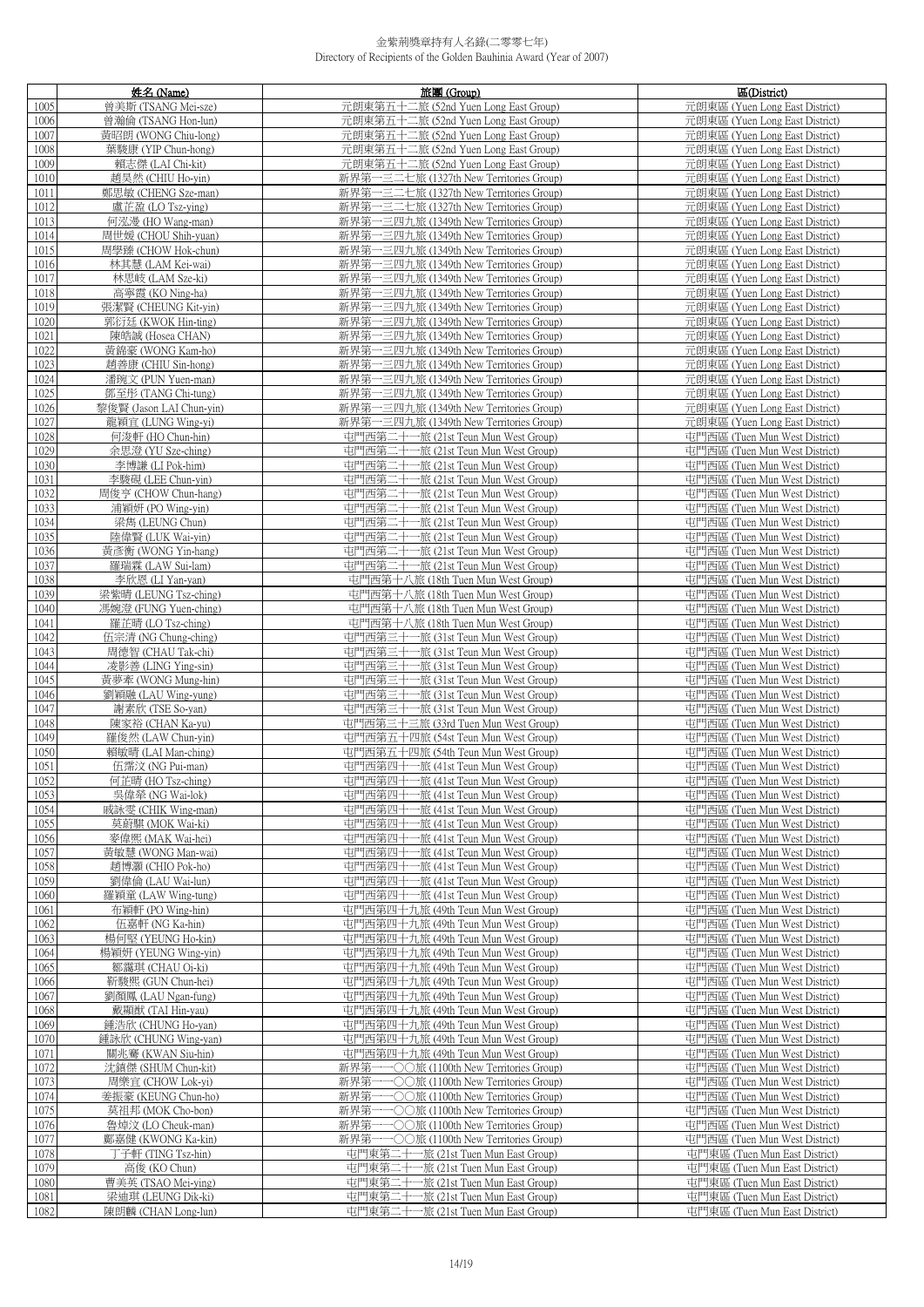|              | 姓名 (Name)                                     | 旅團 (Group)                                                                                    | 區(District)                                                          |
|--------------|-----------------------------------------------|-----------------------------------------------------------------------------------------------|----------------------------------------------------------------------|
| 1083         | 黃子軒 (WONG Tsz-hin)                            | 屯門東第二十一旅 (21st Tuen Mun East Group)                                                           | 屯門東區 (Tuen Mun East District)                                        |
| 1084         | 周啟鏗 (CHAU Kai-hang)                           | 屯門東第二十八旅 (28th Tuen Mun East Group)                                                           | 屯門東區 (Tuen Mun East District)                                        |
| 1085         | 陶俊諺 (TO Chun-yin)                             | 屯門東第二十八旅 (28th Tuen Mun East Group)                                                           | 屯門東區 (Tuen Mun East District)                                        |
| 1086         | 劉健朗 (LAU Kin-long)                            | 屯門東第二十八旅 (28th Tuen Mun East Group)                                                           | 屯門東區 (Tuen Mun East District)                                        |
| 1087         | 鄧卓謙 (TANG Cheuk-him)                          | 屯門東第二十八旅 (28th Tuen Mun East Group)                                                           | 屯門東區 (Tuen Mun East District)                                        |
| 1088         | 魏子傑 (NGAI Tsz-kit)                            | 屯門東第二十八旅 (28th Tuen Mun East Group)                                                           | 屯門東區 (Tuen Mun East District)                                        |
| 1089         | 吳欣穎 (NG Yan-wing)                             | 屯門東第十旅 (10th Tuen Mun East Group)                                                             | 屯門東區 (Tuen Mun East District)                                        |
| 1090         | 宋啟俊 (SUNG Kai-chun)                           | 屯門東第十旅 (10th Tuen Mun East Group)                                                             | 屯門東區 (Tuen Mun East District)                                        |
| 1091         | 周日麗 (CHAU Yat-lai)                            | 屯門東第十旅 (10th Tuen Mun East Group)                                                             | 屯門東區 (Tuen Mun East District)                                        |
| 1092<br>1093 | 林俊傑 (LAM Chun-kit)<br>林晉匡 (LAM Jun-hong)      | 屯門東第十旅 (10th Tuen Mun East Group)<br>屯門東第十旅 (10th Tuen Mun East Group)                        | 屯門東區 (Tuen Mun East District)<br>屯門東區 (Tuen Mun East District)       |
| 1094         | 敖紫晴 (NGAO Tsz-ching)                          | 屯門東第十旅 (10th Tuen Mun East Group)                                                             | 屯門東區 (Tuen Mun East District)                                        |
| 1095         | 彭兆烽 (PANG Siu-fung)                           | 屯門東第十旅 (10th Tuen Mun East Group)                                                             | 屯門東區 (Tuen Mun East District)                                        |
| 1096         | 溫子聰 (WAN Tsz-chung)                           | 屯門東第十旅 (10th Tuen Mun East Group)                                                             | 屯門東區 (Tuen Mun East District)                                        |
| 1097         | 劉珮珊 (LAU Pui-shan)                            | 屯門東第十旅 (10th Tuen Mun East Group)                                                             | 屯門東區 (Tuen Mun East District)                                        |
| 1098         | 姚錡鋒 (YIU Kei-fung)                            | 屯門東第三十五旅 (35th Tuen Mun East Group)                                                           | 屯門東區 (Tuen Mun East District)                                        |
| 1099         | 張景亮 (CHEUNG King-leung)                       | 屯門東第三十五旅 (35th Tuen Mun East Group)                                                           | 屯門東區 (Tuen Mun East District)                                        |
| 1100         | 呂仲哲 (LUI Chung-chit)                          | 屯門東第五十七旅 (57th Tuen Mun East Group)                                                           | 屯門東區 (Tuen Mun East District)                                        |
| 1101         | 梁遨程 (LEUNG Ao-cheng)                          | 屯門東第五十七旅 (57th Tuen Mun East Group)                                                           | 屯門東區 (Tuen Mun East District)                                        |
| 1102         | 黃天昊 (WONG Tin-ho)                             | 屯門東第五十七旅 (57th Tuen Mun East Group)                                                           | 屯門東區 (Tuen Mun East District)                                        |
| 1103         | 周家希 (CHAU Ka-hei)                             | 屯門東第四十旅 (40th Tuen Mun East Group)                                                            | 屯門東區 (Tuen Mun East District)                                        |
| 1104         | 張栢堯 (Dominic CHEUNG Pak-jiu)                  | 屯門東第四十一旅 (41st Tuen Mun East Group)                                                           | 屯門東區 (Tuen Mun East District)                                        |
| 1105<br>1106 | 鄺希彤 (KWONG Michelle)                          | 屯門東第四十一旅 (41st Tuen Mun East Group)<br>北葵涌第十旅 (10th North Kwai Chung Group)                   | 屯門東區 (Tuen Mun East District)<br>北葵涌區 (North Kwai Chung District)    |
| 1107         | 吳靖和 (NG Ching-wo)<br>關顥揚 (KWAN Ho-yeung)      | 北葵涌第十旅 (10th North Kwai Chung Group)                                                          | 北葵涌區 (North Kwai Chung District)                                     |
| 1108         | 張銘聰 (CHEUNG Ming-chung)                       | 北葵涌第六旅 (6th North Kwai Chung Group)                                                           | 北葵涌區 (North Kwai Chung District)                                     |
| 1109         | 劉希迪 (LAU Heydi)                               | 北葵涌第六旅 (6th North Kwai Chung Group)                                                           | 北葵涌區 (North Kwai Chung District)                                     |
| 1110         | 李映陶 (LEE Ying-to)                             | 新界第一四三一旅 (1431st New Territories Group)                                                       | 北葵涌區 (North Kwai Chung District)                                     |
| 1111         | 李嘉宜 (LI Ka-vee)                               | 新界第一四三一旅 (1431st New Territories Group)                                                       | 北葵涌區 (North Kwai Chung District)                                     |
| 1112         | 許惠婷 (HU Wai-ting)                             | 新界第一四三一旅 (1431st New Territories Group)                                                       | 北葵涌區 (North Kwai Chung District)                                     |
| 1113         | 葉曉棠 (YIP Hiu-tong)                            | 新界第一四三一旅 (1431st New Territories Group)                                                       | 北葵涌區 (North Kwai Chung District)                                     |
| 1114         | 鄧穎欣 (TANG Wing-yan)                           | 新界第一四三一旅 (1431st New Territories Group)                                                       | 北葵涌區 (North Kwai Chung District)                                     |
| 1115         | 盧慧妍 (LO Wai-in)                               | 新界第一四三一旅 (1431st New Territories Group)                                                       | 北葵涌區 (North Kwai Chung District)                                     |
| 1116         | 梁嘉焌 (LEUNG Ka-chun)                           | 青衣第二十三旅 (23rd Tsing Yi Group)                                                                 | 青衣區 (Tsing Yi District)                                              |
| 1117<br>1118 | 陳浩豐 (CHAN Ho-fung)<br>羅耀鴻 (LAW Yiu-hung)      | 青衣第二十三旅 (23rd Tsing Yi Group)<br>青衣第二十三旅 (23rd Tsing Yi Group)                                | 青衣區 (Tsing Yi District)<br>青衣區 (Tsing Yi District)                   |
| 1119         | 麥凱盈 (MAK Hoi-ying)                            | 青衣第十七旅 (17th Tsing Yi Group)                                                                  | 青衣區 (Tsing Yi District)                                              |
| 1120         | 黃俊育 (WONG Chun-yuk)                           | 青衣第十七旅 (17th Tsing Yi Group)                                                                  | 青衣區 (Tsing Yi District)                                              |
| 1121         | 葉珮儀 (YIP Pui-yee)                             | 青衣第十七旅 (17th Tsing Yi Group)                                                                  | 青衣區 (Tsing Yi District)                                              |
| 1122         | 廖美棠 (LIU Mei-tong)                            | 青衣第十七旅 (17th Tsing Yi Group)                                                                  | 青衣區 (Tsing Yi District)                                              |
| 1123         | 冼芯賢 (SIN Sun-yin)                             | 青衣第十五旅 (15th Tsing Yi Group)                                                                  | 青衣區 (Tsing Yi District)                                              |
| 1124         | 姚詩朗(YIU Sze-long)                             | 青衣第十五旅 (15th Tsing Yi Group)                                                                  | 青衣區 (Tsing Yi District)                                              |
| 1125         | 黃雪雯 (WONG Suet-man)                           | 青衣第十五旅 (15th Tsing Yi Group)                                                                  | 青衣區 (Tsing Yi District)                                              |
| 1126         | 溫倩怡 (WAN Shin-yee)                            | 青衣第十五旅 (15th Tsing Yi Group)                                                                  | 青衣區 (Tsing Yi District)                                              |
| 1127<br>1128 | 黃綽熙 (WONG Cheuk-hei)<br>吳家希 (NG Ka-hei)       | 青衣第三旅 (3rd Tsing Yi Group)<br>新界一二三七旅 (1237th New Territories Group)                          | 青衣區 (Tsing Yi District)<br>青衣區 (Tsing Yi District)                   |
| 1129         | 李俊文 (LEE Chun-man)                            | 新界第一一七三旅 (1173rd New Territories Group)                                                       | 青衣區 (Tsing Yi District)                                              |
| 1130         | 梁梓軒 (LEUNG Tsz-hin)                           | 新界第一一七三旅 (1173rd New Territories Group)                                                       | 青衣區 (Tsing Yi District)                                              |
| 1131         | 王益圓 (WONG Yick-yuen)                          | 新界第一一九九旅 (1199th New Territories Group)                                                       | 青衣區 (Tsing Yi District)                                              |
| 1132         | 甘子聰 (KAM Tsz-chung)                           | -九九旅 (1199th New Territories Group)<br>新界第-                                                   | 青衣區 (Tsing Yi District)                                              |
| 1133         | 何慎思 (HO Sen-sze)                              | 新界第-<br>--九九旅 (1199th New Territories Group)                                                  | 青衣區 (Tsing Yi District)                                              |
| 1134         | 呂致熙 (LUI Chi-hei)                             | 一九九旅 (1199th New Territories Group)<br>新界第-                                                   | 青衣區 (Tsing Yi District)                                              |
| 1135         | 孟梓泳 (MANG Chi-wing)                           | 新界第-<br>---九九旅 (1199th New Territories Group)                                                 | 青衣區 (Tsing Yi District)                                              |
| 1136<br>1137 | 徐朗天 (TSUI Long-tin)<br>耿蘊怡 (KANG Wan-yi)      | ----九九旅 (1199th New Territories Group)<br>新界第-<br>新界第-<br>一九九旅 (1199th New Territories Group) | 青衣區 (Tsing Yi District)<br>青衣區 (Tsing Yi District)                   |
| 1138         | 郭寶宜 (KWOK Bo-yee)                             | 新界第-<br>---九九旅 (1199th New Territories Group)                                                 | 青衣區 (Tsing Yi District)                                              |
| 1139         | 盧煒暄 (LOW Wai-huen)                            | ----九九旅 (1199th New Territories Group)<br>新界第-                                                | 青衣區 (Tsing Yi District)                                              |
| 1140         | 梁展鸝 (Zuleika LEUNG Chin-lai)                  | 新界第一二三七旅 (1237th New Territories Group)                                                       | 青衣區 (Tsing Yi District)                                              |
| 1141         | 傅穎賢 (FU Wing-yin)                             | 新界第一二三七旅 (1237th New Territories Group)                                                       | 青衣區 (Tsing Yi District)                                              |
| 1142         | 凌浩 (LING Ho)                                  | 新界第一二三六旅 (1236th New Territories Group)                                                       | 青衣區 (Tsing Yi District)                                              |
| 1143         | 陳彤 (Dion Jacinta Chan Tung)                   | 新界第一二三六旅 (1236th New Territories Group)                                                       | 青衣區 (Tsing Yi District)                                              |
| 1144         | 雲詠恩 (YUN Wing-yan)                            | 新界第一二三六旅 (1236th New Territories Group)                                                       | 青衣區 (Tsing Yi District)                                              |
| 1145         | 歐陽海燕 (AU YEUNG Hoi-yin)                       | 新界第一二三六旅 (1236th New Territories Group)                                                       | 青衣區 (Tsing Yi District)                                              |
| 1146<br>1147 | 潘志輝 (POON Chi-fai)                            | 新界第一二三六旅 (1236th New Territories Group)                                                       | 青衣區 (Tsing Yi District)                                              |
| 1148         | 蔡靖婷 (CHOI Ching-ting)<br>梁艾珞 (LEUNG Ngai-lok) | 新界第一二三六旅 (1236th New Territories Group)<br>新界第一五二六旅 (1526th New Territories Group)            | 青衣區 (Tsing Yi District)<br>青衣區 (Tsing Yi District)                   |
| 1149         | 黃啟瑗 (WONG Kai-wun)                            | 新界第一五二六旅 (1526th New Territories Group)                                                       | 青衣區 (Tsing Yi District)                                              |
| 1150         | 謝文軒 (TSE Man-hin)                             | 新界第一五二六旅 (1526th New Territories Group)                                                       | 青衣區 (Tsing Yi District)                                              |
| 1151         | 王穎中 (WONG Wing-chung)                         | 新界第一四三九旅 (1439th New Territories Group)                                                       | 青衣區 (Tsing Yi District)                                              |
| 1152         | 李貝樂 (LI Pui-lok)                              | 新界第一四三九旅 (1439th New Territories Group)                                                       | 青衣區 (Tsing Yi District)                                              |
| 1153         | 梁皓霖 (LEUNG Ho-lam)                            | 新界第一四三九旅 (1439th New Territories Group)                                                       | 青衣區 (Tsing Yi District)                                              |
| 1154         | 陳漢華 (CHAN Hon-wa)                             | 新界第一四三九旅 (1439th New Territories Group)                                                       | 青衣區 (Tsing Yi District)                                              |
| 1155         | 黃梓坤 (WONG Tsz-kwan)                           | 新界第一四三九旅 (1439th New Territories Group)                                                       | 青衣區 (Tsing Yi District)                                              |
| 1156         | 錢浩賢 (CHIN Ho-yin)                             | 新界第一四三九旅 (1439th New Territories Group)                                                       | 青衣區 (Tsing Yi District)                                              |
| 1157<br>1158 | 朱嘉僑 (CHU Ka-kiu)<br>何泳茵 (HO Wing-yan)         | 南葵涌第二十四旅 (24th South Kwai Chung Group)<br>南葵涌第二十四旅 (24th South Kwai Chung Group)              | 南葵涌區 (South Kwai Chung District)<br>南葵涌區 (South Kwai Chung District) |
| 1159         | 何芷琦 (HO Tsz-kei)                              | 南葵涌第二十四旅 (24th South Kwai Chung Group)                                                        | 南葵涌區 (South Kwai Chung District)                                     |
| 1160         | 何楚雯 (HO Chor-man)                             | 南葵涌第二十四旅 (24th South Kwai Chung Group)                                                        | 南葵涌區 (South Kwai Chung District)                                     |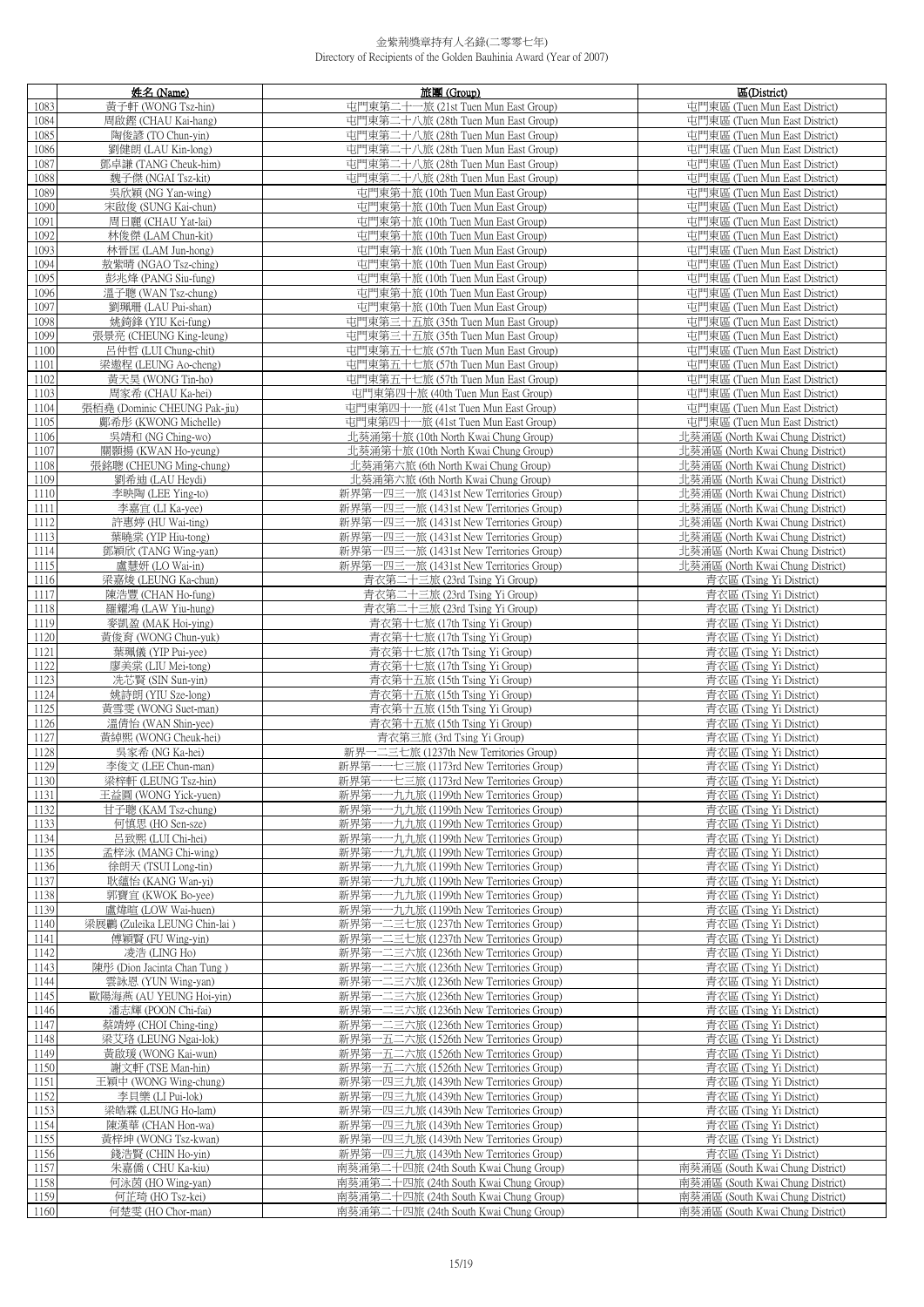|              | 姓名 (Name)                                  | 旅團 (Group)                                                    | 區(District)                                          |
|--------------|--------------------------------------------|---------------------------------------------------------------|------------------------------------------------------|
| 1161         | 周濠恩 (CHOW Ho-yan)                          | 南葵涌第二十四旅 (24th South Kwai Chung Group)                        | 南葵涌區 (South Kwai Chung District)                     |
| 1162         | 馮芍嵐 (FUNG Cheuk-laam)                      | 南葵涌第二十四旅 (24th South Kwai Chung Group)                        | 南葵涌區 (South Kwai Chung District)                     |
| 1163         | 黃宇軒 (WONG Yu-hin)                          | 南葵涌第二十四旅 (24th South Kwai Chung Group)                        | 南葵涌區 (South Kwai Chung District)                     |
| 1164         | 甄家雯 (YAN Ka-man)                           | 南葵涌第二十四旅 (24th South Kwai Chung Group)                        | 南葵涌區 (South Kwai Chung District)                     |
| 1165         | 蔡婕妤 (CHOI Chit-ue)                         | 南葵涌第二十四旅 (24th South Kwai Chung Group)                        | 南葵涌區 (South Kwai Chung District)                     |
| 1166         | 鄧凱瑤 (TANG Hoi-yiu)                         | 南葵涌第二十四旅 (24th South Kwai Chung Group)                        | 南葵涌區 (South Kwai Chung District)                     |
| 1167         | 蕭麗斯 (SIU Lai-sze)                          | 南葵涌第二十四旅 (24th South Kwai Chung Group)                        | 南葵涌區 (South Kwai Chung District)                     |
| 1168         | 謝嘉寶 (TSE Ka-po)                            | 南葵涌第二十四旅 (24th South Kwai Chung Group)                        | 南葵涌區 (South Kwai Chung District)                     |
| 1169         | 李子盈 (LEE Tsz-ying)                         | 南葵涌第八旅 (8th South Kwai Chung Group)                           | 南葵涌區 (South Kwai Chung District)                     |
| 1170         | 章樂雯 (CHEUNG Lok-man)                       | 南葵涌第八旅 (8th South Kwai Chung Group)                           | 南葵涌區 (South Kwai Chung District)                     |
| 1171         | 謝頌康 (TSE Chung-hong)                       | 南葵涌第八旅 (8th South Kwai Chung Group)                           | 南葵涌區 (South Kwai Chung District)                     |
| 1172         | 吳美璇 (NG Mei-shuen)                         | 新界第一一一二旅 (1112th New Territories Group)                       | 南葵涌區 (South Kwai Chung District)                     |
| 1173         | 袁梓殷 (YUEN Tsz-yan)                         | 新界第一一一二旅 (1112th New Territories Group)                       | 南葵涌區 (South Kwai Chung District)                     |
| 1174         | 陳瀚韜 (CHAN Hon-to)                          | 荃灣第九旅 (9th Tsuen Wan Group)                                   | 荃灣區 (Tsuen Wan District)                             |
| 1175         | 鄭梓瑜 (CHENG Tsz-yu)                         | 荃灣第九旅 (9th Tsuen Wan Group)                                   | 荃灣區 (Tsuen Wan District)                             |
| 1176         | 丘惠明 (YAU Wai-ming)                         | 荃灣第二十八旅 (28th Tsuen Wan Group)                                | 荃灣區 (Tsuen Wan District)                             |
| 1177         | 吳卓凌 (NG Cheuk-ling)                        | 荃灣第二十八旅 (28th Tsuen Wan Group)                                | 荃灣區 (Tsuen Wan District)                             |
| 1178         | 吳晴晴 (NG Ching-ching)                       | 荃灣第二十八旅 (28th Tsuen Wan Group)                                | 荃灣區 (Tsuen Wan District)                             |
| 1179         | 李楚業 (LEE Cho-yip)                          | 荃灣第二十八旅 (28th Tsuen Wan Group)                                | 荃灣區 (Tsuen Wan District)                             |
| 1180         | 狄伩洛 (Dik Brandon Man-Lok)                  | 荃灣第二十八旅 (28th Tsuen Wan Group)                                | 荃灣區 (Tsuen Wan District)                             |
| 1181         | 周樂婷 (CHAU Lok-ting)                        | 荃灣第二十八旅 (28th Tsuen Wan Group)                                | 荃灣區 (Tsuen Wan District)                             |
| 1182         | 胡凱盈 (WU Hoi-ying)                          | 荃灣第二十八旅 (28th Tsuen Wan Group)                                | 荃灣區 (Tsuen Wan District)                             |
| 1183         | 康婉瑩 (HONG Yuen-ying)                       | 荃灣第二十八旅 (28th Tsuen Wan Group)                                | 荃灣區 (Tsuen Wan District)                             |
| 1184         | 陳聿彥 (CHAN Lut-yin)                         | 荃灣第二十八旅 (28th Tsuen Wan Group)                                | 荃灣區 (Tsuen Wan District)                             |
| 1185         | 陳若詩 (CHAN Yeuk-sze)                        | 荃灣第二十八旅 (28th Tsuen Wan Group)                                | 荃灣區 (Tsuen Wan District)                             |
| 1186         | 黃梓驄 (WONG Tsz-tsung)                       | 荃灣第二十八旅 (28th Tsuen Wan Group)                                | 荃灣區 (Tsuen Wan District)                             |
| 1187         | 鄒健 (CHOW Kin)                              | 荃灣第二十八旅 (28th Tsuen Wan Group)                                | 荃灣區 (Tsuen Wan District)                             |
| 1188         | 劉懿德 (LAU Yi-tak)                           | 荃灣第二十八旅 (28th Tsuen Wan Group)                                | 荃灣區 (Tsuen Wan District)                             |
| 1189         | 顏彤 (NGAN Tung)                             | 荃灣第二十八旅 (28th Tsuen Wan Group)                                | 荃灣區 (Tsuen Wan District)                             |
| 1190         | 吳嘉榮 (NG Ka-wing)                           | 荃灣第二十三旅 (23rd Tsuen Wan Group)                                | 荃灣區 (Tsuen Wan District)                             |
| 1191         | 李芷瑩 (LEE Tsz-ying)                         | 荃灣第二十三旅 (23rd Tsuen Wan Group)                                | 荃灣區 (Tsuen Wan District)                             |
| 1192         | 郭皓婷 (KWOK Ho-ting)                         | 荃灣第二十三旅 (23rd Tsuen Wan Group)                                | 荃灣區 (Tsuen Wan District)                             |
| 1193         | 陳翠霖 (CHAN Tsui-lam)                        | 荃灣第二十三旅 (23rd Tsuen Wan Group)                                | 荃灣區 (Tsuen Wan District)                             |
| 1194         | 黃靖雯 (WONG Ching-man)                       | 荃灣第二十三旅 (23rd Tsuen Wan Group)                                | 荃灣區 (Tsuen Wan District)                             |
| 1195         | 盧穎麒 (LO Wing-ki)                           | 荃灣第二十三旅 (23rd Tsuen Wan Group)                                | 荃灣區 (Tsuen Wan District)                             |
| 1196         | 傅均略 (FU Kwan-leuk)                         | 荃灣第八旅 (8th Tsuen Wan Group)                                   | 荃灣區 (Tsuen Wan District)                             |
| 1197         | 蕭友詠 (SIU Yau-wing)                         | 荃灣第八旅 (8th Tsuen Wan Group)                                   | 荃灣區 (Tsuen Wan District)                             |
| 1198         | 吳文皓 (NG Man-ho)                            | 荃灣第十四旅 (14th Tsuen Wan Group)                                 | 荃灣區 (Tsuen Wan District)                             |
| 1199         | 汪欣瑜 (WONG Yan-yu)                          | 荃灣第十四旅 (14th Tsuen Wan Group)                                 | 荃灣區 (Tsuen Wan District)                             |
| 1200         | 陳浩天 (CHAN Ho-tin)                          | 荃灣第十四旅 (14th Tsuen Wan Group)                                 | 荃灣區 (Tsuen Wan District)                             |
| 1201         | 劉啟賢 (LAU Kai-yin)                          | 荃灣第十四旅 (14th Tsuen Wan Group)                                 | 荃灣區 (Tsuen Wan District)                             |
| 1202         | 古鈺琳 (KO Yuk-lam)                           | 荃灣第三旅 (3rd Tsuen Wan Group)                                   | 荃灣區 (Tsuen Wan District)                             |
| 1203         | 林國笙 (LAM Kwok-sang)                        | 荃灣第三旅 (3rd Tsuen Wan Group)                                   | 荃灣區 (Tsuen Wan District)                             |
| 1204         | 陳樂賢 (Isaac CHAN Lok-yin)                   | 荃灣第三旅 (3rd Tsuen Wan Group)                                   | 荃灣區 (Tsuen Wan District)                             |
| 1205         | 麥灝弴 (MAK Ho-ting)                          | 荃灣第三旅 (3rd Tsuen Wan Group)                                   | 荃灣區 (Tsuen Wan District)                             |
| 1206         | 馮文懿 (FUNG Man-yi)                          | 荃灣第三旅 (3rd Tsuen Wan Group)<br>荃灣第三旅 (3rd Tsuen Wan Group)    | 荃灣區 (Tsuen Wan District)                             |
| 1207         | 戴佑晴 (TAI Yau-ching)                        |                                                               | 荃灣區 (Tsuen Wan District)                             |
| 1208<br>1209 | 謝英耀 (TSE Ying-yiu)<br>江敬鋒 (KONG King-fung) | 荃灣第三旅 (3rd Tsuen Wan Group)<br>荃灣第四十二旅 (42nd Tsuen Wan Group) | 荃灣區 (Tsuen Wan District)<br>荃灣區 (Tsuen Wan District) |
| 1210         | 倪浩賢 (NGAI Ho-yin)                          | 荃灣第四十八旅 (48th Tsuen Wan Group)                                | 荃灣區 (Tsuen Wan District)                             |
| 1211         | 朱晉煒 (CHU Chun-wai)                         | 新界第一〇八三旅 (1083rd New Territories Group)                       | 荃灣區 (Tsuen Wan District)                             |
| 1212         | 宋潔明 (SUNG Kit-ming)                        | 新界第一〇八三旅 (1083rd New Territories Group)                       | 荃灣區 (Tsuen Wan District)                             |
| 1213         | 胡芷盈 (WOO Chi-ying)                         | 新界第一〇八三旅 (1083rd New Territories Group)                       | 荃灣區 (Tsuen Wan District)                             |
| 1214         | 張倬維 (CHEUNG Cheuk-wai)                     | 新界第一〇八三旅 (1083rd New Territories Group)                       | 荃灣區 (Tsuen Wan District)                             |
| 1215         | 陳詠菁 (CHAN Wing-ching)                      | 新界第一〇八三旅 (1083rd New Territories Group)                       | 荃灣區 (Tsuen Wan District)                             |
| 1216         | 楊希 (YEUNG Hey)                             | 新界第一〇八三旅 (1083rd New Territories Group)                       | 荃灣區 (Tsuen Wan District)                             |
| 1217         | 鄧穎欣 (TANG Wing-yan)                        | 新界第一〇八三旅 (1083rd New Territories Group)                       | 荃灣區 (Tsuen Wan District)                             |
| 1218         | 謝正軒 (TSE Ching-hin)                        | 新界第一〇八三旅 (1083rd New Territories Group)                       | 荃灣區 (Tsuen Wan District)                             |
| 1219         | 羅樂遙 (LO Lok-yiu)                           | 新界第一〇八三旅 (1083rd New Territories Group)                       | 荃灣區 (Tsuen Wan District)                             |
| 1220         | 嚴加惠 (YIM Ka-wai)                           | 新界第一〇八三旅 (1083rd New Territories Group)                       | 荃灣區 (Tsuen Wan District)                             |
| 1221         | 黃逸斌 (WONG Yat-pan)                         | 新界第一四〇九旅 (1409th New Territories Group)                       | 荃灣區 (Tsuen Wan District)                             |
| 1222         | 繆子衡 (MAU Tze-hang)                         | 新界第一四○九旅 (1409th New Territories Group)                       | 荃灣區 (Tsuen Wan District)                             |
| 1223         | 林珈穎 (LAM Ka-wing)                          | 離島第二十旅 (20th Islands Group)                                   | 離島區 (Island District)                                |
| 1224         | 林培基 (LAM Cyrus Pui-kei)                    | 離島第二十旅 (20th Islands Group)                                   | 離島區 (Island District)                                |
| 1225         | 林斯朗 (LAM Fion See-lon)                     | 離島第二十旅 (20th Islands Group)                                   | 離島區 (Island District)                                |
| 1226         | 馬駿維 (MA Javiel)                            | 離島第二十旅 (20th Islands Group)                                   | 離島區 (Island District)                                |
| 1227         | 陳顥喬 (CHAN Nadia Glenis)                    | 離島第二十旅 (20th Islands Group)                                   | 離島區 (Island District)                                |
| 1228         | 鄭文彥 (CHENG Jonathan Man-yin)               | 離島第二十旅 (20th Islands Group)                                   | 離島區 (Island District)                                |
| 1229         | 謝苡騫 (TSE I-hin)                            | 離島第二十旅 (20th Islands Group)                                   | 離島區 (Island District)                                |
| 1230<br>1231 | 何天進 (HO Tin-chun)                          | 離島第十七旅 (17th Islands Group)                                   | 離島區 (Island District)                                |
| 1232         | 李在山 (LEE Choi-shan)<br>李袖葦 (LEE Chau-wai)  | 離島第十七旅 (17th Islands Group)<br>離島第十七旅 (17th Islands Group)    | 離島區 (Island District)<br>離島區 (Island District)       |
| 1233         | 張浩軒 (CHEUNG Ho-hin)                        | 離島第十七旅 (17th Islands Group)                                   | 離島區 (Island District)                                |
| 1234         | 梁啟仁 (LEUNG Kai-yan)                        | 離島第十七旅 (17th Islands Group)                                   | 離島區 (Island District)                                |
| 1235         | 黃楚傑 (WONG Cho-kit)                         | 離島第十八旅 (18th Islands Group)                                   | 離島區 (Island District)                                |
| 1236         | 謝其成 (TSE Ki-shing)                         | 離島第十八旅 (18th Islands Group)                                   | 離島區 (Island District)                                |
| 1237         | 王振洋 (ONG Christopher)                      | 離島第十三旅 (13th Islands Group)                                   | 離島區 (Island District)                                |
| 1238         | 李嘉健 (Jordy LI Ka-kin)                      | 離島第十三旅 (13th Islands Group)                                   | 離島區 (Island District)                                |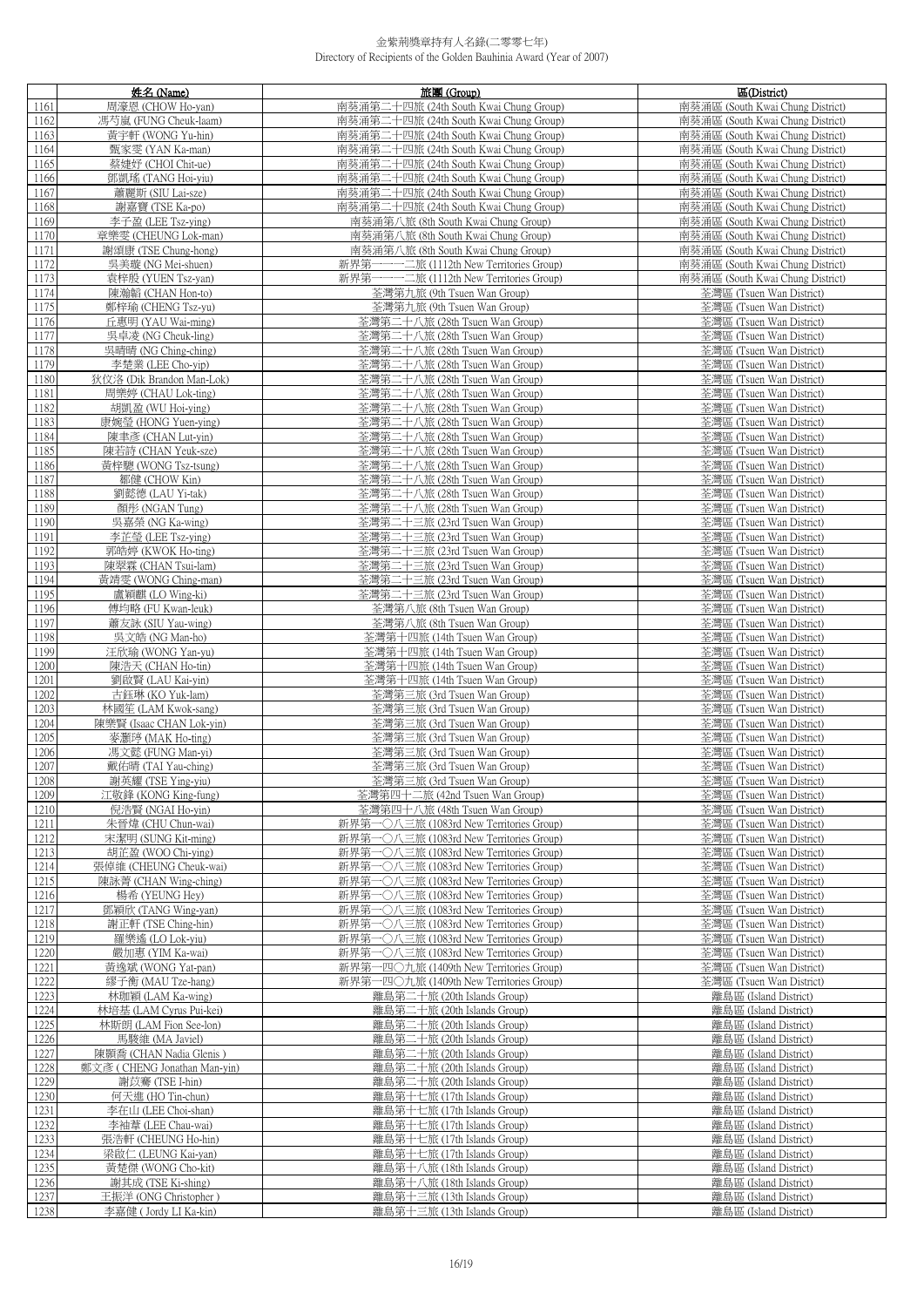|      | 姓名 (Name)              | 旅團 (Group)                  | 區(District)           |
|------|------------------------|-----------------------------|-----------------------|
| 1239 | 范梓姍 (FAN Tsi-shan)     | 離島第十三旅 (13th Islands Group) | 離島區 (Island District) |
| 1240 | 袁倩婷 (YUEN Sin-ting)    | 離島第十三旅 (13th Islands Group) | 離島區 (Island District) |
| 1241 | 區迪斯 (Daisy AU Tik-sze) | 離島第十三旅 (13th Islands Group) | 離島區 (Island District) |
| 1242 | 張倩湄 (CHEUNG Sin-mei)   | 離島第十三旅 (13th Islands Group) | 離島區 (Island District) |
| 1243 | 黃舜煬 (HUANG Shun-yang)  | 離島第十三旅 (13th Islands Group) | 離島區 (Island District) |
| 1244 | 楊鑫濠 (YEUNG Kam-ho)     | 離島第十三旅 (13th Islands Group) | 離島區 (Island District) |
| 1245 | 劉碩軒 (LAU Shek-hin)     | 離島第十三旅 (13th Islands Group) | 離島區 (Island District) |
| 1246 | 蔡子謙 (CHOI Tsz-him)     | 離島第十三旅 (13th Islands Group) | 離島區 (Island District) |

# 新界東地域 (New Territories East Region)

|      | 姓名 (Name)                  | 旅團 (Group)                                    | 區(District)                  |
|------|----------------------------|-----------------------------------------------|------------------------------|
| 1247 | 文傲妍 (MAN Ngo-in)           | 大埔北第十七旅 (17th Tai Po North Group)             | 大埔北區 (Tai Po North District) |
| 1248 | 方愷杰 (FONG Hoi-kit)         | 大埔北第十七旅 (17th Tai Po North Group)             | 大埔北區 (Tai Po North District) |
| 1249 | 司徒穎恩 (SZETO Wing-yan)      | 大埔北第十七旅 (17th Tai Po North Group)             | 大埔北區 (Tai Po North District) |
| 1250 | 伍家寬 (NG Ka-foon)           | 大埔北第十七旅 (17th Tai Po North Group)             | 大埔北區 (Tai Po North District) |
| 1251 | 吳卓熹 (NG Cheuk-hei)         | 大埔北第十七旅 (17th Tai Po North Group)             | 大埔北區 (Tai Po North District) |
| 1252 | 岑珞瑤 (SHUM Lok-yiu)         | 大埔北第十七旅 (17th Tai Po North Group)             | 大埔北區 (Tai Po North District) |
|      |                            |                                               |                              |
| 1253 | 周佩榆 (CHOW Poi-yu)          | 大埔北第十七旅 (17th Tai Po North Group)             | 大埔北區 (Tai Po North District) |
| 1254 | 周智恆 (CHAU Chi-hang)        | 大埔北第十七旅 (17th Tai Po North Group)             | 大埔北區 (Tai Po North District) |
| 1255 | 林鎮希 (LAM Chun-hei)         | 大埔北第十七旅 (17th Tai Po North Group)             | 大埔北區 (Tai Po North District) |
| 1256 | 姚科駿 (YIU For-chun)         | 大埔北第十七旅 (17th Tai Po North Group)             | 大埔北區 (Tai Po North District) |
| 1257 | 梁育銘 (LEUNG Yuk-ming)       | 大埔北第十七旅 (17th Tai Po North Group)             | 大埔北區 (Tai Po North District) |
| 1258 | 梁栢僑 (LEUNG Pak-kiu)        | 大埔北第十七旅 (17th Tai Po North Group)             | 大埔北區 (Tai Po North District) |
| 1259 | 梁皓晴 (LEUNG Ho-ching)       | 大埔北第十七旅 (17th Tai Po North Group)             | 大埔北區 (Tai Po North District) |
| 1260 | 陳盈嘉 (CHAN Ying-ka)         | 大埔北第十七旅 (17th Tai Po North Group)             | 大埔北區 (Tai Po North District) |
| 1261 | 陸彥希 (LUK Yin-hei)          | 大埔北第十七旅 (17th Tai Po North Group)             | 大埔北區 (Tai Po North District) |
| 1262 | 童彥晴 (TUNG Yin-ching)       | 大埔北第十七旅 (17th Tai Po North Group)             | 大埔北區 (Tai Po North District) |
| 1263 | 黃凱婷 (WONG Hoi-ting)        | 大埔北第十七旅 (17th Tai Po North Group)             | 大埔北區 (Tai Po North District) |
| 1264 | 廖玨榛 (LIU Kok-tsun)         | 大埔北第十七旅 (17th Tai Po North Group)             | 大埔北區 (Tai Po North District) |
|      | 蒙俊霆 (MUNG Chun-ting)       | 大埔北第十七旅 (17th Tai Po North Group)             | 大埔北區 (Tai Po North District) |
| 1265 |                            |                                               |                              |
| 1266 | 劉慧琳 (LAU Wai-lam)          | 大埔北第十七旅 (17th Tai Po North Group)             | 大埔北區 (Tai Po North District) |
| 1267 | 黎浩軒 (LAI Ho-hin)           | 大埔北第十七旅 (17th Tai Po North Group)             | 大埔北區 (Tai Po North District) |
| 1268 | 黎曉彤 (LAI Hiu-tung)         | 大埔北第十七旅 (17th Tai Po North Group)             | 大埔北區 (Tai Po North District) |
| 1269 | 鄺如雪 (KWONG Yu-suet)        | 大埔北第十七旅 (17th Tai Po North Group)             | 大埔北區 (Tai Po North District) |
| 1270 | 蘇佑軒 (SO Yau-hin)           | 大埔北第十七旅 (17th Tai Po North Group)             | 大埔北區 (Tai Po North District) |
| 1271 | 米家欣 (Belinda MAI Ka-yan)   | 大埔北第十旅 (10th Tai Po North Group)              | 大埔北區 (Tai Po North District) |
| 1272 | 李澤楓 (LI Chak-fung)         | 大埔北第十旅 (10th Tai Po North Group)              | 大埔北區 (Tai Po North District) |
| 1273 | 周易旻 (CHOW Yik-man)         | 大埔北第十旅 (10th Tai Po North Group)              | 大埔北區 (Tai Po North District) |
| 1274 | 莫皓麟 (MOK Ho-lun)           | 大埔北第十旅 (10th Tai Po North Group)              | 大埔北區 (Tai Po North District) |
| 1275 | 郭俊彥 (KOK Chun-yin)         | 大埔北第十旅 (10th Tai Po North Group)              | 大埔北區 (Tai Po North District) |
| 1276 | 陳朗然 (Rachel CHAN)          | 大埔北第十旅 (10th Tai Po North Group)              | 大埔北區 (Tai Po North District) |
| 1277 | 何樂瑤 (HO Lok-yiu)           | 大埔北第六旅 (6th Tai Po North Group)               | 大埔北區 (Tai Po North District) |
| 1278 | 吳嘉俊 (NG Ka-chun)           | 大埔北第六旅 (6th Tai Po North Group)               | 大埔北區 (Tai Po North District) |
| 1279 | 李倩怡 (LI Sin-yi)            | 大埔北第六旅 (6th Tai Po North Group)               | 大埔北區 (Tai Po North District) |
|      | 林梓盈 (LAM Tsz-ying)         | 大埔北第六旅 (6th Tai Po North Group)               | 大埔北區 (Tai Po North District) |
| 1280 |                            |                                               |                              |
| 1281 | 許棹然 (HUI Chauu-yin)        | 大埔北第六旅 (6th Tai Po North Group)               | 大埔北區 (Tai Po North District) |
| 1282 | 陳孝和 (CHAN Hau-wo)          | 大埔北第六旅 (6th Tai Po North Group)               | 大埔北區 (Tai Po North District) |
| 1283 | 陳祉彤 (CHAN Tsz-tung)        | 大埔北第六旅 (6th Tai Po North Group)               | 大埔北區 (Tai Po North District) |
| 1284 | 劉凱恩 (LAU Hoi-yan)          | 大埔北第六旅 (6th Tai Po North Group)               | 大埔北區 (Tai Po North District) |
| 1285 | 羅文爾 (LAW Man-yi)           | 大埔北第六旅 (6th Tai Po North Group)               | 大埔北區 (Tai Po North District) |
| 1286 | 羅焯瑩 (LAW Cheuk-ying)       | 大埔北第六旅 (6th Tai Po North Group)               | 大埔北區 (Tai Po North District) |
| 1287 | 姚玠廷 (Kelvin YIU)           | 大埔南第二十一旅 (21st Tai Po South Group)            | 大埔南區 (Tai Po South District) |
| 1288 | 陳浚儒 (CHAN Jun-yu)          | 大埔南第二十一旅 (21st Tai Po South Group)            | 大埔南區 (Tai Po South District) |
| 1289 | 盧兆東 (LO Siu-tung)          | 大埔南第二十一旅 (21st Tai Po South Group)            | 大埔南區 (Tai Po South District) |
| 1290 | 文豫心 (Daphne MAN Yu-sum)    | 大埔南第十七旅 (17th Tai Po South Group)             | 大埔南區 (Tai Po South District) |
| 1291 | 江穎霖 (KONG Wing-lam)        | 大埔南第十七旅 (17th Tai Po South Group)             | 大埔南區 (Tai Po South District) |
| 1292 | 何卓軒 (HO Cheuk-hin)         | 大埔南第十七旅 (17th Tai Po South Group)             | 大埔南區 (Tai Po South District) |
| 1293 | 張可翹 (Kristy CHEUNG Ho-kiu) | 大埔南第十七旅 (17th Tai Po South Group)             | 大埔南區 (Tai Po South District) |
| 1294 | 莫子穎 (Joisse MOK Tsz-wing)  | 大埔南第十七旅 (17th Tai Po South Group)             | 大埔南區 (Tai Po South District) |
| 1295 | 陳芷穎 (CHAN Tsz-wing)        | 大埔南第十七旅 (17th Tai Po South Group)             | 大埔南區 (Tai Po South District) |
| 1296 | 陳靖嬈 (CHAN Ching-iu)        | 大埔南第十七旅 (17th Tai Po South Group)             | 大埔南區 (Tai Po South District) |
| 1297 | 麥彤欣 (MAK Tung-yan)         | 大埔南第十七旅 (17th Tai Po South Group)             | 大埔南區 (Tai Po South District) |
| 1298 | 劉芷蕎 (LAU Tsz-kiu)          | 大埔南第十七旅 (17th Tai Po South Group)             | 大埔南區 (Tai Po South District) |
| 1299 | 鄭皓天 (CHENG Hao-tin)        | 大埔南第十七旅 (17th Tai Po South Group)             | 大埔南區 (Tai Po South District) |
|      |                            |                                               |                              |
| 1300 | 謝子健 (TSE Tsz-kin)          | 大埔南第十七旅 (17th Tai Po South Group)             | 大埔南區 (Tai Po South District) |
| 1301 | 譚啟軒 (TAM Kai-hin)          | 大埔南第十七旅 (17th Tai Po South Group)             | 大埔南區 (Tai Po South District) |
| 1302 | 蘇芷筠 (SO Tsz-kwan)          | 大埔南第十七旅 (17th Tai Po South Group)             | 大埔南區 (Tai Po South District) |
| 1303 | 何梓衡 (HO Tsz-hang)          | 大埔南第三十七旅 (37th Tai Po South Group)            | 大埔南區 (Tai Po South District) |
| 1304 | 李梓君 (LI Tsz-kwan)          | 大埔南第三十七旅 (37th Tai Po South Group)            | 大埔南區 (Tai Po South District) |
| 1305 | 梁嘉駿 (LEUNG Ka-chun)        | 大埔南第三十七旅 (37th Tai Po South Group)            | 大埔南區 (Tai Po South District) |
| 1306 | 鄧君傑 (TANG Kwan-kit)        | 大埔南第三十七旅 (37th Tai Po South Group)            | 大埔南區 (Tai Po South District) |
| 1307 | 黎進熹 (LAI Chun-hei)         | 大埔南第三十七旅 (37th Tai Po South Group)            | 大埔南區 (Tai Po South District) |
| 1308 | 譚駿康 (Haydn TAM Chun-hong)  | 大埔南第三十七旅 (37th Tai Po South Group)            | 大埔南區 (Tai Po South District) |
| 1309 | 黃卓然 (WONG Cheuk-yin)       | 大埔南第四十旅 (40th Tai Po South Group)             | 大埔南區 (Tai Po South District) |
| 1310 | 吳詠瑜 (NG Wing-yu)           | 新界東第一〇五六旅 (1056th New Territories East Group) | 大埔南區 (Tai Po South District) |
| 1311 | 丘偉軒 (YAU Wai-hin)          | 沙田北第十九旅 (19th Shatin North Group)             | 沙田北區 (Shatin North District) |
| 1312 | 甘碧妍 (KAM Pik-in)           | 沙田北第十九旅 (19th Shatin North Group)             | 沙田北區 (Shatin North District) |
| 1313 | 吳穎欣 (NG Wing-yan)          | 沙田北第十九旅 (19th Shatin North Group)             | 沙田北區 (Shatin North District) |
|      |                            |                                               |                              |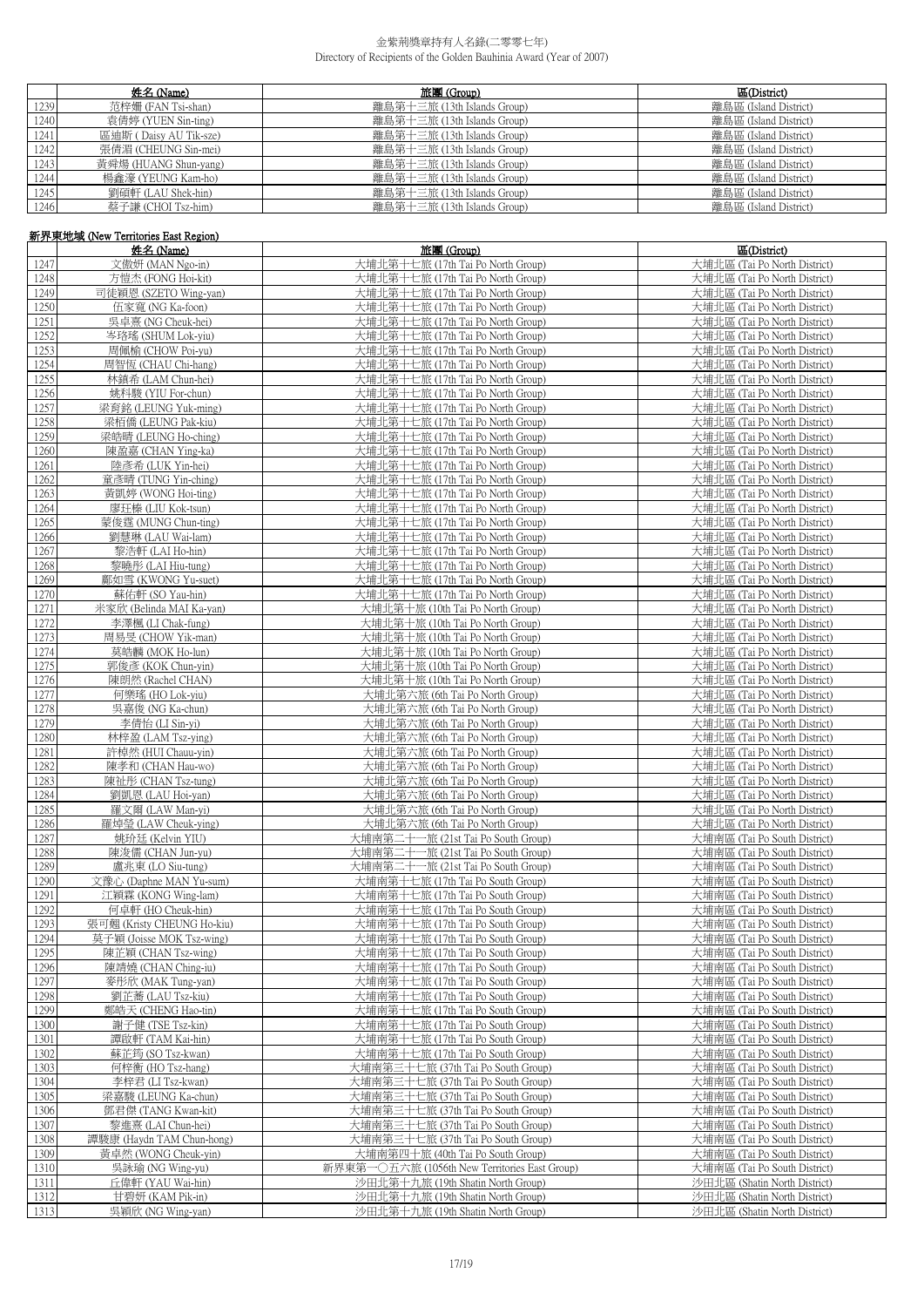|      | 姓名 (Name)                       | 旅團 (Group)                                           | 區(District)                  |
|------|---------------------------------|------------------------------------------------------|------------------------------|
| 1314 | 陳文鑾 (CHAN Man-luen)             | 沙田北第十九旅 (19th Shatin North Group)                    | 沙田北區 (Shatin North District) |
| 1315 | 黃卓然 (Jutta WONG Cheuk-yin)      | 沙田北第十九旅 (19th Shatin North Group)                    | 沙田北區 (Shatin North District) |
| 1316 | 吴梓進 (NG Tsz-chun)               | 沙田北第十六旅 (16th Shatin North Group)                    | 沙田北區 (Shatin North District) |
|      |                                 |                                                      |                              |
| 1317 | 李家銘 (LEE Ka-ming)               | 沙田北第十六旅 (16th Shatin North Group)                    | 沙田北區 (Shatin North District) |
| 1318 | 邱凱瑤 (YAU Hoi-yiu)               | 沙田北第十六旅 (16th Shatin North Group)                    | 沙田北區 (Shatin North District) |
| 1319 | 楊威爾 (YANG Wei-er)               | 沙田北第十六旅 (16th Shatin North Group)                    | 沙田北區 (Shatin North District) |
| 1320 | 鍾采殷 (CHUNG Tsoi-yan)            | 沙田北第十六旅 (16th Shatin North Group)                    | 沙田北區 (Shatin North District) |
| 1321 | 羅沅湘 (LO Yuen-sheung)            | 沙田北第十六旅 (16th Shatin North Group)                    | 沙田北區 (Shatin North District) |
| 1322 | 覃梓衡 (CHAM Tsz-hang)             | 沙田北第五旅 (5th Shatin North Group)                      | 沙田北區 (Shatin North District) |
| 1323 | 盧彥希 (LO Yin-hei)                | 沙田北第五旅 (5th Shatin North Group)                      | 沙田北區 (Shatin North District) |
| 1324 | 李建儀 (LEE Kin-yee)               | 新界東第一二〇九旅 (1209th New Territories East Group)        | 沙田北區 (Shatin North District) |
| 1325 | 陳碧瑩 (CHAN Pik-ying)             | 新界東第一二〇九旅 (1209th New Territories East Group)        | 沙田北區 (Shatin North District) |
| 1326 | 鄭璟燊 (CHENG King-sun)            | 新界東第一二〇九旅 (1209th New Territories East Group)        | 沙田北區 (Shatin North District) |
| 1327 | 羅皓晴 (Karen LO)                  | 新界東第一二〇九旅 (1209th New Territories East Group)        | 沙田北區 (Shatin North District) |
| 1328 | 王正君 (WONG Ching-quen)           | 新界東第一二一四旅 (1214th New Territories East Group)        | 沙田北區 (Shatin North District) |
| 1329 | 余卓希 (YU Cheuk-hei)              | 新界東第一二一四旅 (1214th New Territories East Group)        | 沙田北區 (Shatin North District) |
| 1330 | 吳韋淙 (NG Wai-tsung)              | 新界東第一二一四旅 (1214th New Territories East Group)        | 沙田北區 (Shatin North District) |
| 1331 | 周旨呈 (CHOW Tsz-ching)            | 新界東第一二一四旅 (1214th New Territories East Group)        | 沙田北區 (Shatin North District) |
| 1332 | 周烱熙 (CHOW Kwing-hei)            | 新界東第一二一四旅 (1214th New Territories East Group)        | 沙田北區 (Shatin North District) |
| 1333 | 周雋人 (CHOW Chun-yan)             | 新界東第一二一四旅 (1214th New Territories East Group)        | 沙田北區 (Shatin North District) |
| 1334 | 林卓軒 (LAM Cheuk-hin)             | 新界東第一二一四旅 (1214th New Territories East Group)        | 沙田北區 (Shatin North District) |
| 1335 | 胡軒 (WU Heen)                    | 新界東第一二一四旅 (1214th New Territories East Group)        | 沙田北區 (Shatin North District) |
| 1336 | 區望峰 (AU Mong-fung)              | 新界東第一二一四旅 (1214th New Territories East Group)        | 沙田北區 (Shatin North District) |
| 1337 | 梁智健 (Anthony LEUNG Chi-kin)     | 新界東第一二一四旅 (1214th New Territories East Group)        | 沙田北區 (Shatin North District) |
| 1338 | 陳樂穎 (CHAN Lok-wing)             | 新界東第一二一四旅 (1214th New Territories East Group)        | 沙田北區 (Shatin North District) |
| 1339 | 麥雋靈 (MAK Chun-ling)             | 新界東第一二一四旅 (1214th New Territories East Group)        | 沙田北區 (Shatin North District) |
| 1340 | 彭栢盛 (Brian PANG Pak-shing)      | 新界東第一二一四旅 (1214th New Territories East Group)        | 沙田北區 (Shatin North District) |
|      |                                 | 新界東第一二一四旅 (1214th New Territories East Group)        |                              |
| 1341 | 馮博文 (FUNG Pok-man)              |                                                      | 沙田北區 (Shatin North District) |
| 1342 | 黃民浩 (WONG Man-ho)               | 新界東第一二一四旅 (1214th New Territories East Group)        | 沙田北區 (Shatin North District) |
| 1343 | 黃梓朗 (WONG Tsz-long)             | 新界東第一二一四旅 (1214th New Territories East Group)        | 沙田北區 (Shatin North District) |
| 1344 | 楊梓豐 (YEUNG Tsz-fung)            | 新界東第一二一四旅 (1214th New Territories East Group)        | 沙田北區 (Shatin North District) |
| 1345 | 蔡浩旻 (CHOI Ho-man)               | 新界東第一二一四旅 (1214th New Territories East Group)        | 沙田北區 (Shatin North District) |
| 1346 | 蔣先康 (CHIANG Sin-hong)           | 新界東第一二一四旅 (1214th New Territories East Group)        | 沙田北區 (Shatin North District) |
| 1347 | 蕭揚庭 (SHIU Yeung-ting)           | 新界東第一二一四旅 (1214th New Territories East Group)        | 沙田北區 (Shatin North District) |
| 1348 | 魏朗 (Joseph NGAI Long)           | 新界東第一二一四旅 (1214th New Territories East Group)        | 沙田北區 (Shatin North District) |
| 1349 | 羅灝駿 (LO Ho-chun)                | 新界東第一二一四旅 (1214th New Territories East Group)        | 沙田北區 (Shatin North District) |
| 1350 | 林詠欣 (LAM Wing-yan)              | 沙田西第十旅 (10th Shatin West Group)                      | 沙田西區 (Shatin West District)  |
| 1351 | 張文軒 (CHEUNG Man-hin)            | 沙田西第十旅 (10th Shatin West Group)                      | 沙田西區 (Shatin West District)  |
| 1352 | 莊凱喬 (CHUANG Hoi-kiu)            | 沙田西第十旅 (10th Shatin West Group)                      | 沙田西區 (Shatin West District)  |
| 1353 | 黃君陽 (WONG Kwan-yeung)           | 沙田西第十旅 (10th Shatin West Group)                      | 沙田西區 (Shatin West District)  |
| 1354 | 謝海怡 (Minnie SIA)                | 沙田西第十旅 (10th Shatin West Group)                      | 沙田西區 (Shatin West District)  |
| 1355 | 鍾家耀 (CHUNG Ka-yiu)              | 沙田西第十旅 (10th Shatin West Group)                      | 沙田西區 (Shatin West District)  |
| 1356 | 林至謙 (LAM Chi-him)               | 新界東第一一一〇旅 (1110th New Territories East Group)        | 沙田西區 (Shatin West District)  |
| 1357 | 唐玗琪 (Emily,TONG Yu-kei-clara)   | 新界東第一一一〇旅 (1110th New Territories East Group)        | 沙田西區 (Shatin West District)  |
| 1358 | 梁希媛 (Ida LEUNG)                 | 新界東第一一一〇旅 (1110th New Territories East Group)        | 沙田西區 (Shatin West District)  |
| 1359 | 陳俊霖 (CHAN Chun-lam)             | 新界東第一一一〇旅 (1110th New Territories East Group)        | 沙田西區 (Shatin West District)  |
| 1360 | 陳景行 (CHAN King-hang)            | 新界東第一一一〇旅 (1110th New Territories East Group)        | 沙田西區 (Shatin West District)  |
| 1361 | 陳駿逸 (CHAN Chun-yat)             | 新界東第一一一〇旅 (1110th New Territories East Group)        | 沙田西區 (Shatin West District)  |
| 1362 | 楊穎璇 (Florence YEUNG Wing-shuen) | 新界東第一一一〇旅 (1110th New Territories East Group)        | 沙田西區 (Shatin West District)  |
| 1363 | 司徒依婷 (SZETO Yee-ting)           | 沙田東三十六旅 (36th Shatin East Group)                     | 沙田東區 (Shatin East District)  |
| 1364 | 李梓諾 (LEE Zi-lok)                | 沙田東三十六旅 (36th Shatin East Group)                     | 沙田東區 (Shatin East District)  |
| 1365 | 陳子聰 (CHAN Tsz-chung)            | 沙田東三十六旅 (36th Shatin East Group)                     | 沙田東區 (Shatin East District)  |
| 1366 | 陳鳳清 (CHAN Fung-ching)           | 沙田東三十六旅 (36th Shatin East Group)                     | 沙田東區 (Shatin East District)  |
| 1367 | 劉炬廷 (LAU Kui-ting)              | 沙田東三十六旅 (36th Shatin East Group)                     | 沙田東區 (Shatin East District)  |
| 1368 | 劉嘉敏 (LAU Ka-man)                | 沙田東三十六旅 (36th Shatin East Group)                     | 沙田東區 (Shatin East District)  |
| 1369 | 盧志強 (LO Chi-keung)              | 沙田東三十六旅 (36th Shatin East Group)                     | 沙田東區 (Shatin East District)  |
| 1370 | 伍泳龍 (NG Wing-lung)              | 沙田東第八旅 (8th Shatin East Group)                       | 沙田東區 (Shatin East District)  |
| 1371 | 朱樂琳 (CHU Lok-lam)               | 沙田東第八旅 (8th Shatin East Group)                       | 沙田東區 (Shatin East District)  |
| 1372 | 林錦鈴 (LAM Kam-ling)              | 沙田東第八旅 (8th Shatin East Group)                       | 沙田東區 (Shatin East District)  |
| 1373 | 溫朗家 (WAN Long-ka)               | 沙田東第八旅 (8th Shatin East Group)                       | 沙田東區 (Shatin East District)  |
| 1374 | 潘浚然 (POON Chun-yin)             | 沙田東第八旅 (8th Shatin East Group)                       | 沙田東區 (Shatin East District)  |
| 1375 | 潘靜騫 (POON Ching-hin)            | 沙田東第八旅 (8th Shatin East Group)                       | 沙田東區 (Shatin East District)  |
| 1376 | 鄺彥行 (KWONG Yin-hang)            | 沙田東第八旅 (8th Shatin East Group)                       | 沙田東區 (Shatin East District)  |
| 1377 | 譚均妍 (THAM Kwan-in)              | 沙田東第八旅 (8th Shatin East Group)                       | 沙田東區 (Shatin East District)  |
| 1378 | 譚迎風 (TAM Ying-fung)             | 沙田東第八旅 (8th Shatin East Group)                       | 沙田東區 (Shatin East District)  |
| 1379 | 周嘉進 (CHAU Ka-chun)              | 沙田東第六旅 (6th Shatin East Group)                       | 沙田東區 (Shatin East District)  |
| 1380 | 陳智燊 (CHAN Chi-san)              | 沙田東第六旅 (6th Shatin East Group)                       | 沙田東區 (Shatin East District)  |
| 1381 | 曾峻德 (TSANG Tsun-tak)            | 沙田東第六旅 (6th Shatin East Group)                       | 沙田東區 (Shatin East District)  |
| 1382 | 馮梓峰 (FUNG Tsz-fung)             | 沙田東第六旅 (6th Shatin East Group)                       | 沙田東區 (Shatin East District)  |
| 1383 | 姚綺琳 (YIU Yi-lam)                | 新界東第一三四六旅 (1346th New Territories East Group)        | 沙田東區 (Shatin East District)  |
| 1384 | 宋朗恩 (SUNG Long-yan)             | 新界東第九海童軍旅 (9th New Territories East Sea Scout Group) | 沙田東區 (Shatin East District)  |
| 1385 | 李翠妍 (LI Chui-yin)               | 新界東第九海童軍旅 (9th New Territories East Sea Scout Group) | 沙田東區 (Shatin East District)  |
| 1386 | 邱子健 (YAU Tsz-kin)               | 新界東第九海童軍旅 (9th New Territories East Sea Scout Group) | 沙田東區 (Shatin East District)  |
| 1387 |                                 |                                                      |                              |
|      | 劉進謙 (LAU Chun-him)              | 新界東第九海童軍旅 (9th New Territories East Sea Scout Group) | 沙田東區 (Shatin East District)  |
| 1388 | 王雙楚 (WONG Sheung-cho)           | 沙田南第十六旅 (16th Shatin South Group)                    | 沙田南區 (Shatin South District) |
| 1389 | 方翰文 (FONG Hon-man)              | 沙田南第十六旅 (16th Shatin South Group)                    | 沙田南區 (Shatin South District) |
| 1390 | 吳天浩 (Timothy NG)                | 沙田南第十六旅 (16th Shatin South Group)                    | 沙田南區 (Shatin South District) |
| 1391 | 金栢言 (KAM Pak-yin)               | 沙田南第十六旅 (16th Shatin South Group)                    | 沙田南區 (Shatin South District) |